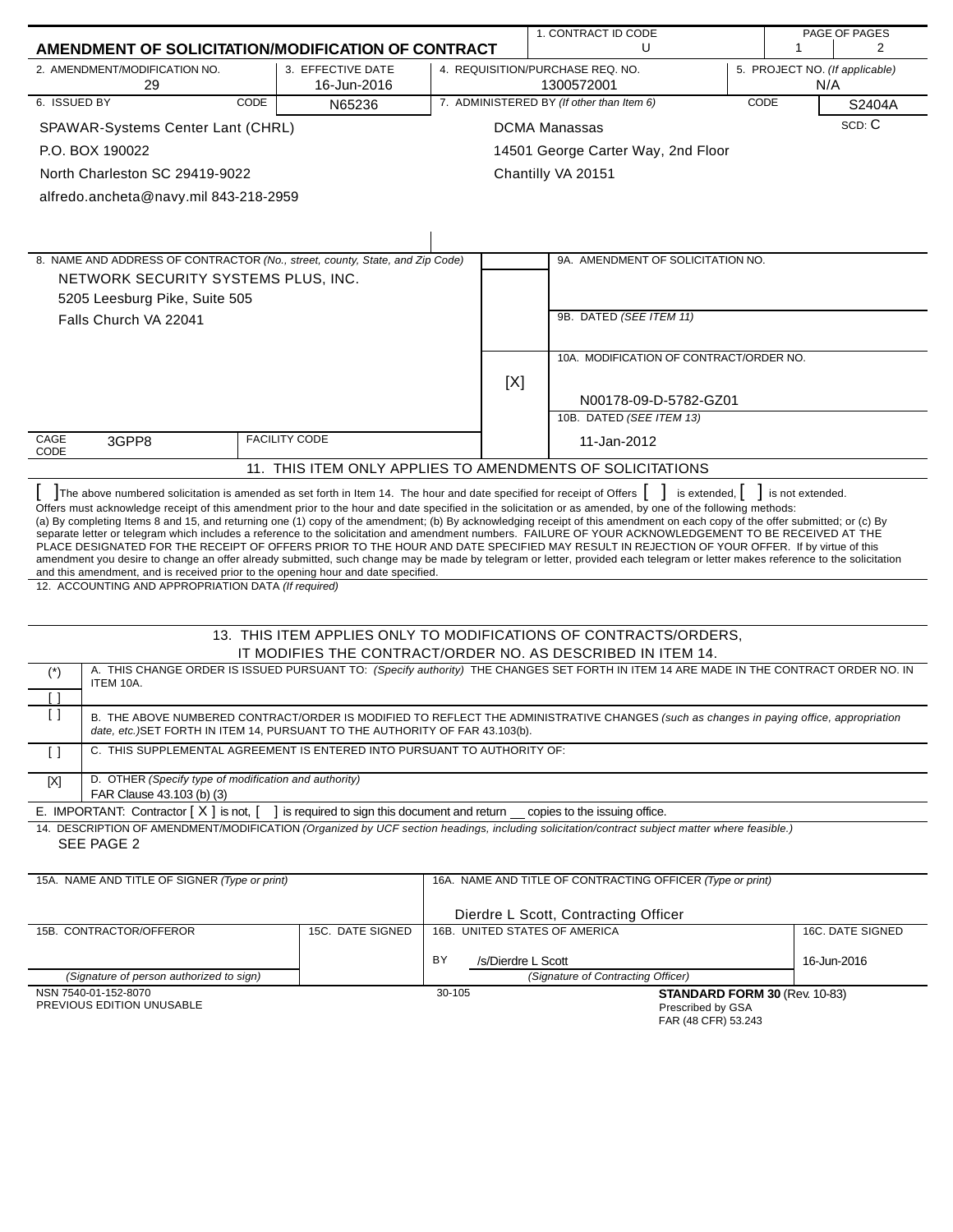| °CT NO.<br><b>CON</b><br>ITRAC | NO.<br><b>ORDER</b><br>DELI<br><b>IVERY</b> | <b>I AMENDMENT/MODIFICATION NO.</b> | l PAGE  | <b>FINAL</b> |
|--------------------------------|---------------------------------------------|-------------------------------------|---------|--------------|
| -5782<br>N0017<br>78-09-D-.    | GZ0                                         | ാവ<br>-                             | T2 of 2 |              |

### **GENERAL INFORMATION**

The purpose of this modification is to realign CLIN 4005 and CLIN 6005 amount in accordance with the letter received from Network Security Systems Plus, Inc. (NSSPLUS), dated 5 May 2016 and COR Memo, dated 13 May 2016. Accordingly, said Task Order is modified as follows: A conformed copy of this Task Order is attached to this modification for informational purposes only.

The Line of Accounting information is hereby changed as follows:

The total amount of funds obligated to the task is hereby increased from \$20,385,884.62 by \$0.00 to \$20,385,884.62.

| <b>CLIN/SLIN</b> | Type Of Fund             | From $(\$)$  | $\rm\,By\ (S)$ | To $($ )     |
|------------------|--------------------------|--------------|----------------|--------------|
| 400509           | O&MN.N                   | 1,440,942.18 | (15,000.00)    | 1,425,942.18 |
| 600501           | Fund Type - TBD 8,000.00 |              | 15,000.00      | 23,000.00    |

The total value of the order is hereby increased from \$27,448,328.34 by \$0.00 to \$27,448,328.34.

| <b>CLIN/SLIN</b> | From $(\$)$   | By()        | To $($ )      |
|------------------|---------------|-------------|---------------|
| 4005             | 15,734,810.00 | (15,000.00) | 15,719,810.00 |
| 6005             | 616,490.00    | 15,000.00   | 631,490.00    |

The Period of Performance of the following line items is hereby changed as follows:

CLIN/SLIN From To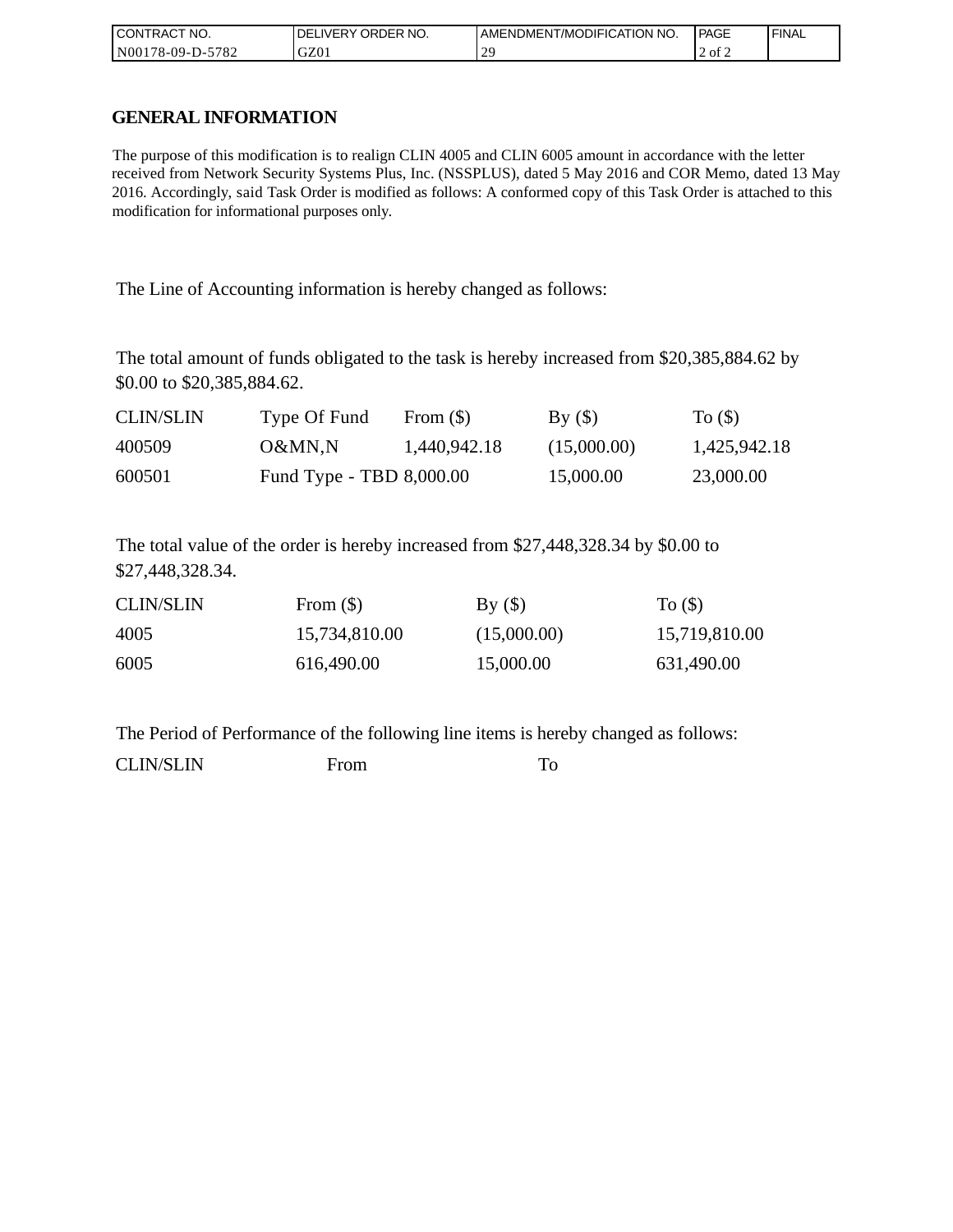| °CT NO.<br><b>ICON</b><br>∵I RAC | $\sim$ $\sim$ $\sim$<br>R NO.<br>JR'<br>≀DE!<br>⊣د، | ICATION NO.<br>ODIFIO<br>AME<br>-NDMEN.<br>l /MC | PAGE<br>____         | <b>FINAL</b> |
|----------------------------------|-----------------------------------------------------|--------------------------------------------------|----------------------|--------------|
| 5700<br>N00<br>/8-09-D-<br>ے ہ≀  | GZ0                                                 | $\bigcap$<br><u>_</u>                            | ΟĪ<br>$\Delta\Delta$ |              |

## **SECTION B SUPPLIES OR SERVICES AND PRICES**

CLIN - SUPPLIES OR SERVICES

```
For Cost Type Items:
```

| Item | <b>PSC</b> | Supplies/Services                                                                   |  | Qty Unit Est. Cost | <b>Fixed Fee</b> | CPFF |
|------|------------|-------------------------------------------------------------------------------------|--|--------------------|------------------|------|
| 4001 |            | R425 IA Support (Fund Type - TBD) 1.0 LO \$282,675.35 \$12,324.65 \$295,000.00      |  |                    |                  |      |
|      |            | 400101 R425 ACRN:AA PR 1300239279 (Fund Type -<br>OTHER)                            |  |                    |                  |      |
|      |            | 400102 R425 ACRN:AB PR 1300286595 (Fund Type -<br>OTHER)                            |  |                    |                  |      |
| 4002 |            | R425 IA Support (Fund Type - TBD) 1.0 LO \$2,477,518.34 \$120,326.00 \$2,597,844.34 |  |                    |                  |      |
|      |            | 400201 R425 ACRN: AC PR: 1300298860 (Fund Type<br>$-$ OTHER)                        |  |                    |                  |      |
|      |            | 400202 R425 ACRN: AF PR: 1300319971 (Fund Type<br>- OTHER)                          |  |                    |                  |      |
|      |            | 400203 R425 ACRN: AE PR: 1300332147 (Fund Type<br>- OTHER)                          |  |                    |                  |      |
|      |            | 400204 R425 ACRN: AG PR: 1300354996 (Fund Type<br>$-$ OTHER)                        |  |                    |                  |      |
|      |            | 400205 R425 ACRN: AH PR: 1300354996 (Fund Type<br>- OTHER)                          |  |                    |                  |      |
| 4003 |            | R425 IA Support (Fund Type - TBD) 1.0 LO \$2,919,639.00 \$142,361.00 \$3,062,000.00 |  |                    |                  |      |
|      |            | 400301 R425 ACRN: AJ PR: 1300373150 (Fund Type<br>$-$ OTHER)                        |  |                    |                  |      |
|      |            | 400302 R425 ACRN: AK PR: 1300373150 (Fund Type<br>$-$ OTHER)                        |  |                    |                  |      |
|      |            | 400303 R425 ACRN: AJ PR: 1300373150 (Fund Type<br>$-$ OTHER)                        |  |                    |                  |      |
|      |            | 400304 R425 ACRN: AM PR: 1300394554 (Fund Type<br>- OTHER)                          |  |                    |                  |      |
|      |            | 400305 R425 ACRN AN PR 1300415544 (O&MN, N)                                         |  |                    |                  |      |
|      |            | 400306 R425 ACRN AP PR 1300436371 (O&MN, N)                                         |  |                    |                  |      |
|      |            | 400307 R425 ACRN AQ PR 1300436371 (O&MN, N)                                         |  |                    |                  |      |
| 4004 |            | R425 IA Support (Fund Type - TBD) 1.0 LO \$4,843,418.00 \$238,550.00 \$5,081,968.00 |  |                    |                  |      |
|      |            | 400401 R425 ACRN AR PR1300443439 (O&MN, N)                                          |  |                    |                  |      |
|      |            | 400402 R425 ACRN AS PR1300443439 (O&MN, N)                                          |  |                    |                  |      |
|      |            | 400403 R425 ACRN AT PR1300443439 (O&MN, N)                                          |  |                    |                  |      |
|      |            | 400404 R425 ACRN AU PR 1300447315 (O&MN, N)                                         |  |                    |                  |      |
|      |            | 400405 R425 ACRN AV PR 1300447315 (O&MN, N)                                         |  |                    |                  |      |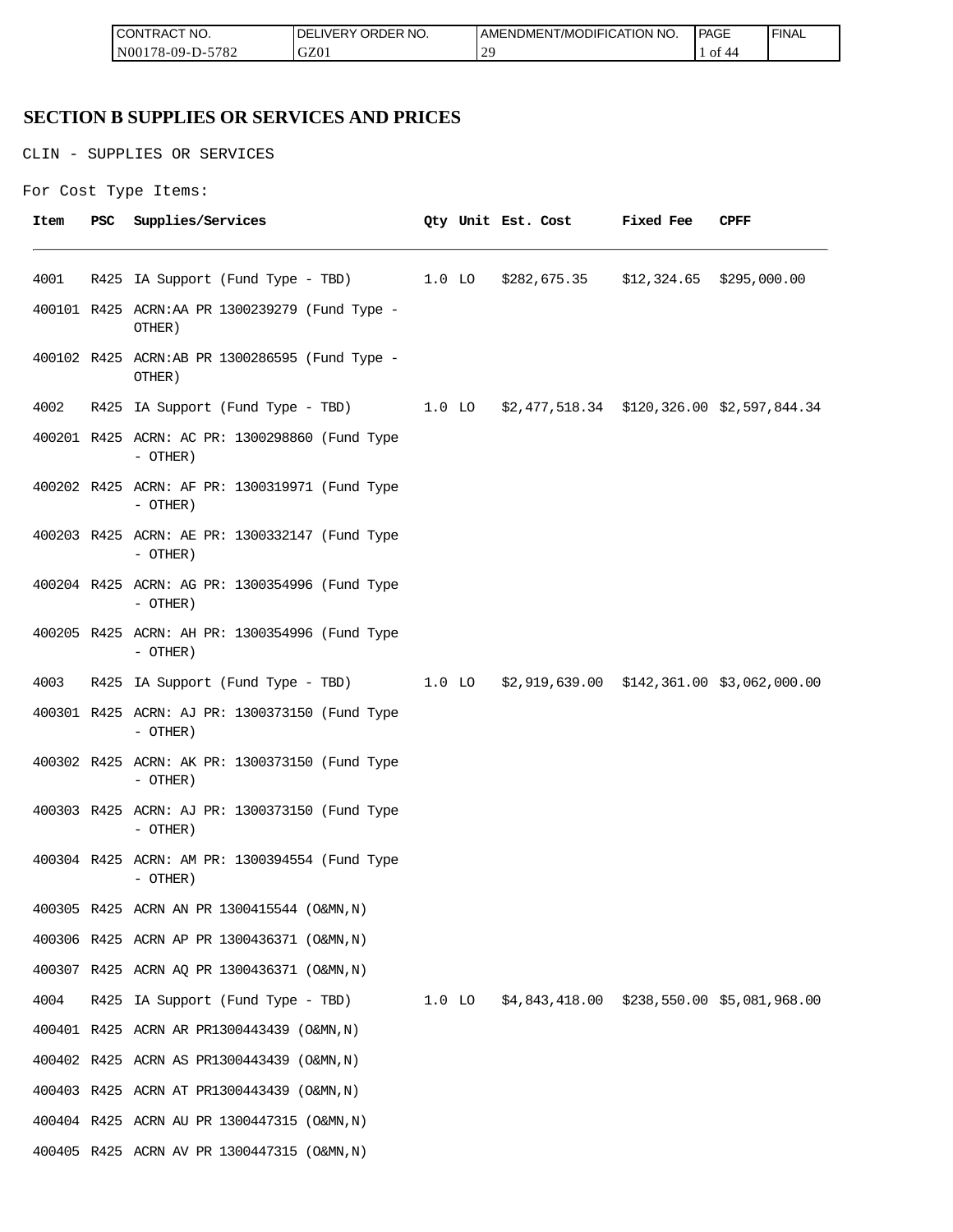| <b>ICONTRACT NO.</b> | <b>IDELIVERY ORDER NO.</b> | <b>I AMENDMENT/MODIFICATION NO.</b> | PAGE     | ' FINAL |
|----------------------|----------------------------|-------------------------------------|----------|---------|
| N00178-09-D-5782     | GZ01                       | $\gamma$<br>. L                     | ∴∠ of 44 |         |

|      |            | CONTRACT NO.<br>N00178-09-D-5782                                                                                                                      | DELIVERY ORDER NO.<br>GZ01 |          | 29 | AMENDMENT/MODIFICATION NO. |                                              | PAGE<br>2 of 44 | <b>FINAL</b> |
|------|------------|-------------------------------------------------------------------------------------------------------------------------------------------------------|----------------------------|----------|----|----------------------------|----------------------------------------------|-----------------|--------------|
| Item | <b>PSC</b> | Supplies/Services                                                                                                                                     |                            |          |    | Oty Unit Est. Cost         | Fixed Fee                                    | <b>CPFF</b>     |              |
|      |            | 400406 R425 ACRN AW PR 1300447315 (O&MN, N)                                                                                                           |                            |          |    |                            |                                              |                 |              |
|      |            | 400407 R425 ACRN AX PR 1300481274 (O&MN, N)                                                                                                           |                            |          |    |                            |                                              |                 |              |
|      |            | 400408 R425 ACRN AY PR 1300481274 (O&MN, N)                                                                                                           |                            |          |    |                            |                                              |                 |              |
|      |            | 400409 R425 ACRN AZ PR 1300481274 (O&MN, N)                                                                                                           |                            |          |    |                            |                                              |                 |              |
|      |            | 400410 R425 ACRN BB PR 1300493466 (O&MN, N)                                                                                                           |                            |          |    |                            |                                              |                 |              |
|      |            | 400411 R425 ACRN BC PR 1300493466 (O&MN, N)                                                                                                           |                            |          |    |                            |                                              |                 |              |
|      |            | 400412 R425 ACRN BD PR 1300493466 (O&MN, N)                                                                                                           |                            |          |    |                            |                                              |                 |              |
|      |            | 400413 R425 ACRN BE PR 1300494766 (O&MN, N)                                                                                                           |                            |          |    |                            |                                              |                 |              |
|      |            | 400414 R425 ACRN BF PR1300503112 FUNDING<br>DOC: PRM510760 NWA/BS: 100000986792<br>0060 EXPIRATION DATE: 9/30/2015<br>$($ O&MN, $N$ $)$               |                            |          |    |                            |                                              |                 |              |
|      |            | 400415 R425 ACRN BG PR1300503112 FUNDING<br>DOC: PRM510785 NWA/BS: 100001054404<br>0060 EXPIRATION DATE: 9/30/2015<br>$($ O&MN, $N$ $)$               |                            |          |    |                            |                                              |                 |              |
|      |            | 400416 R425 ACRN: BH PR1300513212 FUNDING DOC:<br>PRM510771 FUNDS EXPIRATION:<br>9/30/2015 NWA/BS: 100000989184 0060<br>$($ O&MN, $N$ $)$             |                            |          |    |                            |                                              |                 |              |
|      |            | 400417 R425 ACRN:BF PR1300513212 FUNDING DOC:<br>PRM510760 FUNDS EXPIRATION:<br>9/30/2015 NWA/BS: 100000986792 0060<br>$($ O&MN, N)                   |                            |          |    |                            |                                              |                 |              |
| 4005 |            | R425 IA Support (Fund Type - TBD)                                                                                                                     |                            | $1.0$ LO |    |                            | \$15,063,060.56 \$656,749.44 \$15,719,810.00 |                 |              |
|      |            | 400501 R425 ACRN: BD PR1300518572 FUNDING DOC:<br>PRM58810 EXPIRATION OF FUNDS:<br>9/30/2015 NWA/BS: 100000989199 0060<br>$(0\&MN,N)$                 |                            |          |    |                            |                                              |                 |              |
|      |            | 400502 R425 ACRN: BJ PR1300518572 FUNDING DOC:<br>PRM510772 EXPIRATION OF FUNDS:<br>9/30/2015 NWA/BS: 100000989224 0060<br>$($ O&MN, $\overline{N}$ ) |                            |          |    |                            |                                              |                 |              |
|      |            | 400503 R425 ACRN: BF PR1300518572 FUNDING DOC:<br>PRM510760 EXPIRATION OF FUNDS:<br>9/30/2015 NWA/BS: 100000986792 0060<br>$($ O&MN, N)               |                            |          |    |                            |                                              |                 |              |
|      |            | 400504 R425 ACRN: BK PR1300518572 FUNDING DOC:<br>PRM510762 EXPIRATION OF FUNDS:<br>9/30/2015 NWA/BS: 100000986795 0060<br>$($ O&MN, $\overline{N}$ ) |                            |          |    |                            |                                              |                 |              |
|      |            | 400505 R425 ACRN: BL PR1300518572 FUNDING DOC:<br>PRM510768 EXPIRATION OF FUNDS:<br>9/30/2015 NWA/BS: 100001000323 0060                               |                            |          |    |                            |                                              |                 |              |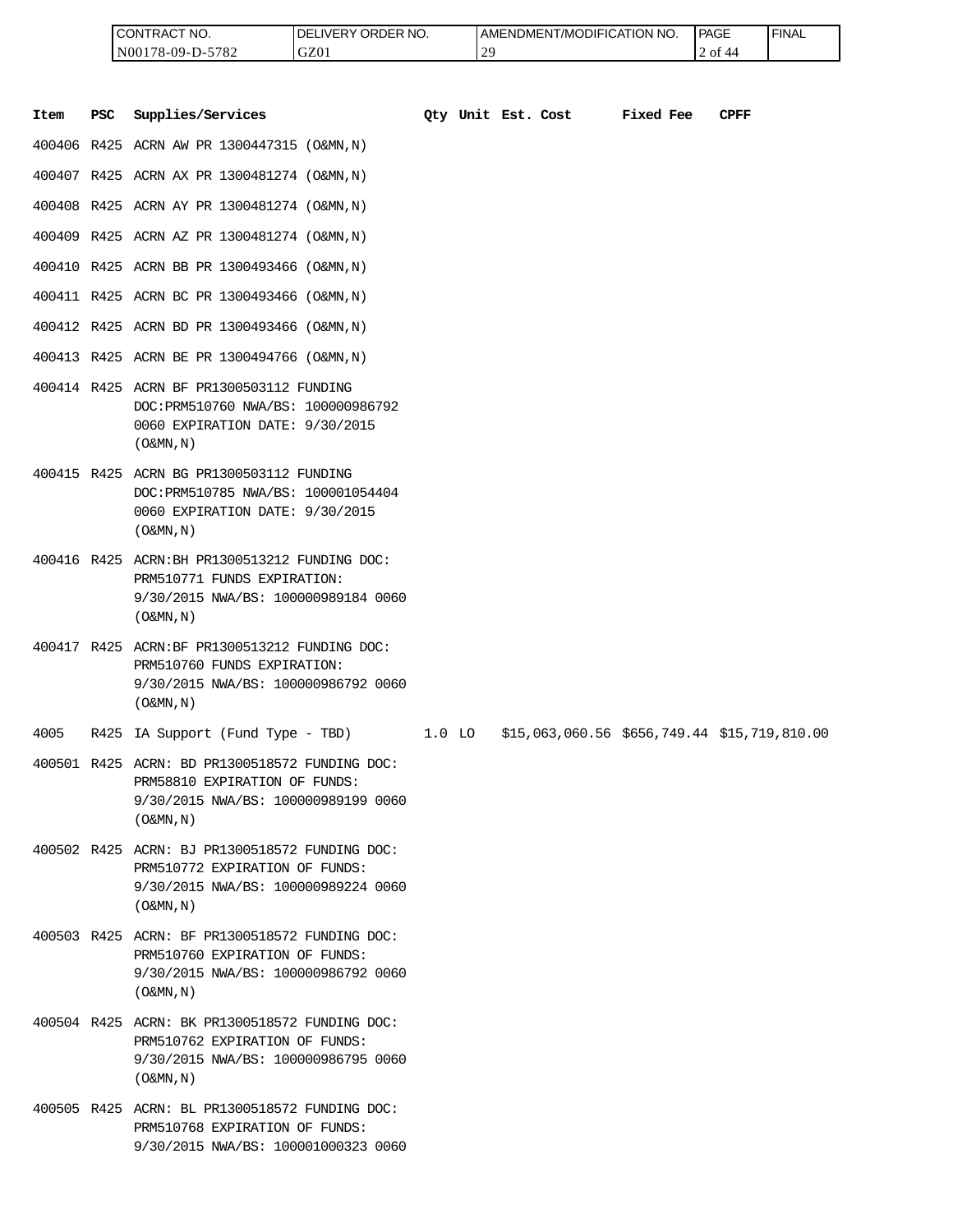| <b>CONTRACT</b><br>'NO.      | ORDER NO.<br>LIVERY<br>DE | <b>I AMENDMENT/MODIFICATION I</b><br>NO. | PAGE       | ' FINAL |
|------------------------------|---------------------------|------------------------------------------|------------|---------|
| 5782<br>N0017<br>$78-09-D-5$ | GZ01                      | $\sim$<br>∼                              | ' 01<br>44 |         |

| Item | <b>PSC</b> | Supplies/Services                                                                                                                                               |  | Qty Unit Est. Cost | <b>Fixed Fee</b> | CPFF |
|------|------------|-----------------------------------------------------------------------------------------------------------------------------------------------------------------|--|--------------------|------------------|------|
|      |            | $($ O&MN, N)                                                                                                                                                    |  |                    |                  |      |
|      |            | 400506 R425 ACRN: BM PR1300518572 FUNDING DOC:<br>HT0003510986 EXPIRATION OF FUNDS:<br>9/30/2015 NWA/BS: 100001060851 0060<br>$($ O&MN, $\overline{N}$ )        |  |                    |                  |      |
|      |            | 400507 R425 ACRN: BN PR1300519229 COST CODE:<br>6890151H334Q FUNDING DOC:<br>N6890115RCV0003 NWA/BS:<br>100001020678 0401 (O&MN, N)                             |  |                    |                  |      |
|      |            | 400508 R425 ACRN: BP PR1300519229 COST CODE:<br>6156451H303Q FUNDING DOC:<br>N6156415RC09018 NWA/BS:<br>100001072719 0400 (O&MN, N)                             |  |                    |                  |      |
|      |            | 400509 R425 ACRN: BN PR1300527919 FUNDING DOC:<br>N6890115RCV0003 FUNDS EXPIRATION:<br>9/30/2015 COST CODE: 6890151H334Q<br>NWA/BS: 100001020678 0401 (O&MN, N) |  |                    |                  |      |
|      |            | 400510 R425 ACNR: BQ PR1300520956 FUNDING DOC:<br>HT0003511890 FUNDS EXPIRATION:<br>9/30/2015 NWA/BS: 100000986793 0060<br>$($ O&MN, $N$ $)$                    |  |                    |                  |      |
|      |            | 400511 R425 ACNR: BR PR1300520956 FUNDING DOC:<br>HT0003510989 FUNDS EXPIRATION:<br>9/30/2015 NWA/BS: 100001060852 0060<br>$($ O&MN, N)                         |  |                    |                  |      |
|      |            | 400512 R425 ACNR: BS PR1300520956 FUNDING DOC:<br>HT0003511892 FUNDS EXPIRATION:<br>9/30/2015 NWA/BS: 100000986796 0060<br>$($ O&MN, N)                         |  |                    |                  |      |
|      |            | 400513 R425 ACNR: BT PR1300520956 FUNDING DOC:<br>HT0003511713 FUNDS EXPIRATION:<br>9/30/2015 NWA/BS: 100000989225 0060<br>$($ O&MN, N)                         |  |                    |                  |      |
|      |            | 400514 R425 ACNR: BU PR1300520956 FUNDING DOC:<br>PRM510766 FUNDS EXPIRATION:<br>9/30/2015 NWA/BS: 100000987052 0060<br>$($ O&MN, $\overline{N}$ )              |  |                    |                  |      |
|      |            | 400515 R425 ACNR: BV PR1300520956 FUNDING DOC:<br>PRM510911 FUNDS EXPIRATION:<br>9/30/2015 NWA/BS: 100001054759 0060<br>$($ O&MN, N)                            |  |                    |                  |      |
|      |            | 400516 R425 ACNR: BH PR1300520956 FUNDING DOC:<br>PRM510771 FUNDS EXPIRATION:<br>9/30/2015 NWA/BS: 100000989184 0060<br>$($ O&MN, N)                            |  |                    |                  |      |

400517 R425 ACNR: BW PR1300520956 FUNDING DOC: HT0003511157 FUNDS EXPIRATION: 9/30/2015 NWA/BS: 100000987059 0060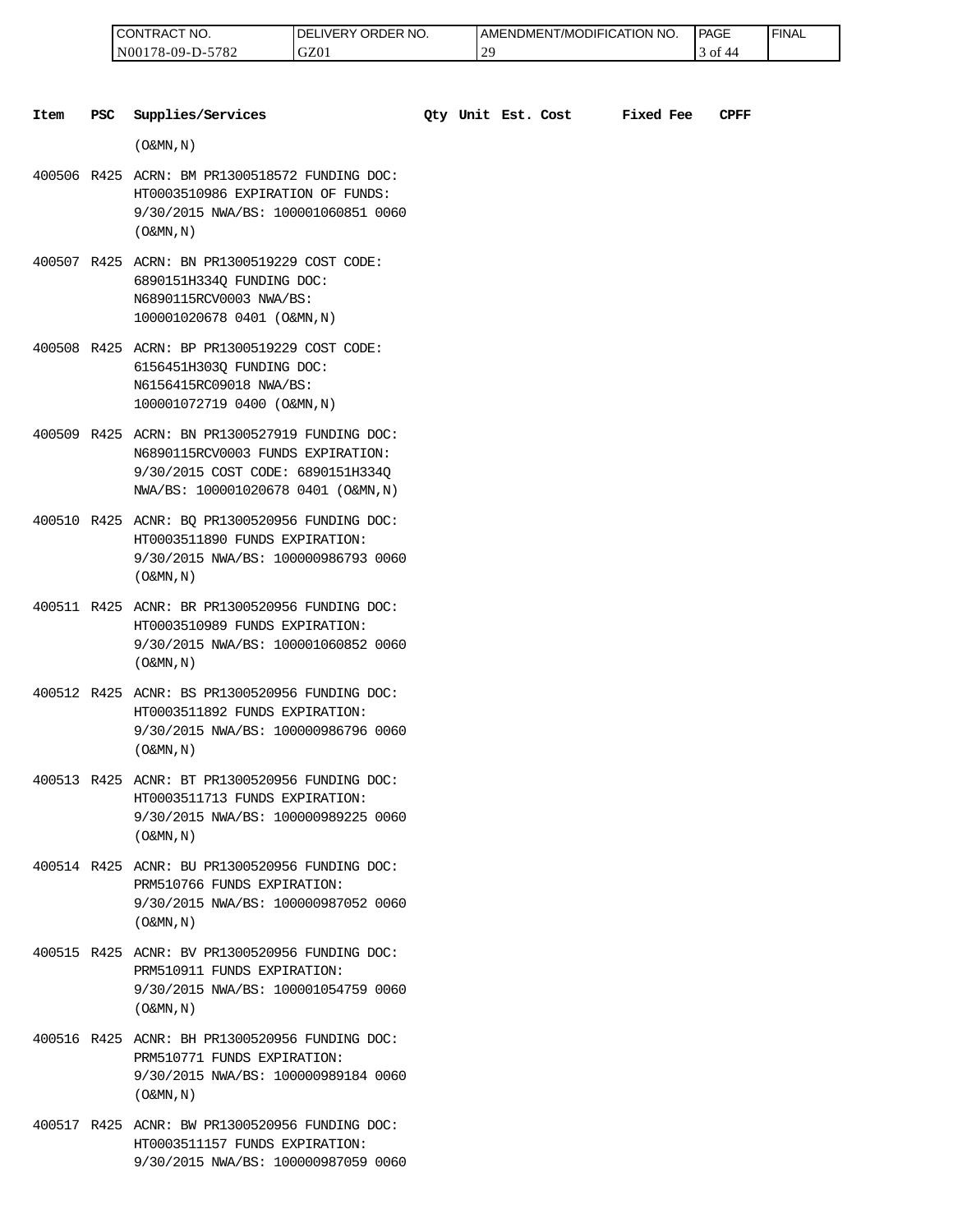| I CONTRACT NO.         | NO.<br>DELIVERY ORDER | ' NO<br>AMENDMENT/MODIFICATION | PAGE        | 'FINAL |
|------------------------|-----------------------|--------------------------------|-------------|--------|
| -5782<br>N00178-09-D-3 | GZ01                  |                                | .4 of<br>44 |        |

| <b>Item</b> | <b>PSC</b> | Supplies/Services                                                                                                                                                                                                                                                                                                                          | Oty Unit Est. Cost |  | Fixed Fee | <b>CPFF</b>                                     |
|-------------|------------|--------------------------------------------------------------------------------------------------------------------------------------------------------------------------------------------------------------------------------------------------------------------------------------------------------------------------------------------|--------------------|--|-----------|-------------------------------------------------|
|             |            | $($ O&MN, N)                                                                                                                                                                                                                                                                                                                               |                    |  |           |                                                 |
|             |            | 400518 R425 ACNR: BY PR1300541516 FUNDING DOC:<br>HT0003512377 FUNDS EXPIRATION:<br>9/30/2016 NWA/BS: 100001091456 0060<br>$(0\&MN, N)$                                                                                                                                                                                                    |                    |  |           |                                                 |
|             |            | 400519 R425 ACNR: BZ PR1300541516 FUNDING DOC:<br>HT0003612852 FUNDS EXPIRATION:<br>9/30/2016 NWA/BS: 100001099806 0060<br>$(0\&MN, N)$                                                                                                                                                                                                    |                    |  |           |                                                 |
|             |            | 400520 R425 ACNR: CA PR1300541516 FUNDING DOC:<br>HT0003512349 FUNDS EXPIRATION:<br>9/30/2016 NWA/BS: 100001090127 0060<br>$($ O&MN, N)                                                                                                                                                                                                    |                    |  |           |                                                 |
| 4006        | R425       | Information Assurance (IA), IA<br>Mitigation, Certification and<br>Accreditation (C&A), Information<br>Assurance Vulnerability Management<br>(IAVM) and Military and Federal<br>Health Information<br>Management/Information Technology<br>(IM/IT) Strategic Plans and Master<br>Integrated Project Plans (Fund Type<br>$- TBD)$<br>Option | $1.0$ LO           |  |           | $$12,780,427.00$ $$540,608.00$ $$13,321,035.00$ |

#### For ODC Items:

| Item | <b>PSC</b> | Supplies/Services                                                   |          | Oty Unit Est. Cost |              |
|------|------------|---------------------------------------------------------------------|----------|--------------------|--------------|
|      |            |                                                                     |          |                    |              |
| 6001 |            | R425 IA Support (Fund Type - TBD)                                   | $1.0$ LO |                    | \$10,000.00  |
|      |            | 600101 R425 ACRN: AB PR 1300286595 (Fund Type - OTHER)              |          |                    |              |
| 6002 |            | R425 IA Support (Fund Type - TBD)                                   | $1.0$ LO |                    | \$25,000.00  |
|      |            | 600201 R425 ACRN: AC PR: 1300298860 (Fund Type - OTHER)             |          |                    |              |
|      |            | 600202 R425 ACRN: AH PR: 1300354996 (Fund Type - OTHER)             |          |                    |              |
| 6003 |            | R425 IA Support (Fund Type - TBD)                                   | $1.0$ LO |                    | \$10,216.00  |
|      |            | 600301 R425 ACRN: AJ PR: 1300373150 (Fund Type - TBD)               |          |                    |              |
|      |            | 600302 R425 ACRN: AP PR:1300436371 (O&MN, N)                        |          |                    |              |
| 6004 |            | R425 IA Support (Fund Type - TBD)                                   |          | $1.0$ LO           | \$15,000.00  |
|      |            | 600401 R425 ACRN AS PR 1300443439 (O&MN, N)                         |          |                    |              |
|      |            | 600402 R425 ACRN AW PR 1300447315 (O&MN, N)                         |          |                    |              |
|      |            | 600403 R425 ACRN BA PR 1300481274- Realigned to 400408 AY (O&MN, N) |          |                    |              |
|      |            | 600404 R425 ACRN BE PR 1300494766 (O&MN, N)                         |          |                    |              |
| 6005 |            | R425 IA Support (Fund Type - TBD)                                   | $1.0$ LO |                    | \$631,490.00 |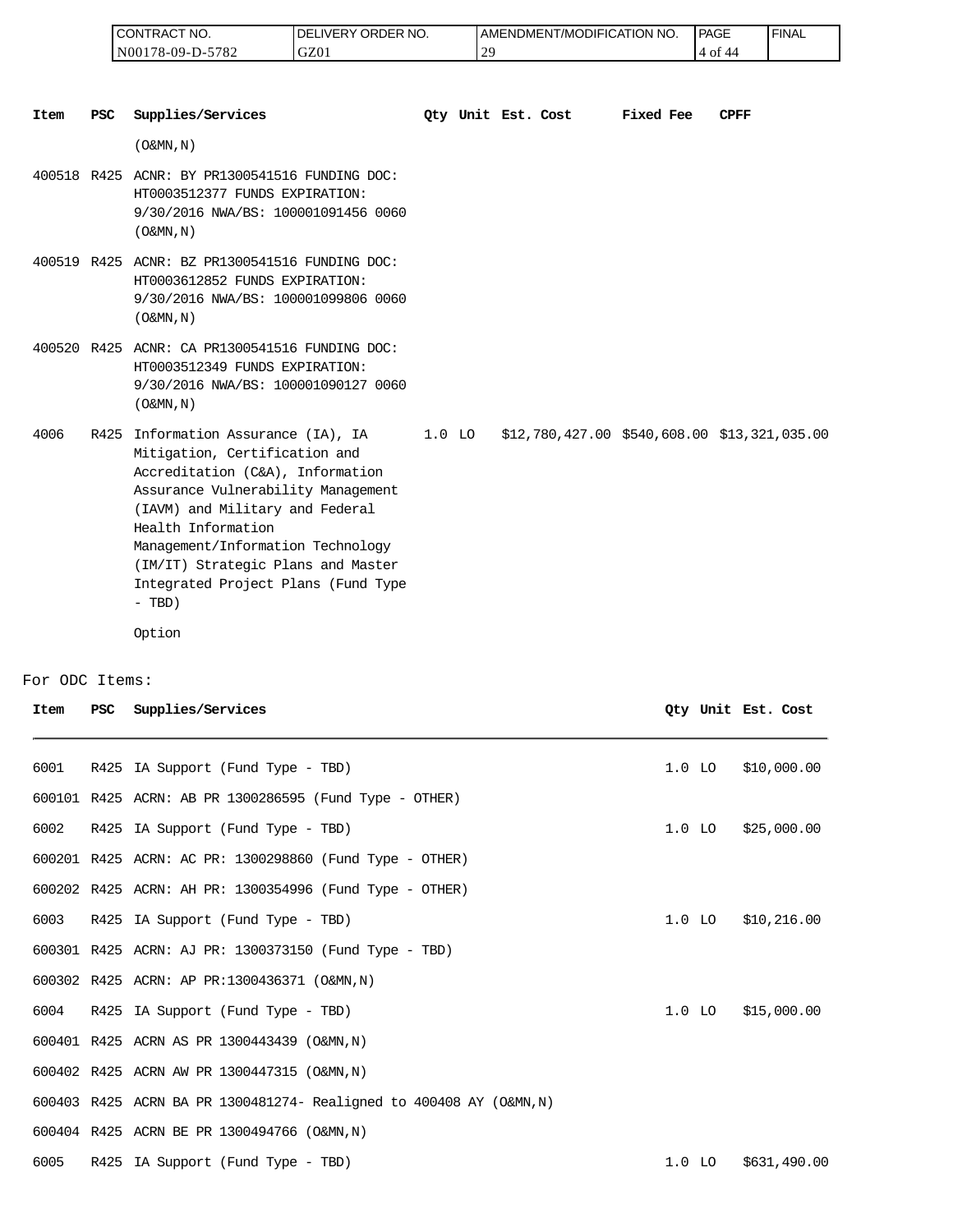|      |            | CONTRACT NO.      | DELIVERY ORDER NO.                                                                                                                     | AMENDMENT/MODIFICATION NO. |          | PAGE               | <b>FINAL</b> |
|------|------------|-------------------|----------------------------------------------------------------------------------------------------------------------------------------|----------------------------|----------|--------------------|--------------|
|      |            | N00178-09-D-5782  | GZ01                                                                                                                                   | 29                         |          | 5 of 44            |              |
| Item | <b>PSC</b> | Supplies/Services |                                                                                                                                        |                            |          | Oty Unit Est. Cost |              |
|      |            |                   | 600501 R425 ACRN BN: PR 1300519229 COST CODE: 6890151H334Q FUNDING DOC:<br>N6890115RCV0003 NWA/BS: 100001020678 0401 (Fund Type - TBD) |                            |          |                    |              |
|      |            |                   | 600502 R425 ACRN: BX PR1300520956 FUNDING DOC: PRM510225 FUNDS EXPIRATION:<br>9/30/2015 NWA/BS: 100000987051 0060 (O&MN,N)             |                            |          |                    |              |
|      |            |                   | 600503 R425 ACRN: BW PR1300520956 FUNDING DOC: HT0003511157 FUNDS EXPIRATION:<br>9/30/2015 NWA/BS: 100000987059 0060 (O&MN,N)          |                            |          |                    |              |
|      |            |                   | 600504 R425 ACRN: BY PR1300541516 FUNDING DOC: HT0003512377 FUNDS EXPIRATION:<br>9/30/2016 NWA/BS: 100001091456 0060 (O&MN,N)          |                            |          |                    |              |
| 6006 |            |                   | R425 ODC in support of CLIN 4006 (Fund Type - TBD)                                                                                     |                            | $1.0$ LO |                    | \$890,194.00 |
|      |            | Option            |                                                                                                                                        |                            |          |                    |              |

#### 5252.216-9204 LEVEL OF EFFORT--FEE ADJUSTMENT FORMULA (MAR 1994)

(a) Subject to the provisions of the "Limitation of Cost" or "Limitation of Funds" clause (whichever is applicable to this contract), it is hereby understood and agreed that the fixed fee is based upon the Contractor providing the following number of staff-hours of direct labor, hereinafter referred to as X, at the estimated cost and during the term of this contract specified elsewhere herein:

Total Staff-Hours (X)\* Total Prime Staff-Hours

Fixed Fee\*\*\*(inclusive of Prime and any proposed Subcontractor(s))

| <b>Base Period</b> |  |  |  |
|--------------------|--|--|--|
| Option 1           |  |  |  |
| Option 2           |  |  |  |
| Option 3           |  |  |  |
| Option 4           |  |  |  |
|                    |  |  |  |

\*\*Contractor is to identify basis for fixed fee amount: \_\_\_ Prime Hours Only \_\_\_ Total Staff-Hours

The Contractor agrees to provide the total level of effort specified above in performance of work described in Sections "B" and "C" of this contract.

(b) Of the total staff-hours of direct labor set forth above, it is estimated that \_\_ staff-hours are competitive time (uncompensated overtime). Competitive time (uncompensated overtime) is defined as hours provided by personnel in excess of 40 hours per week without additional compensation for such excess work. All other effort is defined as compensated effort. If no amount is indicated in the first sentence of this paragraph, competitive time (uncompensated overtime) effort performed by the contractor shall not be counted in fulfillment of the level of effort obligations under this contract.

(c) Effort performed in fulfilling the total level of effort obligations specified above shall only include effort performed in direct support of this contract and shall not include time and effort expended on such things as local travel from an employee's residence to their usual work location, uncompensated effort while on travel status, truncated lunch periods, or other time and effort which does not have a specific and direct contribution to the tasks described in Section B.

(d) It is understood and agreed that various conditions may exist prior to or upon expiration of the term of the contract, with regard to the expenditure of labor staff-hours and/or costs thereunder which may require adjustment to the aggregate fixed fee. The following actions shall be dictated by the existence of said conditions:

(1) If the Contractor has provided not more than 105% of X or not less than 95% of X, within the estimated cost, and at the term of the contract, then the fee shall remain as set forth in Section B.

(2) If the Contractor has provided X-staff-hours, within the term, and has not exceeded the estimated cost then the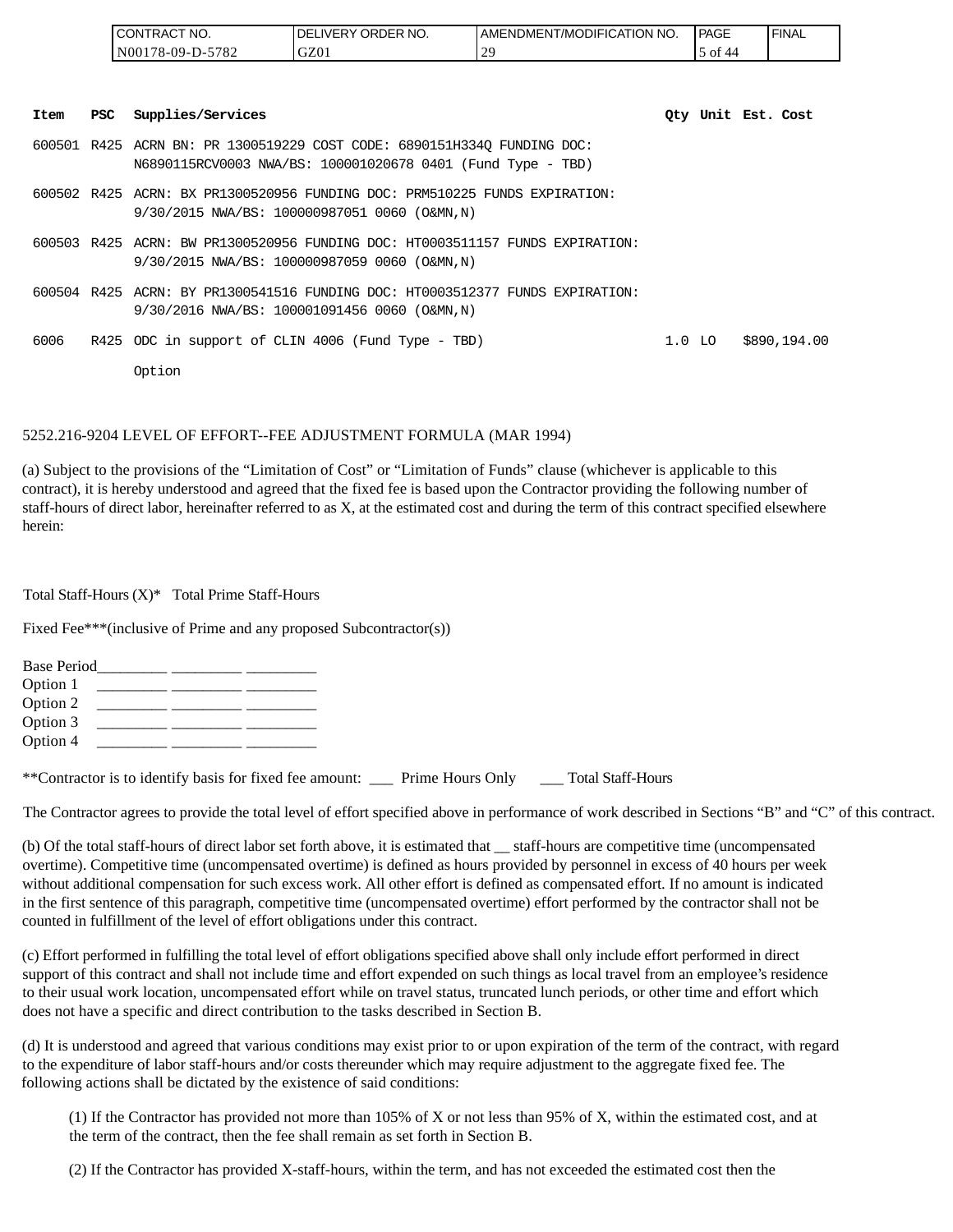| I CONTRACT NO.   | NO.<br>' ORDER<br><b>DELIVERY</b> | AMENDMENT/MODIFICATION NO. | PAGE       | ' FINAL |
|------------------|-----------------------------------|----------------------------|------------|---------|
| N00178-09-D-5782 | GZ01                              | າເ                         | 6 of<br>44 |         |

Contracting Officer may require the Contractor to continue performance until the expiration of the term, or until the expenditure of the estimated cost of the contract except that, in the case of any items or tasks funded with O&MN funds, performance shall not extend beyond 30 September. In no event shall the Contractor be required to provide more than 105% of X within the term and estimated cost of this contract. The fee shall remain as set forth in Section B.

(3) If the Contractor expends the estimated cost of the contract, during the term of the contract and has provided less than X staff-hours, the Government may require the Contractor to continue performance, by providing cost growth funding, without adjusting the fixed fee, until such time as the Contractor has provided X staff-hours.

(4) If the Contracting Officer does not elect to exercise the Government's rights as set forth in paragraph  $(d)(2)$  and  $(d)(3)$ above, and the Contractor has not expended more than 95% of X staff-hours, the fixed fee shall be equitably adjusted downward to reflect the diminution of work. The total fee due the contractor shall be adjusted so as to be in direct proportion to the number of direct hours utilized in the same ration of fee to the estimated total hours then set forth in the contract.

(5) Nothing herein contained shall, in any way, abrogate the Contractor's responsibilities, and/or the Government's rights within the terms of the contract provision entitled "Limitation of Cost" or "Limitation of Funds" as they shall apply throughout the term of the contract, based upon the total amount of funding allotted to the contract during its specified term.

(e) Within 45 days after completion of the work under each separately identified period of performance hereunder, the Contractor shall submit the following information in writing to the Contracting Officer with copies to the cognizant Contract Administration Office and DCAA office to which vouchers are submitted:

(1) The total number of staff-hours of direct labor expended during the applicable period.

(2) A breakdown of this total showing the number of staff-hours expended in each direct labor classification and associated direct and indirect costs.

(3) A breakdown of other costs incurred.

(4) The Contractor's estimate of the total allowable cost incurred under the contract for the period.

In the case of a cost under-run, the Contractor shall submit the following information in addition to that required above:

(5) The amount by which the estimated cost of this contract may be reduced to recover excess funds and the total amount of staff-hours not expended, if any.

(6) A calculation of the appropriate fee reduction in accordance with this clause.

All submissions required by this paragraph shall separately identify subcontractor information, if any.

### **ADDITIONAL SLINS**

Additional SLINs will be unilaterally created by the Contracting Officer during performance of this Task Order to accommodate the multiple types of funds that will be used under this order.

# **LIMITATION OF LIABILITY – INCREMENTAL FUNDING**

CLINs 4001 & 6001 are incrementally funded and the amount currently available for payment hereunder is limited to **\$305,000.00**. It is estimated that these funds will cover the cost of performance through **10 January 2013**. Subject to the provisions of the clause entitled "Limitation of Funds" (APR 94) (FAR 52.232-22) of the general provisions of this contract, no legal liability on the part of the Government for payment in excess of **\$305,000.00** shall arise unless additional funds are made available and are incorporated as a modification to the delivery order. CONTRACT ROO CONTRACT CONTRACT INTO THE CONTRACT CONTRACT INTO THE CONTRACT INTO THE CONTRACT INTO THE CONTRACT INTO THE CONTRACT INTO THE CONTRACT INTO THE CONTRACT INTO THE CONTRACT INTO THE CONTRACT INTO THE CONTRACT IN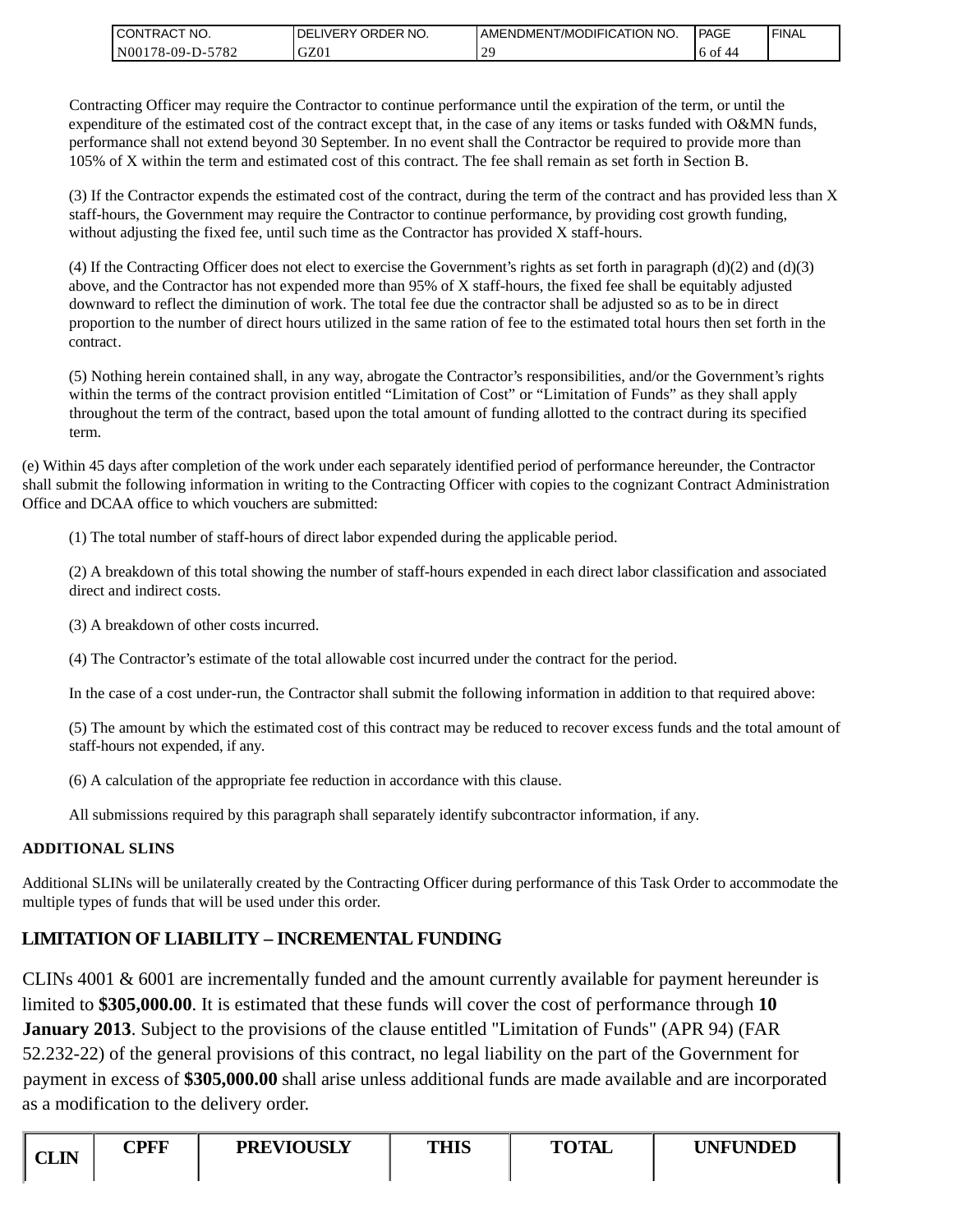| `NO.<br>эN<br>⊺RACT                      | NO.<br>⊀DER<br>∴וΩר<br>חר<br>،VF | T/MODIFICATION<br>'NO.<br>--<br>AMENDMENT | ' PAGE                  | 'FINAL |
|------------------------------------------|----------------------------------|-------------------------------------------|-------------------------|--------|
| 5782<br>. 8-09-Γ<br>N <sub>00</sub><br>. | $\sim$<br>JZUI                   | <u>۔</u>                                  | $\sim$<br>-<br>ΟĪ<br>44 |        |

|      | $NTE*$              | <b>FUNDED</b> | <b>ACTION</b> | <b>FUNDED</b> | <b>BALANCE</b> |
|------|---------------------|---------------|---------------|---------------|----------------|
| 4001 | \$295,000.00]       | \$0.00        | \$0.00        | \$295,000.00  | \$0.00         |
| 6001 | \$10,000.00         | \$0.00        | \$0.00        | \$10,000.00   | \$0.00         |
|      | TOTAL  \$305,000.00 | \$0.00        | \$0.00        | \$305,000.00  | \$0.00         |

\*\*\*\*\*\*\*\*\*\*\*\*\*\*\*\*\*\*\*\*\*\*\*\*\*\*\*\*\*\*\*\*\*\*\*\*\*\*\*\*\*\*\*\*\*\*\*\*\*\*\*\*\*\*\*\*\*\*\*\*\*\*\*\*\*\*\*\*\*\*\*\*\*\*\*\*\*\*\*\*\*\*\*\*\*\*\*\*\*\*\*\*\*\*\*\*\*\*\*\*\*\*\*\*\*

\*\*\*\*\*\*\*\*\*\*\*\*\*\*\*\*\*\*\*

\*\*\*\*\*\*\*\*\*\*\*\*\*\*\*\*\*\*\*

CLINs 4002 & 6002 are incrementally funded and the amount currently available for payment hereunder is limited to **\$2,622,844.34**. It is estimated that these funds will cover the cost of performance through **10 September 2013**. Subject to the provisions of the clause entitled "Limitation of Funds" (APR 94) (FAR 52.232-22) of the general provisions of this contract, no legal liability on the part of the Government for payment in excess of **\$2,622,844.34** shall arise unless additional funds are made available and are incorporated as a modification to the delivery order.

| <b>CLIN</b> | <b>CPFF NTE*</b>                            | <b>PREVIOUSLY</b> | <b>THIS</b>   | <b>TOTAL</b>   | <b>UNFUNDED</b> |
|-------------|---------------------------------------------|-------------------|---------------|----------------|-----------------|
|             |                                             | <b>FUNDED</b>     | <b>ACTION</b> | <b>FUNDED</b>  | <b>BALANCE</b>  |
| 4002        | $\left  \frac{1}{2} \right $ \$7,864,802.00 | \$0.00            | \$0.00        | \$2,597,844.34 | \$5,266,957.66  |
| 6002        | \$313,470.00                                | \$0.00            | \$0.00        | \$25,000.00    | \$288,470.00    |
|             | $\text{TOTAL}$ \$8,178,272.00               | \$0.00            | \$0.00        | \$2,622,844.34 | \$5,555,427.66  |

\*\*\*\*\*\*\*\*\*\*\*\*\*\*\*\*\*\*\*\*\*\*\*\*\*\*\*\*\*\*\*\*\*\*\*\*\*\*\*\*\*\*\*\*\*\*\*\*\*\*\*\*\*\*\*\*\*\*\*\*\*\*\*\*\*\*\*\*\*\*\*\*\*\*\*\*\*\*\*\*\*\*\*\*\*\*\*\*\*\*\*\*\*\*\*\*\*\*\*\*\*\*\*\*\* \*\*\*\*\*\*\*\*\*\*\*\*\*\*\*\*\*\*\*

CLINs 4003 & 6003 are incrementally funded and the amount currently available for payment hereunder is limited to **\$3,072,215.99**. It is estimated that these funds will cover the cost of performance through 10 September 2014. Subject to the provisions of the clause entitled "Limitation of Funds" (APR 94) (FAR 52.232-22) of the general provisions of this contract, no legal liability on the part of the Government for payment in excess of **\$3,072,215.99** shall arise unless additional funds are made available and are incorporated as a modification to the delivery order.

| <b>CLIN</b> | <b>CPFF NTE*</b>     | <b>PREVIOUSLY</b><br><b>FUNDED</b> | <b>THIS</b><br><b>ACTION</b> | <b>TOTAL</b><br><b>FUNDED</b> | <b>UNFUNDED</b><br><b>BALANCE</b> |
|-------------|----------------------|------------------------------------|------------------------------|-------------------------------|-----------------------------------|
| 4003        | \$8,006,158.00       | \$532,000.00                       | \$0.00                       | \$3,062,000.00                | \$4,944,158.00                    |
| 6003        | \$313,470.00         | \$1,000.00                         | \$0.00                       | \$10,215.99                   | \$303,254.01                      |
|             | TOTAL \$8,319,628.00 | \$533,000.00                       | \$0.00                       | \$3,072,215.99                | \$5,247,412.01                    |

CLINs 4004 & 6004 are incrementally funded and the amount currently available for payment hereunder is limited to **\$5,096,967.37**. It is estimated that these funds will cover the cost of performance through **10**

\*\*\*\*\*\*\*\*\*\*\*\*\*\*\*\*\*\*\*\*\*\*\*\*\*\*\*\*\*\*\*\*\*\*\*\*\*\*\*\*\*\*\*\*\*\*\*\*\*\*\*\*\*\*\*\*\*\*\*\*\*\*\*\*\*\*\*\*\*\*\*\*\*\*\*\*\*\*\*\*\*\*\*\*\*\*\*\*\*\*\*\*\*\*\*\*\*\*\*\*\*\*\*\*\*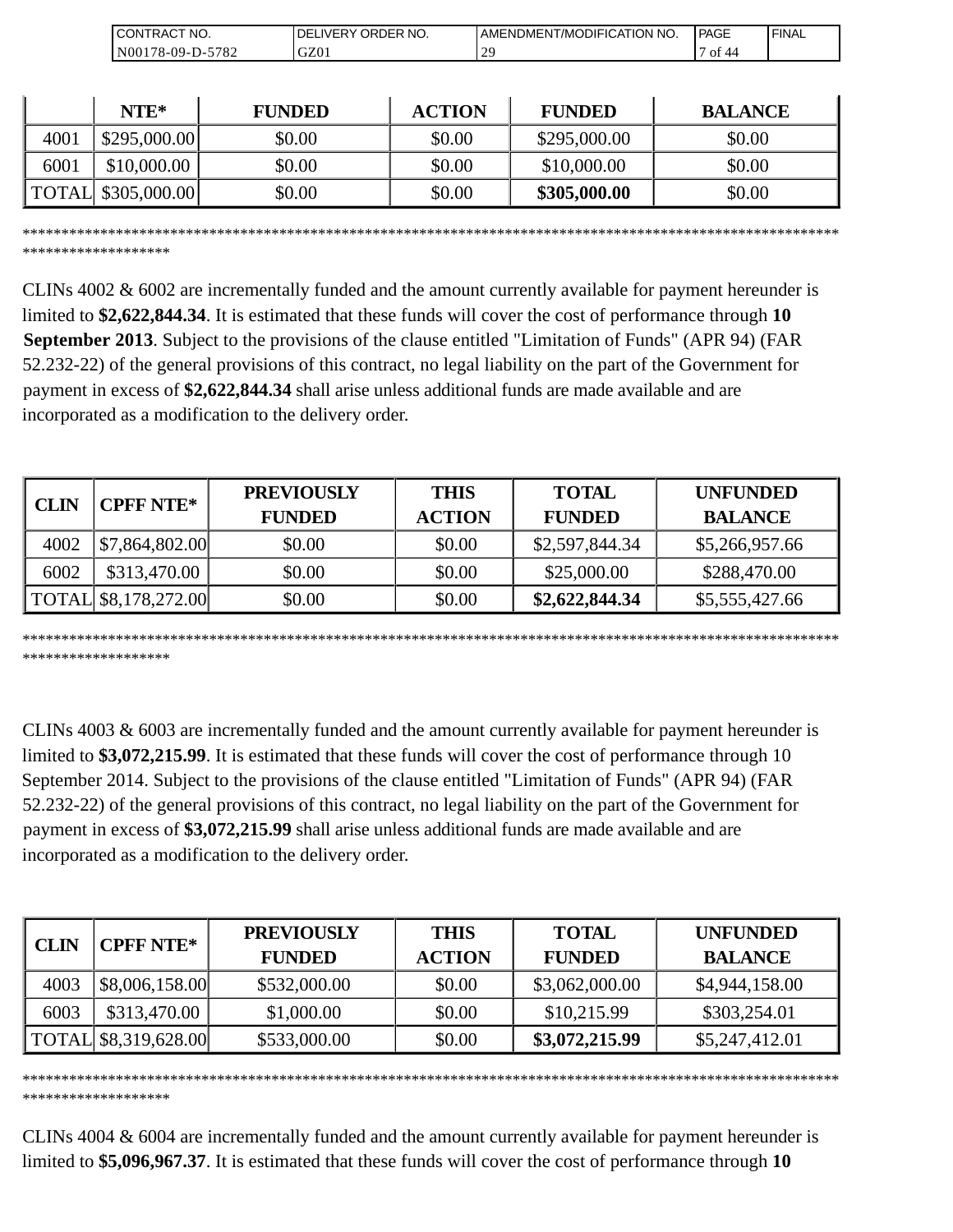| <b>ICONTRACT NO.</b>  | NO.<br>ORDER<br>_IVERY (<br>DEI | ' NO.<br>  AMENDMENT/MODIFICATION_ | PAGE       | ' FINAL |
|-----------------------|---------------------------------|------------------------------------|------------|---------|
| N00178-09-D-5<br>5782 | GZ01                            | $\bigcap$<br>. L                   | 8 of<br>44 |         |

**September 2015**. Subject to the provisions of the clause entitled "Limitation of Funds" (APR 94) (FAR 52.232-22) of the general provisions of this contract, no legal liability on the part of the Government for payment in excess of **\$5,096,967.37** shall arise unless additional funds are made available and are incorporated as a modification to the delivery order.

| <b>CLIN</b> | <b>CPFF NTE*</b>     | <b>PREVIOUSLY</b> | <b>THIS</b>    | <b>TOTAL</b>   | <b>UNFUNDED</b> |
|-------------|----------------------|-------------------|----------------|----------------|-----------------|
|             |                      | <b>FUNDED</b>     | <b>ACTION</b>  | <b>FUNDED</b>  | <b>BALANCE</b>  |
| 4004        | \$8,191,887.00       | \$4,671,967.37    | \$410,000.00   | \$5,081,967.37 | \$3,109,919.63  |
| 6004        | \$313,470.00         | \$20,000.00       | $-$ \$5,000.00 | \$15,000.00    | \$298,470.00    |
|             | TOTAL \$8,505,357.00 | \$4,691,967.37    | \$405,000.00   | \$5,096,967.37 | \$3,408,389.63  |

\*\*\*\*\*\*\*\*\*\*\*\*\*\*\*\*\*\*\*\*\*\*\*\*\*\*\*\*\*\*\*\*\*\*\*\*\*\*\*\*\*\*\*\*\*\*\*\*\*\*\*\*\*\*\*\*\*\*\*\*\*\*\*\*\*\*\*\*\*\*\*\*\*\*\*\*\*\*\*\*\*\*\*\*\*\*\*\*\*\*\*\*\*\*\*\*\*\*\*\*\*\*\*\*\* \*\*\*\*\*\*\*\*\*\*\*\*\*\*\*\*\*\*\*

CLINs 4005 & 6005 are incrementally funded and the amount currently available for payment hereunder is limited to **\$9,288,856.92**. It is estimated that these funds will cover the cost of performance **11 September 2015 through 10 September 2016**. Subject to the provisions of the clause entitled "Limitation of Funds" (APR 94) (FAR 52.232-22) of the general provisions of this contract, no legal liability on the part of the Government for payment in excess of **\$9,288,856.92** shall arise unless additional funds are made available and are incorporated as a modification to the delivery order.

| <b>CLIN</b> | <b>CPFF NTE*</b>      | <b>PREVIOUSLY</b> | <b>THIS</b>   | <b>TOTAL</b>   | <b>UNFUNDED</b> |
|-------------|-----------------------|-------------------|---------------|----------------|-----------------|
|             |                       | <b>FUNDED</b>     | <b>ACTION</b> | <b>FUNDED</b>  | <b>BALANCE</b>  |
| 4005        | \$15,719,810          | \$8,373,223.92    | (\$15,000.00) | \$9,118,223.92 | \$6,616,586.08  |
| 6005        | 631,490.00            | \$155,633.00      | \$15,000.00   | 170,633.00     | \$445,857.00    |
|             | TOTAL \$16,351,300.00 | \$8,528,856.92    | \$0.00        | \$9,288,856.92 | \$7,062,443.08  |

#### **PR: 1300518572**

Funding Documents: PRM58810, PRM510772, PRM510760, PRM510762, PRM510768, HT0003510986

Expiration of Funds: All Funds expire on 9/30/2015

#### **PR: 1300519229**

Funding Documents: N6890115RCV0003, N6156415RC09018

Expiration of Funds: 9/30/2015

### **PR: 13005527919**

Funding Documents: N6890115RCV0003

Expiration of Funds: 9/30/2015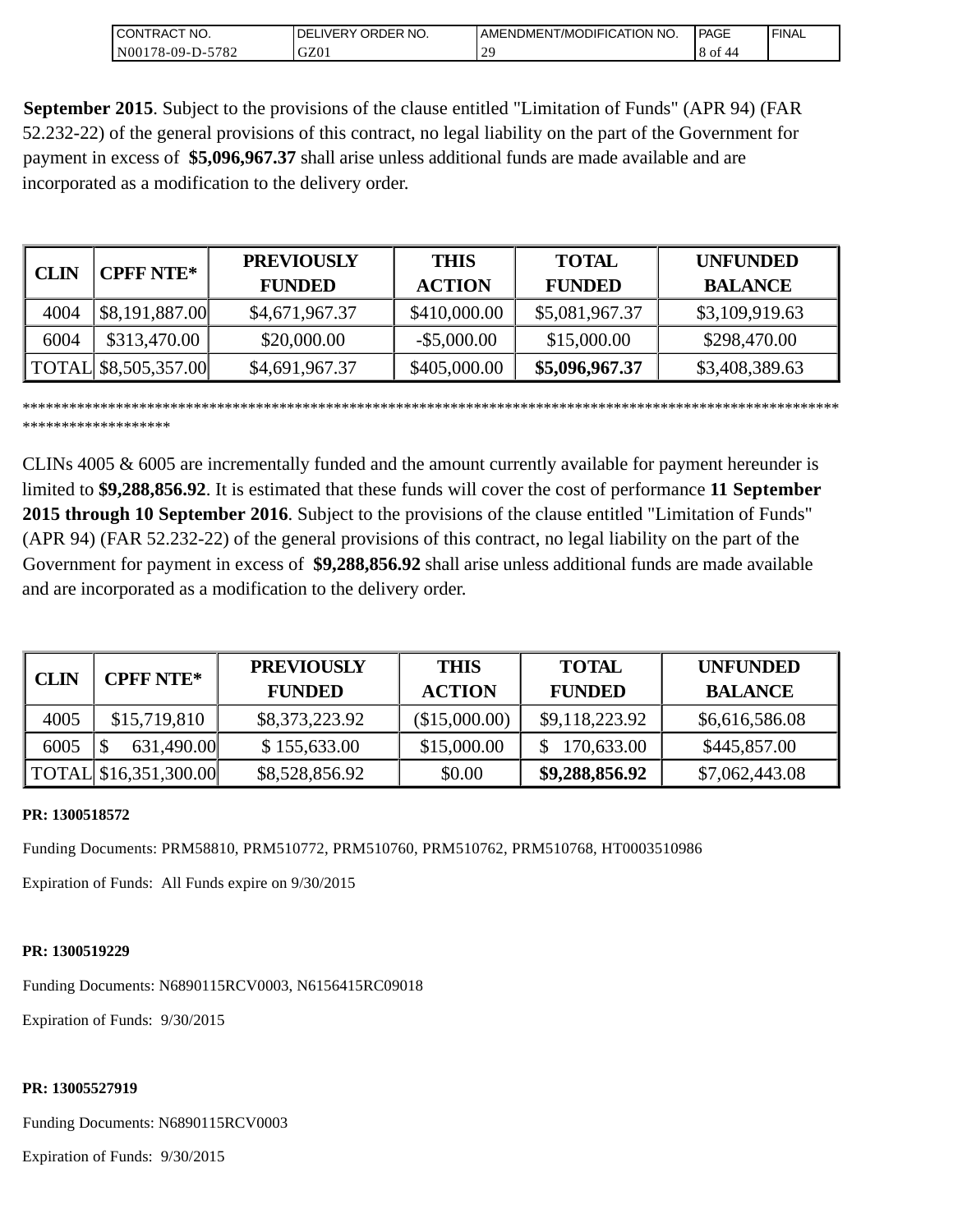| " NO.<br>ICONTRAC,                                           | <b>ORDER</b><br>NO.<br>∟IVERY<br>·DE. | <b>LAMENDMENT/MODIFICATION NO.</b> | l PAGE     | ' FINAL |
|--------------------------------------------------------------|---------------------------------------|------------------------------------|------------|---------|
| 5782<br>1 N <sub>00</sub><br>$^{\circ}$ 178-09-D- $_{\circ}$ | GZ0 <sub>1</sub>                      | $\Delta$ C<br><u>_</u>             | 9 of<br>44 |         |

This document provides funding for a severable service contract that crosses fiscal years in compliance with 10 U.S. Code 2410 (a). Therefore, this period of performance may not exceed September 22, 2016.

\*One year from start date\*

#### **PR: 1300520956**

Funding Documents: HT0003511890, HT003510989, HT003511892, HT003511713, HT0003511157, PRM510225, PRM510766, PRM510911, PRM510771

Expiration of Funds: 9/30/2015

This document provides funding for a severable service contract that crosses fiscal years in compliance with 10 U.S. Code 2410 (a). Therefore, this period of performance may not exceed September 25, 2016.

#### **PR: 1300541516**

Funding Documents: HT0003512377, HT0003612852, HT0003512349

Expiration of Funds: 9/30/2016

\*One year from start date\*

**PR: 1300572001**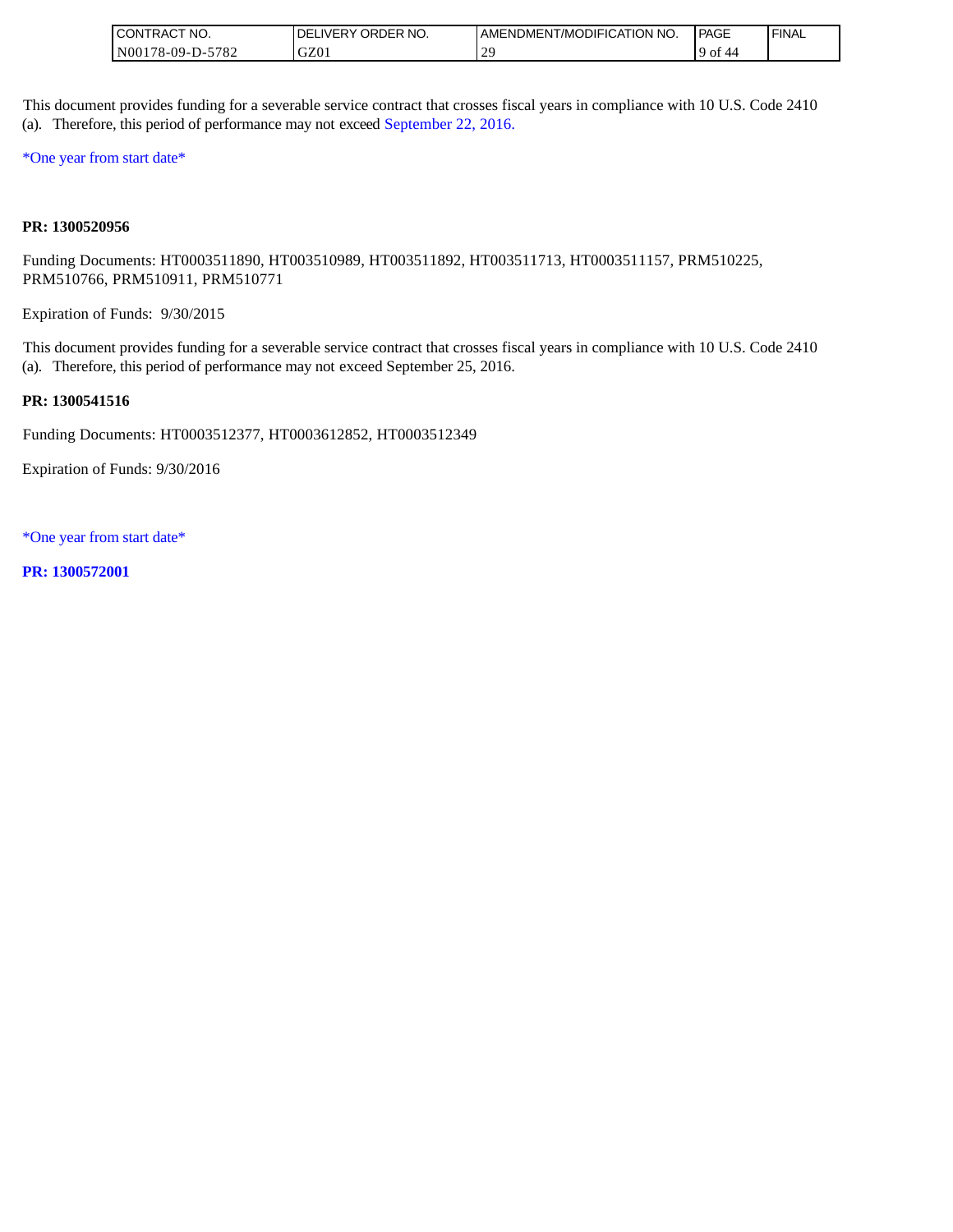| I CONTRACT NO.   | `NO.<br>DELIVERY ORDER | AMENDMENT/MODIFICATION NO. | <b>PAGE</b>   | ' FINAL |
|------------------|------------------------|----------------------------|---------------|---------|
| N00178-09-D-5782 | GZ01                   | າເ                         | $10$ of<br>44 |         |

## **SECTION C DESCRIPTIONS AND SPECIFICATIONS**

## *C-302 SPECIFICATIONS/STATEMENT OF WORK (DEC 1998)*

Work under this contract shall be performed in accordance with the following Performance Work Statement (PWS):

### **Section C - Performance Work Statement (PWS)**

SPAWARSYSCEN-CHARLESTON, Code 582V0, Information Assurance (IA), IA Mitigation, Certification and Accreditation (C&A), and Information Assurance Vulnerability Management (IAVM)

### **1.0 INTRODUCTION**

The Space and Naval Warfare Systems Center (SPAWARSYSCEN) Atlantic; Network Security Implementation Branch, Code 582V0, is providing Network Security Engineering Support Services in support of Navy Medicine and Federal Health Systems as it pertains to information assurance for Navy Medicine's Military Treatment Facilities (MTF), Dental clinics worldwide, and Federal Health agencies.

### **2.0 BACKGROUND**

The task will support the continued Information Assurance initiatives within Navy Medicine and Federal Health agencies, and provide support to the Information Management and Information Technology (IM/IT) execution agent. SSC Atlantic will execute all aspects of Information Assurance for Navy Medicine and Federal Health agencies to ensure compliance with Federal, Department of Defense (DoD), and Department of Navy (DoN) regulations and policies.

### **3.0 SCOPE**

The objective of this Task Order is to provide support in the conduct of Information Assurance (IA), IA Mitigation, Certification and Accreditation (C&A), and Information Assurance Vulnerability Management (IAVM) to support the mission of Navy Medical and Federal Health systems at locations throughout the CONUS and OCONUS areas as well as incorporate the evaluation of the current IA and security posture of Navy Medical and Federal Health Systems facilities. The range of this support would span subject matter expertise to administrative support/graphic services with skill sets and experience that match Code 582V0's need to comply with and respond to requirements including current, updated program plans and documentation, current and accurate requirements definition, alternative approaches for fielding, migrating, staging and supporting systems, site management, adherence to standards, specifications and best practices, mitigation of risks, addressing issues and performing all Program and Project functions necessary to achieve the strategic goals and objectives of SPAWAR's customers.

### **4.0 PLACE OF PERFORMANCE**

Work shall be performed at the SPAWARSYSCEN, Atlantic and in each of the following location(s):

- Contractor's Facility
- Charleston, SC
- Bethesda, MD
- NH Pearl Harbor (Honolulu)

### **5.0 APPLICABLE DIRECTIVES / REFERENCES**

The Contractor shall adhere to the following documents in accordance with paragraph 8.0, Performance Requirements.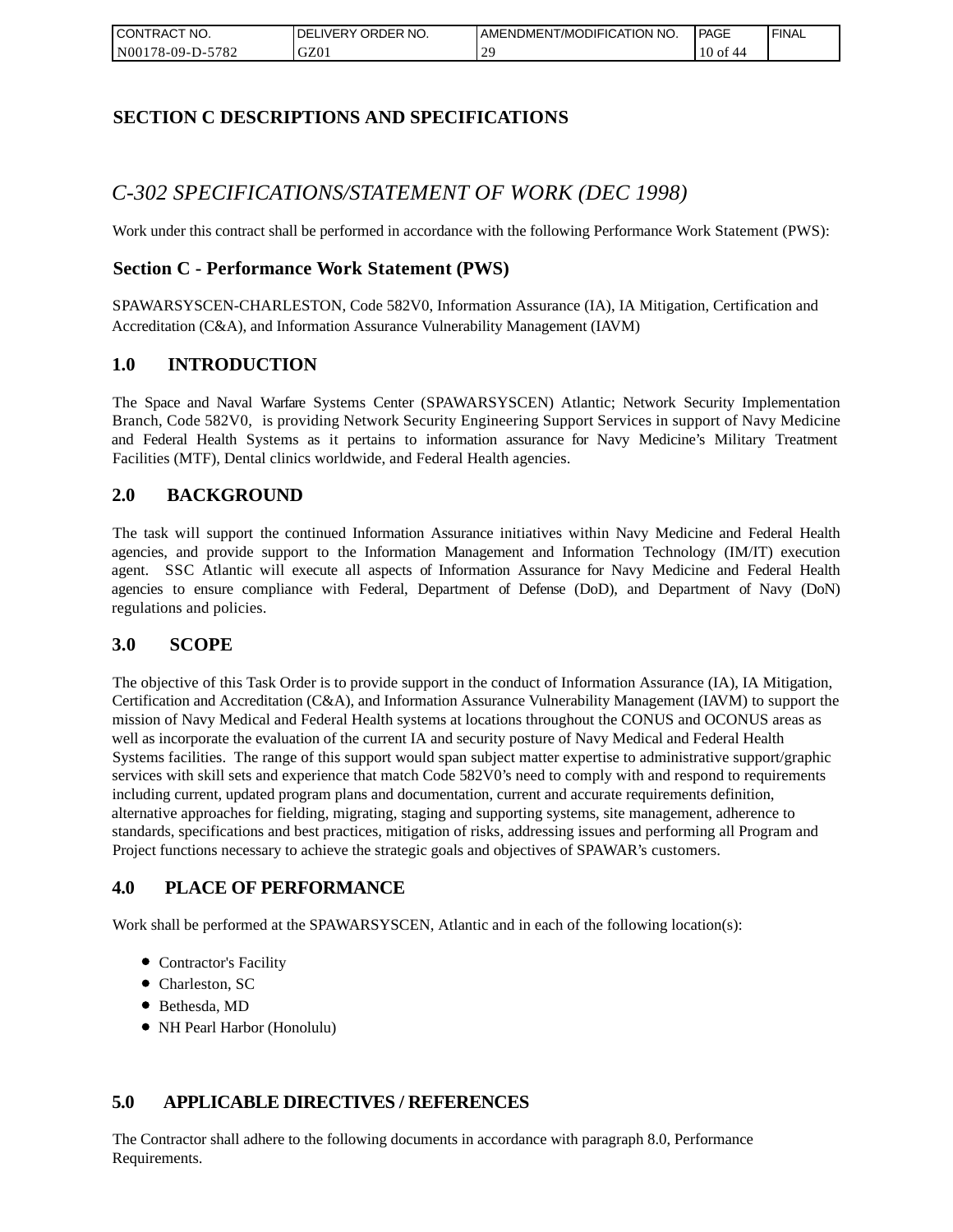| <b>CONTRACT NO.</b>                                | NO.<br>' ORDER<br>DELIVERY | AMENDMENT/MODIFICATION NO. | <b>PAGE</b> | 'FINAL |
|----------------------------------------------------|----------------------------|----------------------------|-------------|--------|
| 5782<br>N <sub>00</sub><br>′8-09-I<br>$\mathbf{L}$ | GZ01                       | วเ                         | Оİ          |        |

| <b>Document Type</b>    | <b>No./Version</b> | <b>Title</b>                                                                                       | Date           |
|-------------------------|--------------------|----------------------------------------------------------------------------------------------------|----------------|
| DoD Directive 8500.1    |                    | Information Assurance (IA)                                                                         | $10-24-2002$   |
| DoD Instruction 8500.2  |                    | Information Assurance (IA)<br><b>Implementation for Automated</b><br>Information<br><b>Systems</b> | $2 - 6 - 2003$ |
| DoD Regulation 5200.2-R |                    | DoD Personnel Security Program                                                                     | 1-1987         |
| SECNAVINST 5510.30A     |                    | Department of the Navy<br>Personnel Security Program                                               | 3/10/1999      |
| SECNAVINST 5510.36      |                    | Department of the Navy<br><b>Information Security Program</b><br>(ISP)                             | 3/17/1999      |

## **6.0 SECURITY and TRAINING SUPPORT**

SSC-A contractor personnel will have the appropriate clearances required for access to classified data as required. Prior to starting work on the task, SSC-A contractor personnel will have a minimum of an interim Secret Security Clearance granted by the Defense Industrial Security Clearance Office (DISCO) and will comply with IT access authorization requirements. In addition, SSC-A contractor personnel will possess the appropriate IT level of access for the required task and position assignment. SSC-A contractor personnel shall handle and safeguard any unclassified but sensitive and classified information in accordance with appropriate Department of Defense security regulations.

The Project Engineer shall determine if the appropriate IT Position Category has been assigned to the respective contractor personnel and inform the contractor of that determination based on the following criteria:

*IT-1 Position -* Positions in which the incumbent is responsible for the planning, direction, and implementation of a computer security program; major responsibility for the direction, planning and design of a computer system, including the hardware and software; or, can access a system during the operation or maintenance in such a way, and with a relatively high risk for causing grave damage, or realize a significant personal gain. Personnel whose duties meet the criteria for IT-1 Position designation require a favorably adjudicated Single Scope Background Investigation (SSBI) or SSBI Periodic Reinvestigation (SSBI-PR). The SSBI or SSBI-PR shall be updated a minimum of every 5 years.

*IT-II Position -* Positions in which the incumbent is responsible for the direction, planning, design, operation, or maintenance of a computer system, and whose work is technically reviewed by a higher authority at the IT-II Position level to insure the integrity of the system. Personnel whose duties meet the criteria for an IT-II Position require a favorably adjudicated National Agency Check (NAC).

*IT-III Position -* All other positions involved in computer activities. Incumbent in this position has non-privileged access to one or more DoD information systems/applications or database to which they are authorized access. Personnel whose duties meet the criteria for an IT-III Position designation require a favorably adjudicated NAC.

Contractor's request for visit authorization shall be submitted in the appropriate format and coordinated with the SSC-C Project Office.

## *6.1 Personnel Common Access Card (CAC) and PKI Requirements*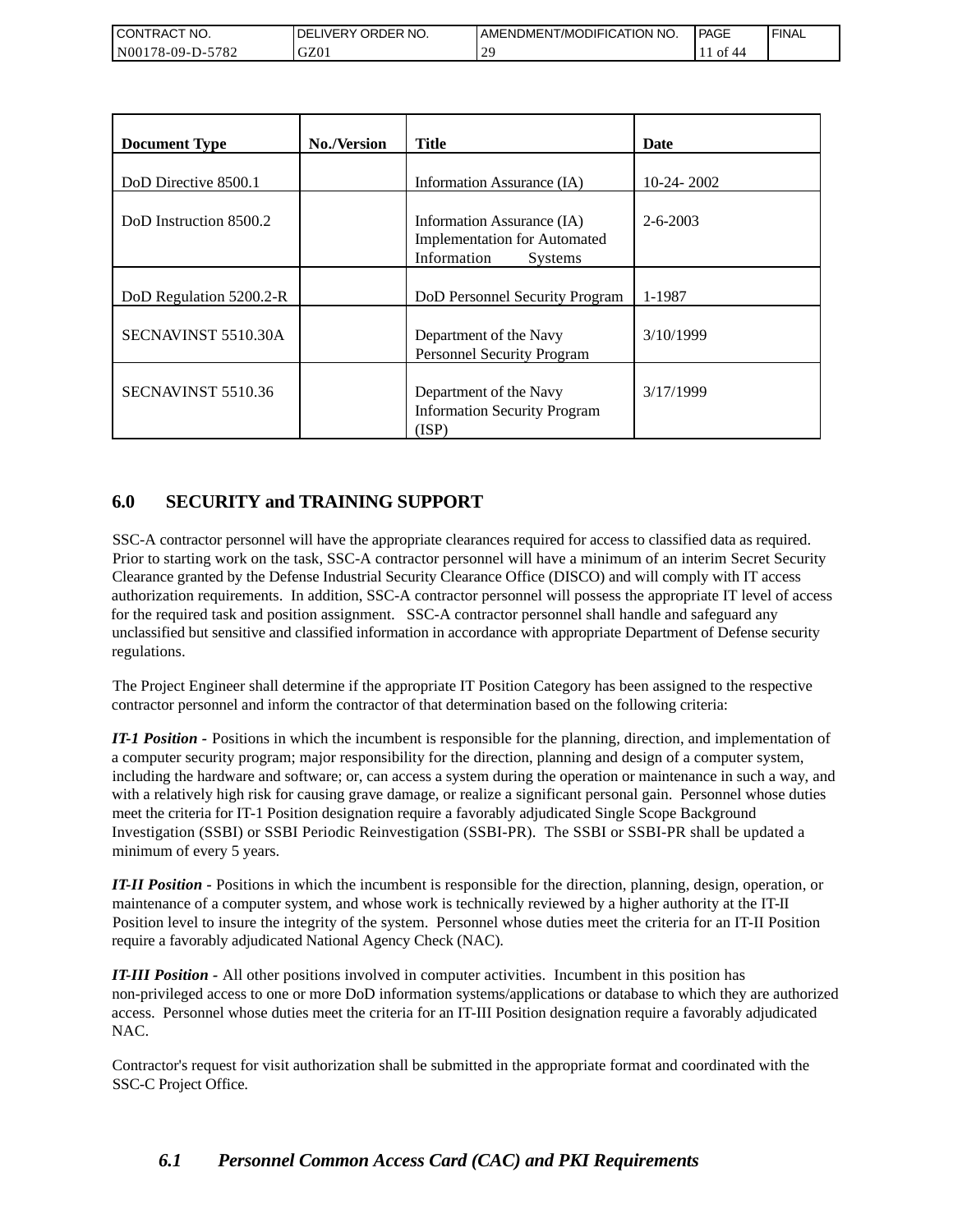| CONTRACT NO.     | ORDER NO.<br><b>DELIVERY</b> | I AMENDMENT/MODIFICATION NO. | PAGE                                    | ' FINAL |
|------------------|------------------------------|------------------------------|-----------------------------------------|---------|
| N00178-09-D-5782 | GZ01                         | $\overline{1}$<br><u>۔</u>   | $'$ of $\sim$<br>- 44<br>$\overline{1}$ |         |

SSC-A contractor personnel are required to obtain a Common Access Card (CAC) with PKI for access to Department of Defense facilities (CONUS and OCONUS) and websites. In addition, a hardware solution to securely read the card via a personal computer, and approved software for reading the CAC (ex. ActiveGold) is required.

### *6.2 Personnel Supporting Information Assurance (IA) functions*

In accordance with clause 252.239-7001, Contractor personnel supporting Information Assurance (IA) functions shall be appropriately trained and certified prior to being engaged in IA related work. IA Personnel shall be in full compliance with DoD 8570.01-M, Information Assurance Workforce Improvement Program (PWS ref 2.1.\$) and DoDD 8570.1, IA Training, Certification, and Workforce Management (PWS ref 2.1.\$). This includes personnel training being certified/accredited at the appropriate levels of IAT I-III and IAM I-III. This will be verified by the contracting officer who will ensure that contractor personnel are entered in to the Defense Eligibility Enrollment System (DEERS) or other appropriate database. The contractor shall also provide the requested mix of labor categories pertaining to IA applicable tasks as directed by the PCO or Task Order in support of IA training requirements. Contractor personnel not certified within 6 months of assignment of IA duties or who fails to maintain their certified status will not be permitted to carry out the responsibilities of the position, and shall be replaced with personnel that meet the minimum certification requirements as mandated above.

## **7.0 CONTRACTING OFFICER'S REPRESENTATIVE (COR)**

The COR for this task order is Philip A. Middleton, Code 58210, [philip.a.middleton@navy.mil,](mailto:cphilip.a.middleton@navy.mil) (843) 218-3331.

## **8.0 PERFORMANCE REQUIREMENTS**

The contractor shall provide support to SPAWARSYSCEN Atlantic in conducting Information Assurance (IA), IA Mitigation, Certification and Accreditation (C&A), and Information Assurance Vulnerability Management (IAVM) to support the mission of Navy Medical and Federal Health agencies at locations throughout the CONUS and OCONUS areas as well as incorporate the evaluation of the current IA and security posture of Navy Medical and Federal Health facilities in accordance with DoD 8500.1 and 8500.2. The contractor shall provide support to SPAWAR Atlantic in the conduct of Certification and Accreditation (C&A) efforts to support the mission of Navy Medical and Federal Health systems. The contractor shall also assist in prioritizing short and long term initiatives considering strategic planning alignment, budget, and available funding.

In the performance of this work, the contractor will be required to utilize a government provided XenClient computing platform image [\(http://www.citrix.com/products/xenclient/how-it-works/specifications.html\)](http://www.citrix.com/products/xenclient/how-it-works/specifications.html).

### *8.1 Sub-Task 1. Project Management Support*

8.1.1 The contractor shall provide support to SPAWAR Atlantic in the conduct of Information Assurance (IA), IA Mitigation, Certification and Accreditation (C&A), Navy Medicine Network Operations Center (NOC) and Information Assurance Vulnerability Management (IAVM).

8.1.2 The contractor shall appoint a program manager specifically charted with the responsibility of interfacing with the Government on all matters pertaining to this Performance Work Statement. The Program Manager shall direct the contractor's effort through the company's internal management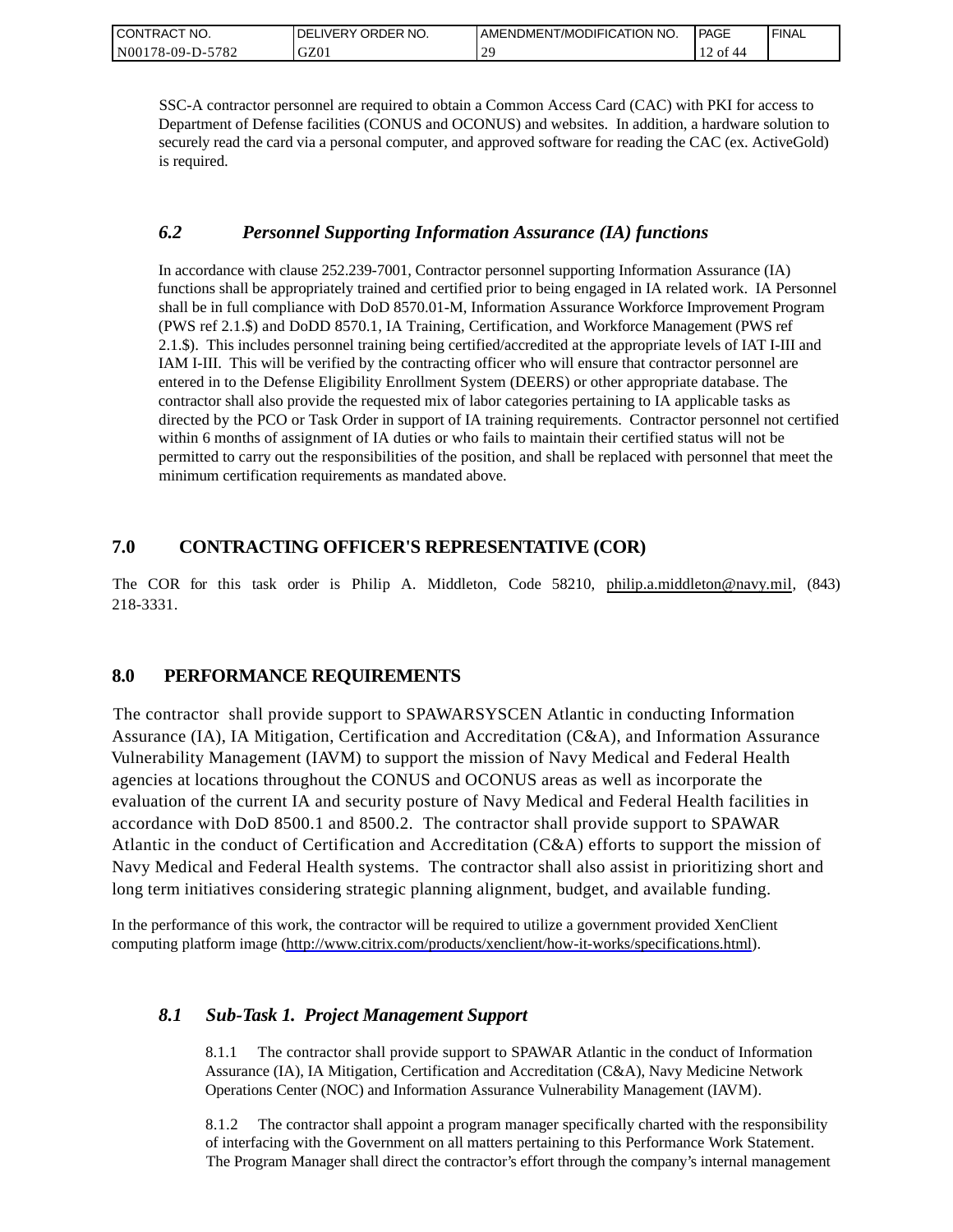| <b>CONTRACT</b><br>" NO. | ' ORDER NO.<br><b>DELIVERY</b> | I AMENDMENT/MODIFICATION NO. | PAGE     | ' FINAL |
|--------------------------|--------------------------------|------------------------------|----------|---------|
| N00178-09-D-5782         | GZ01                           | $\gamma$<br>-                | Οİ<br>44 |         |

system that shall provide project progress visibility to assure on-time completion of contract requirements. The contractor shall also use best industry practices including ISO/IEC 15288 for System life cycle processes and ISO/IEC 12207 for Software life cycle processes. This shall include providing technical program and project management support that will mitigate the risks to successful program and compliance with SSC Atlantic's Capability Maturity Model Integration (CMMI) Engineering Process Office (EPO) program. The contractor as part of a team will support projects at SPAWAR Atlantic at CMMI Level III. The contractor will be required to utilize the processes and procedures already established for the project and the CMMI program, and deliver products that are compliant with the aforementioned processes and procedures. These tasks require the contractor to research and analyze technical and management information and data, costs, performance trends, and project progress based on earned value management (EVM). The contractor shall participate in design reviews, technical reviews, audits and discussions, and shall provide SPAWAR Atlantic with management status reports that will be updated and delivered on a weekly/monthly basis, or as required.

### *8.2 Sub-Task 2. Facilitation*

8.2.1 The contractor shall assist in planning, coordinating, and facilitating meetings with the principals, develop material to support the meetings, and ensure all action items are tracked through completion. Meetings shall be held weekly unless otherwise directed.

### *8.3 Sub-Task 3. SCTS Deployment Support*

8.3.1 The contractor shall conduct the installation of the JTF/GNO mandated SCTS system to support the IAVM program at locations throughout the CONUS and OCONUS areas.

### *8.4 Sub-Task 4. Network Device Hardening Analysis*

8.4.1 The contractor shall provide assistance in the management of the network perimeter improvement by ensuring that approved policies are implemented and controlled at the Outside Security Screening Router (OSSR) ACL, Firewall ruleset, and IPSs. This will ensure that only approved Ports, Protocols, Services (PPS) necessary to do business are opened.

### *8.5 Sub-Task 5. Site Network IA Assessment Support*

8.5.1 The contractor shall provide support to SPAWAR Atlantic in the conduct of IA Tiger Team efforts at locations throughout the CONUS and OCONUS areas. These Tiger Team efforts would incorporate the evaluation of the current IA and security posture of these facilities. Final reports would be generated and delivered to SPAWAR Atlantic to support mitigation efforts and the development of an overall IA strategy.

#### *8.6 Sub-Task 6. Site Network Remediation and Mitigation support*

8.6.1 The contractor shall conduct the mitigation efforts at locations throughout the CONUS and OCONUS areas. These efforts will incorporate the evaluation of the current IA and security posture of these facilities in accordance with 8500.1 and 8500.2. Also provide final reports to SPAWAR Atlantic that can assist in the development of an overall Enterprise mitigation strategy.

#### *8.7 Sub-Task 7. Program of Record and Site Certification and Accreditation Packages*

8.7.1 The contractor shall provide support to SPAWAR Atlantic in the conduct of Certification and Accreditation (C&A) efforts. These efforts would be in accordance with Navy Medical and Federal Health systems IA documentation at various locations throughout the CONUS and OCONUS areas, as required.

### *8.8 Sub-Task 8. Navy Medicine Network Operations Center Support*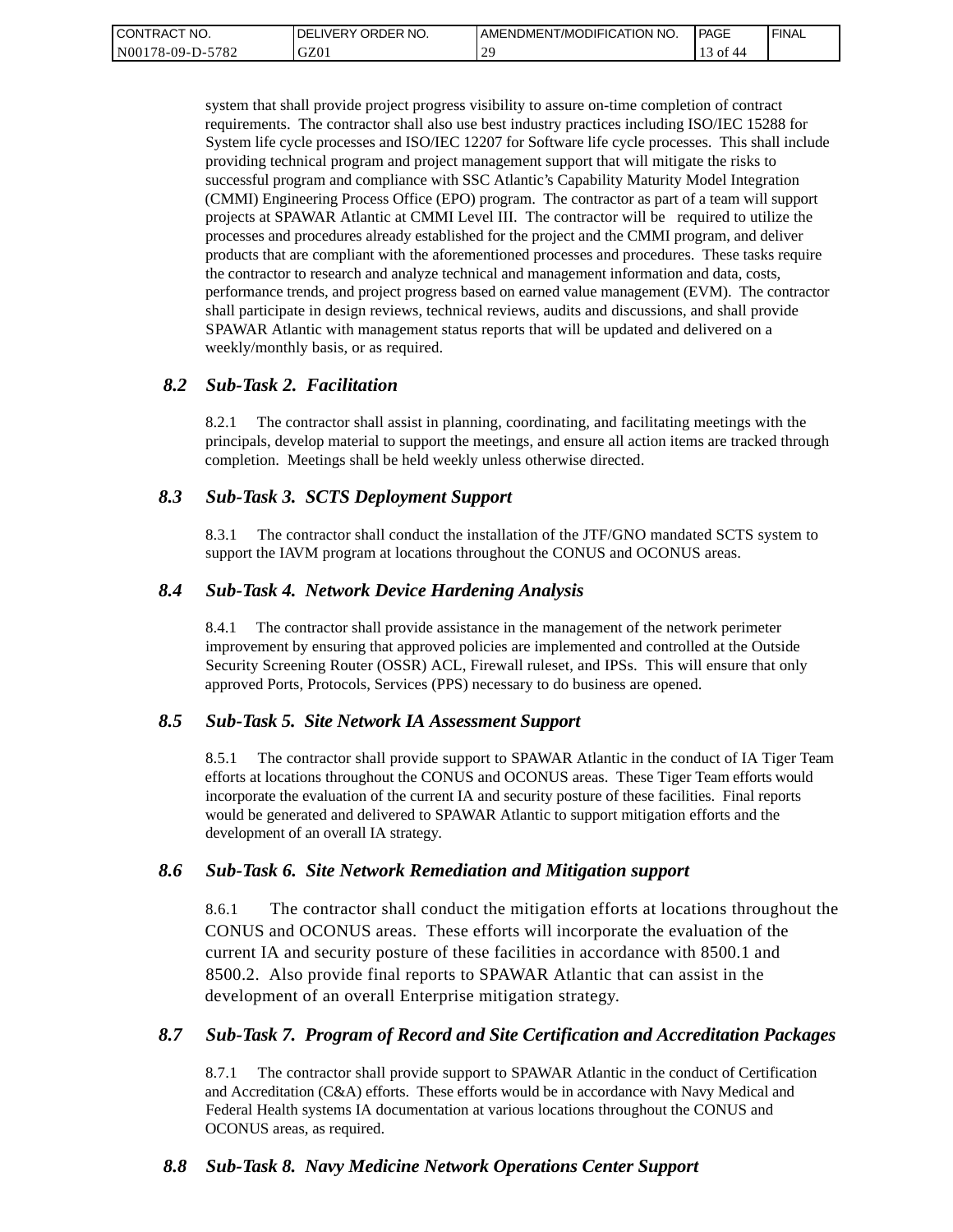| <b>CONTRACT</b><br>" NO.    | ORDER NO.<br><b>DELIVERY</b> | I AMENDMENT/MODIFICATION NO. | PAGE             | <b>FINAL</b> |
|-----------------------------|------------------------------|------------------------------|------------------|--------------|
| $-5782$<br>N00<br>/8-09-D-5 | GZ0                          | $\bigcap$<br><b>_</b>        | 44<br>14<br>. UI |              |

8.8.1 The contractor shall provide support to SPAWAR Atlantic in the 24 x 7 x 365 operations of the Navy Medicine Operations Center. These efforts will incorporate IA, router analysis, firewall analysis, and IAVA compliance.

## **9.0 GOVERNMENT FURNISHED INFORMATION**

The government will furnish a XenClient software image for contractor use when working on government networks

## **10.0 GOVERNMENT FURNISHED MATERIAL**

Not Applicable

## **11.0 GOVERNMENT FURNISHED EQUIPMENT**

Not Applicable

## **12.0 CONTRACTOR FURNISHED MATERIAL**

Miscellaneous Other Direct Costs (ODCs) such as FedEx shipping.

## **13.0 CONTRACTOR FURNISHED EQUIPMENT**

Not Applicable

## **14.0 TRAVEL REQUIREMENTS**

When it becomes necessary for the contractor to travel, the contractor shall submit a request, via email, to the SPAWARSYSCEN Atlantic Task Order Manager seeking approval to travel before initiating any travel plans. All travel claims shall make reference to the e-mail, letter or phone call that granted approval. Failure to gain prior approval may result in disallowance of invoiced travel claims. Emergent travel as directed by the Project Engineer for upgrade support and engineering solutions provided efforts are fair and reasonable and in accordance with the Joint Travel Regulations.

Estimated travel locations are as follows. The following trips are per annum.

| To                   | # of Trips     | # of<br><b>People</b> |
|----------------------|----------------|-----------------------|
| San Diego, CA        | $\overline{2}$ | $\overline{2}$        |
| Ocean Side, CA       | $\overline{2}$ | $\overline{2}$        |
| New Orleans, LA      | 2              | 2                     |
| Oak Harbor, WA       | $\overline{2}$ | $\overline{2}$        |
| Corpus Christi, TX   | 2              | $\overline{2}$        |
| Rota Spain           | $\overline{2}$ | $\overline{2}$        |
| Guam                 | $\overline{2}$ | $\overline{2}$        |
| Guantanamo Bay, Cuba | $\overline{2}$ | $\overline{2}$        |
| Cherry Point, NC     | $\overline{2}$ | $\overline{2}$        |
| Bremerton, WA        | 3              | 3                     |
| LeMoore, CA          | 2              | 2                     |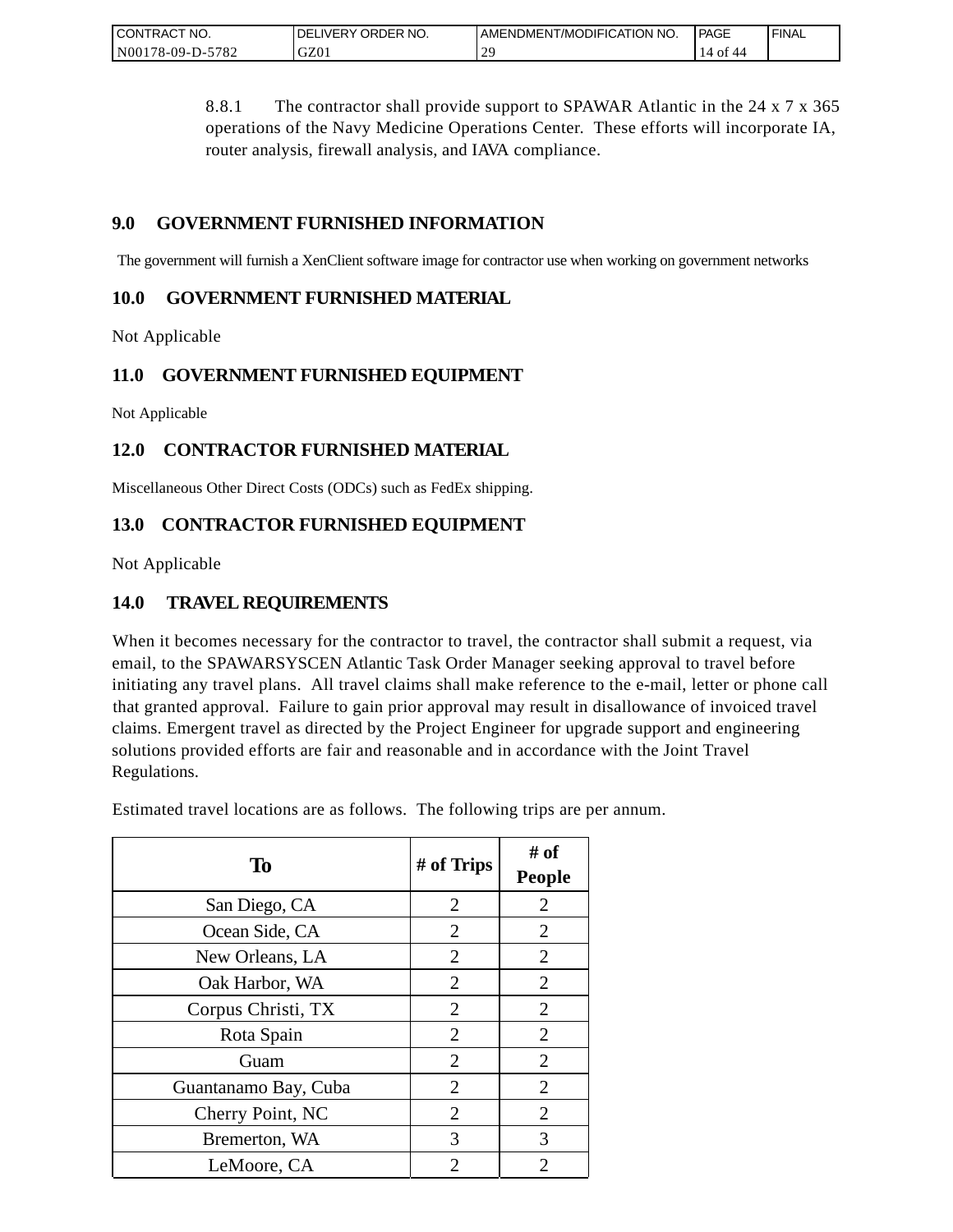| I CONTRACT NO.   | <b>IDELIVERY ORDER NO.</b> | AMENDMENT/MODIFICATION NO. | PAGE      | 'FINAL |
|------------------|----------------------------|----------------------------|-----------|--------|
| N00178-09-D-5782 | GZ01                       | nG.                        | of<br>-44 |        |

| Sigonella, Italy      | $\overline{2}$ | $\overline{2}$ |
|-----------------------|----------------|----------------|
| Naples, Italy         | $\overline{c}$ | $\overline{c}$ |
| Okinawa, Japan        | $\overline{c}$ | $\overline{c}$ |
| Pensacola, FL         | 3              | $\overline{c}$ |
| 29 Palms, CA          | 3              | $\overline{2}$ |
| Bethesda, MD          | 6              | $\overline{2}$ |
| Yokosuka, Japan       | 2              | $\overline{c}$ |
| Jakarta, Indonesia    | $\overline{c}$ | $\overline{c}$ |
| Cairo, Egypt          | $\overline{c}$ | $\overline{c}$ |
| Pearl Harbor, HI      | $\overline{2}$ | $\overline{2}$ |
| Lima, Peru            | $\overline{c}$ | $\overline{2}$ |
| Washington, DC        | 3              | $\mathbf{1}$   |
| San Antonio, TX       | 4              | $\overline{c}$ |
| Robins AFB, GA        | 4              | $\overline{c}$ |
| Ft Belvoir, VA        | $\overline{c}$ | $\mathbf{1}$   |
| Miramar, CA           | $\overline{2}$ | 1              |
| Hickham AFB, HI       | 4              | $\overline{2}$ |
| Yokota AFB, Japan     | 4              | $\overline{c}$ |
| Patch Barracks, GE    | $\overline{2}$ | $\mathbf{1}$   |
| Molesworth, GB        | 4              | $\overline{2}$ |
| Buckley AFB, CO       | 4              | $\overline{c}$ |
| Manama, Bahrain       | $\overline{c}$ | $\mathbf{1}$   |
| Fort Benning, GA      | $\overline{c}$ | 1              |
| Fort Bliss, TX        | $\overline{c}$ | 1              |
| Fort Bragg, NC        | $\overline{2}$ | 1              |
| Fort Campbell, KY     | $\overline{c}$ |                |
| Fort Carson, CO       | $\overline{c}$ | 1              |
| Fort Drum, NY         | $\overline{2}$ | 1              |
| Fort Gordon, GA       | $\overline{2}$ | 1              |
| Fort Hood, TX         | $\overline{2}$ | I              |
| Fort Huachuca, AZ     | 2              | 1              |
| Fort Irwin, CA        | $\overline{c}$ | 1              |
| Fort Knox, KY         | $\overline{c}$ | 1              |
| Fort Leavenworth, KS  | $\overline{2}$ | $\mathbf{1}$   |
| Fort Leonard Wood, MO | $\overline{2}$ | 1              |
| Fort Lewis, WA        | 2              | 1              |
| Fort Polk, LA         | 2              | 1              |
| Fort Riley, KS        | $\overline{c}$ | 1              |
| Fort Rucker, AL       | $\overline{c}$ | 1              |
| Fort Sill, OK         | 2              | 1              |
| Fort Stewart, GA      | 2              | 1              |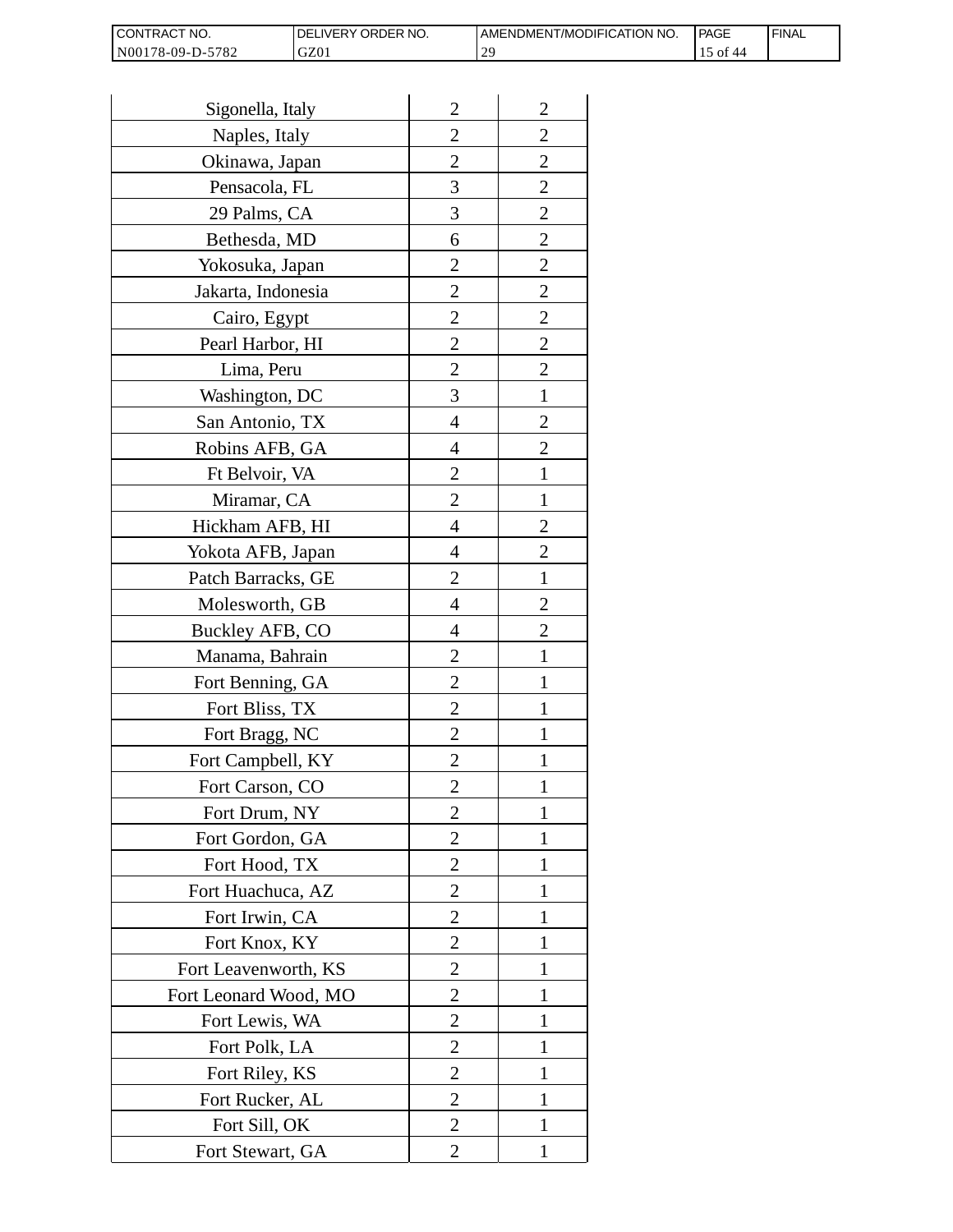| I CONTRACT NO.   | <b>IDELIVERY ORDER NO.</b> | AMENDMENT/MODIFICATION NO. | PAGE                   | ' FINAL |
|------------------|----------------------------|----------------------------|------------------------|---------|
| N00178-09-D-5782 | GZ01                       | <u>າເ</u>                  | $16$ of $\cdot$<br>-44 |         |

| Redstone Arsenal, AL     | $\overline{2}$   | 1            |
|--------------------------|------------------|--------------|
| West Point, NY           | $\overline{2}$   | 1            |
| Seoul, South Korea       | 2                | 1            |
| Fort Wainwright, AK      | 2                | 1            |
| Landstuhl, Germany       | $\overline{c}$   | 1            |
| Fort Shafter, HI         | $\overline{c}$   | 1            |
| Fort Jackson, SC         | 2                | 1            |
| Fort Lee, VA             | $\overline{c}$   | 1            |
| Fort Eustis, VA          | $\overline{c}$   | 1            |
| Fort Sam Houston, TX     | $\overline{2}$   | $\mathbf{1}$ |
| Camp Zama, Japan         | $\overline{2}$   | 1            |
| Langley AFB, VA          | 2                | 1            |
| Beale AFB, CA            | $\overline{2}$   | 1            |
| Vandenberg AFB, CA       | $\overline{c}$   | 1            |
| Kirtland AFB, NM         | $\overline{c}$   | 1            |
| Offutt AFB, NE           | $\overline{2}$   | 1            |
| Peterson AFB, CO         | $\overline{2}$   | 1            |
| Macdill AFB, FL          | 2                | 1            |
| Scott AFB, IL            | 2                | 1            |
| Wright-Patterson AFB, OH | $\overline{c}$   | 1            |
| Ramstein, Germany        | $\overline{c}$   | 1            |
| Aviano AB, Italy         | $\overline{2}$   | 1            |
| Osan AB, South Korea     | $\overline{c}$   | 1            |
| Fairchild AFB, WA        | 2                | 1            |
| Incirlik AB, Turkey      | $\overline{2}$   | 1            |
| Travis AFB, CA           | $\overline{c}$   |              |
| Mt. Home AFB, ID         | $\overline{2}$   |              |
| Eielson AFB, AK          | $\overline{2}$   | $\mathbf{1}$ |
| Cannon AFB, NM           | $\overline{2}$   | 1            |
| Holloman AFB, NM         | $\overline{2}$   | 1            |
| Dyess AFB, TX            | 2                | 1            |
| Goodfellow AFB, TX       | $\overline{c}$   | 1            |
| Laughlin AFB, TX         | $\overline{c}$   | 1            |
| Sheppard AFB, TX         | $\overline{2}$   | 1            |
| Altus AFB, OK            | $\overline{2}$   | 1            |
| Barksdale AB, LA         | $\boldsymbol{2}$ | 1            |
| Columbus AFB, MS         | $\overline{2}$   | 1            |
| Keesler AFB, LA          | $\overline{2}$   | 1            |
| Randolph AB, TX          | $\overline{c}$   | 1            |
| Shaw AFB, SC             | $\overline{2}$   | 1            |
| Seymour Johnson AFB, NC  | 2                | 1            |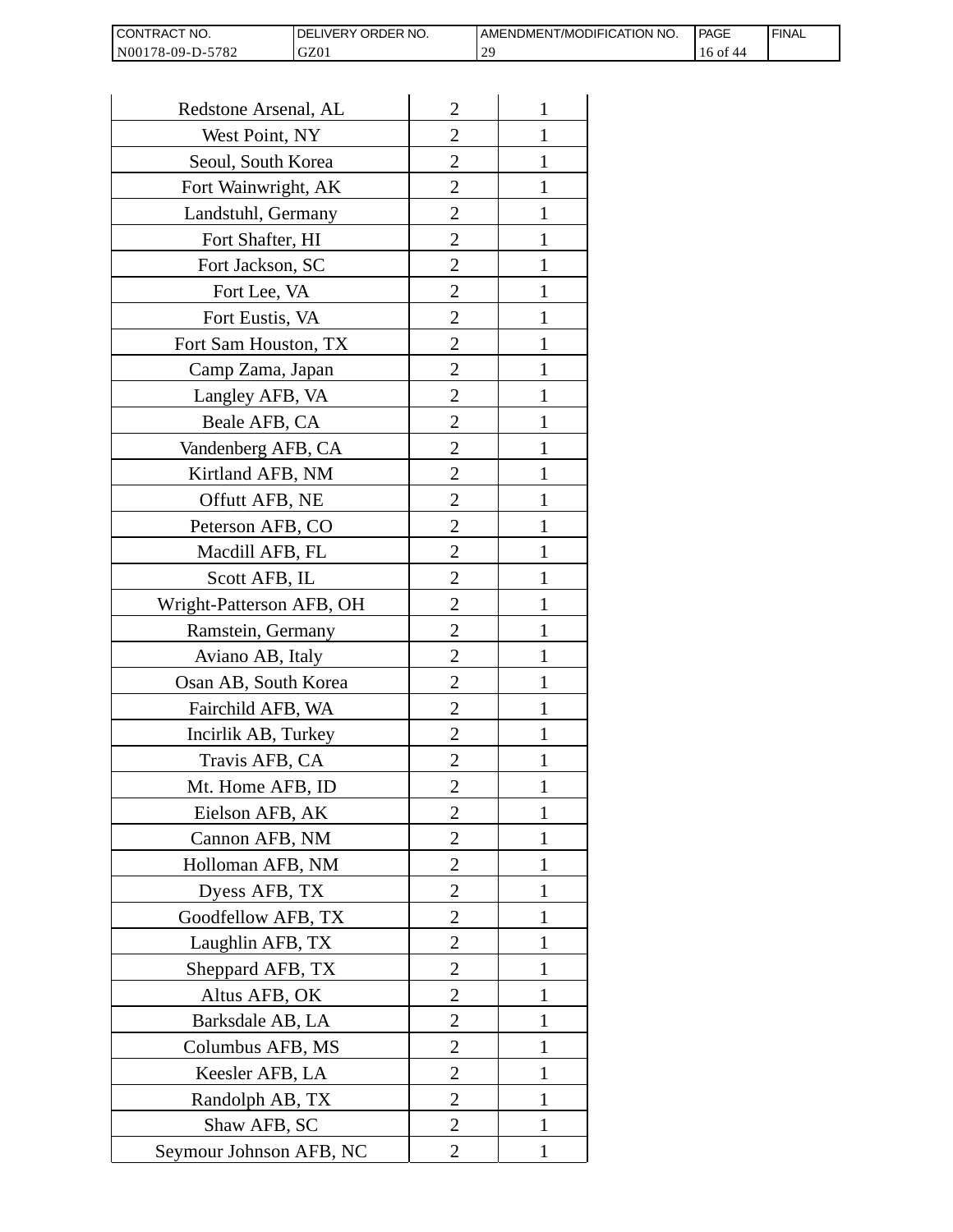| <b>CON</b><br>NO.<br>I RAC    | ORDER NO.<br><b>NERY</b> | T/MODIFICATION NO.<br>AMENDMEN! | PAGE | <b>FINAL</b> |
|-------------------------------|--------------------------|---------------------------------|------|--------------|
| N0017<br>5782<br>78-09-L<br>. | GZ01                     | $\Delta$ C<br><u>_</u>          | O1   |              |

| CONTRACT NO.<br>N00178-09-D-5782 | DELIVERY ORDER NO.<br>GZ01 |                | AMENDMENT/MOI<br>29 |
|----------------------------------|----------------------------|----------------|---------------------|
|                                  |                            |                |                     |
| McGuire AFB, NJ                  |                            | $\overline{2}$ | 1                   |
| Andrews AFB, DC                  |                            | 2              | 1                   |
| Bolling AFB, DC                  |                            | $\overline{c}$ | 1                   |
| Dover AFB, DE                    |                            | $\overline{2}$ | 1                   |
| Moody AFB, GA                    |                            | $\overline{2}$ | $\mathbf{1}$        |
| Hurlburt Field AFB, FL           |                            | 2              | 1                   |
| Maxwell AFB, AL                  |                            | $\overline{2}$ | 1                   |
| Patrick AFB, FL                  |                            | $\overline{c}$ | 1                   |
| March AB, CA                     |                            | $\overline{c}$ | 1                   |
| RAF Lakenheath, England          |                            | $\overline{2}$ | $\mathbf{1}$        |
| Lajes Field, Portugal            |                            | $\overline{2}$ | 1                   |
| Grand Forks AFB, ND              |                            | $\overline{2}$ | 1                   |
| Minot AFB, ND                    |                            | $\overline{2}$ | $\mathbf{1}$        |
| Ellsworth AFB, SD                |                            | $\overline{c}$ | 1                   |
| McConnell AFB, KS                |                            | $\overline{c}$ | 1                   |
| Whiteman AFB, MO                 |                            | $\overline{2}$ | 1                   |
| Tinker AFB, OK                   |                            | $\overline{2}$ | 1                   |
| Vance AFB, OK                    |                            | 2              | 1                   |
| Kunsan AB, South Korea           |                            | $\overline{2}$ | 1                   |
| Hill AFB, UT                     |                            | $\overline{c}$ | 1                   |
| Malmstrom AFB, MT                |                            | 2              | 1                   |
| F.E. Warren AFB, WY              |                            | $\overline{2}$ | $\mathbf{1}$        |
| AF Academy AB, CO                |                            | $\overline{2}$ | $\mathbf{1}$        |
| Eglin AFB, FL                    |                            | $\overline{2}$ | 1                   |
| Kansas ANG, KS                   |                            | $\overline{c}$ |                     |
| Spangdahlem AB, Germany          |                            | 2              | 1                   |
| Little Rock AFB, AR              |                            | $\overline{c}$ | 1                   |
| Tyndall AFB, FL                  |                            | $\overline{c}$ | $\mathbf{1}$        |
| Pennsylvania ANG, PA             |                            | $\overline{2}$ | 1                   |
| Edwards AFB, CA                  |                            | 2              | 1                   |
| Los Angeles AFB, CA              |                            | 2              | 1                   |
| Nellis AFB, NV                   |                            | $\overline{2}$ | 1                   |
| Davis Monthan AFB, AZ            |                            | $\overline{c}$ | 1                   |
| Luke AFB, AZ                     |                            | $\overline{2}$ | 1                   |
| Elemendorf AFB, AK               |                            | 2              | 1                   |
| Hanscom AFB, MA                  |                            | 2              | 1                   |
| Kadena AB, Japan                 |                            | 2              | 1                   |
| Misawa, Japan                    |                            | $\overline{c}$ | 1                   |
| Atlanta, GA                      |                            | $\overline{2}$ | 1                   |
| <b>DELIVERABLES</b><br>15.0      |                            |                |                     |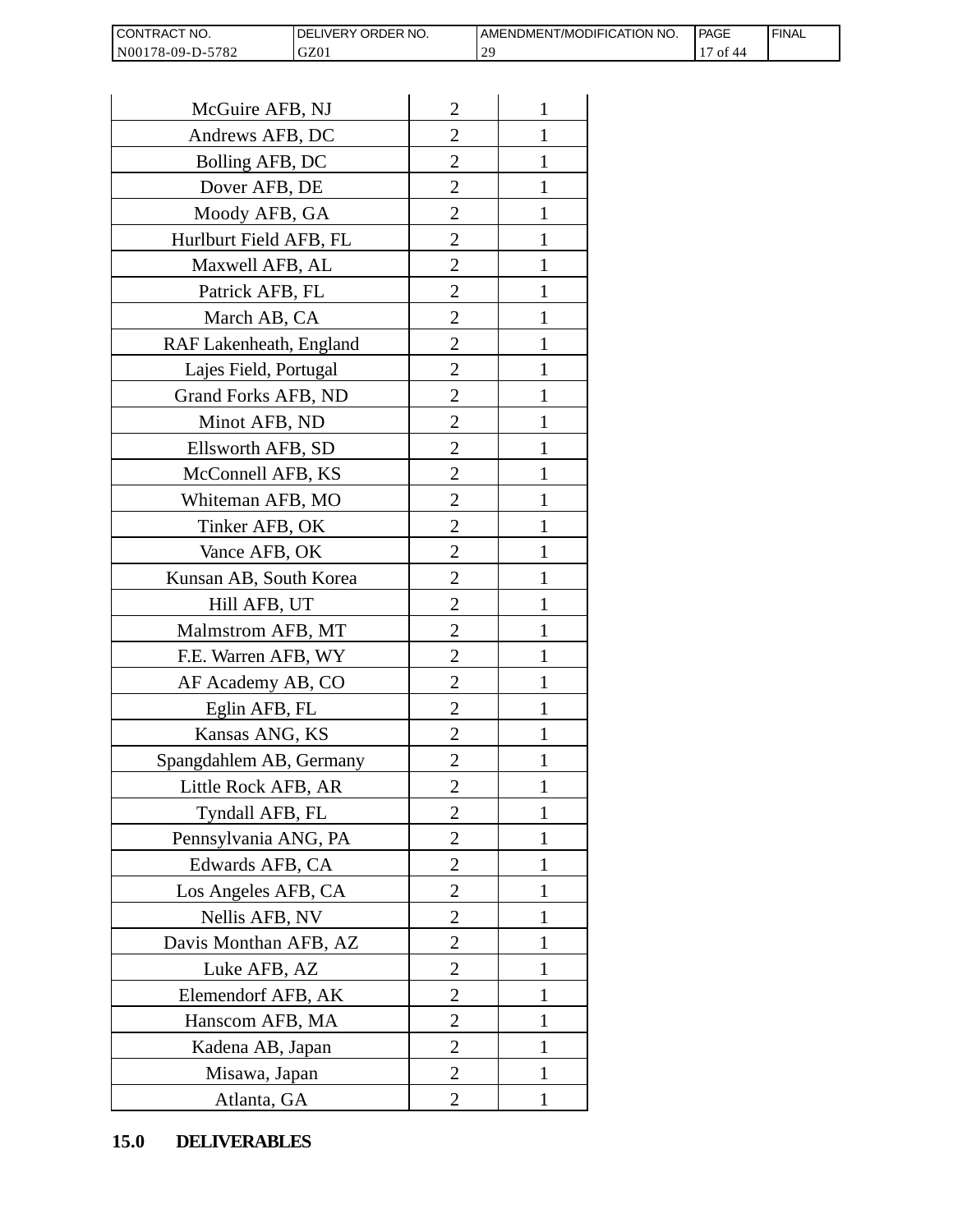| CONTRACT<br>'NO.                | NO.<br><b>ORDER</b><br><b>DELIVERY</b> | AMENDMENT/MODIFICATION NO. | <b>PAGE</b>     | 'FINAL |
|---------------------------------|----------------------------------------|----------------------------|-----------------|--------|
| 5700<br>N00<br>78-09-D-.<br>104 | $\sim$<br>UZU.                         | $\mathcal{L}$              | $\sim$<br>10 OI |        |

- Conference, Meeting Minutes and Presentation Reports as required CDRL A001
- Technical Reports as required CDRL A002
- Monthly Status Reports CDRL A003
- Monthly Financial Reports CDRL A004
- Weekly Activity Reports (WAR) CDRL A005
- White Papers CDRL A006
- NOC Operations CDRL A007
- Network Architecture Analysis Design as required CDRL A008

| CONTRACT NO.<br>N00178-09-D-5782                                                                                                                                                                                                                                                                                                                                 | DELIVERY ORDER NO.<br>GZ01                                                                                                                                                                                                                                                                                              | AMENDME<br>29 |
|------------------------------------------------------------------------------------------------------------------------------------------------------------------------------------------------------------------------------------------------------------------------------------------------------------------------------------------------------------------|-------------------------------------------------------------------------------------------------------------------------------------------------------------------------------------------------------------------------------------------------------------------------------------------------------------------------|---------------|
|                                                                                                                                                                                                                                                                                                                                                                  |                                                                                                                                                                                                                                                                                                                         |               |
| • Monthly Status Reports - CDRL A003<br>• Monthly Financial Reports - CDRL A004<br>• White Papers - CDRL A006<br>• NOC Operations - CDRL A007                                                                                                                                                                                                                    | • Conference, Meeting Minutes and Presentation Reports as rec<br>• Technical Reports as required – CDRL A002<br>• Weekly Activity Reports (WAR) - CDRL A005<br>• Network Architecture Analysis Design as required - CDRL A                                                                                              |               |
|                                                                                                                                                                                                                                                                                                                                                                  |                                                                                                                                                                                                                                                                                                                         |               |
|                                                                                                                                                                                                                                                                                                                                                                  | Type of Technical Reports - A002                                                                                                                                                                                                                                                                                        |               |
| <b>NOC</b> Operations                                                                                                                                                                                                                                                                                                                                            |                                                                                                                                                                                                                                                                                                                         |               |
| Network Architecture Analysis Design                                                                                                                                                                                                                                                                                                                             |                                                                                                                                                                                                                                                                                                                         |               |
| <b>Mitigation Reports</b>                                                                                                                                                                                                                                                                                                                                        |                                                                                                                                                                                                                                                                                                                         |               |
| <b>SSAA Gap Analysis</b>                                                                                                                                                                                                                                                                                                                                         |                                                                                                                                                                                                                                                                                                                         |               |
|                                                                                                                                                                                                                                                                                                                                                                  |                                                                                                                                                                                                                                                                                                                         |               |
| 16.0<br><b>WORKLOAD ESTIMATE</b>                                                                                                                                                                                                                                                                                                                                 |                                                                                                                                                                                                                                                                                                                         |               |
| The following workload data is provided for informational purposes<br>Contract.                                                                                                                                                                                                                                                                                  |                                                                                                                                                                                                                                                                                                                         |               |
| Number of man-hours: 121,408 per year                                                                                                                                                                                                                                                                                                                            |                                                                                                                                                                                                                                                                                                                         |               |
| Other Direct Costs: \$300,000 per year                                                                                                                                                                                                                                                                                                                           |                                                                                                                                                                                                                                                                                                                         |               |
|                                                                                                                                                                                                                                                                                                                                                                  |                                                                                                                                                                                                                                                                                                                         |               |
| C-313 SECURITY REQUIREMENTS (DEC 1999)                                                                                                                                                                                                                                                                                                                           |                                                                                                                                                                                                                                                                                                                         |               |
| The work to be performed under this contract as delineated in the DI<br>officer insert attachment number] involves access to and handling of o                                                                                                                                                                                                                   |                                                                                                                                                                                                                                                                                                                         |               |
| In addition to the requirements of the FAR 52.204-2 "Security Requi<br>Security Officer, who shall (1) be responsible for all security aspects of<br>assure compliance with the National Industry Security Program Oper<br>assure compliance with any written instructions from the Security Of<br>Charleston, P.O. Box 190022, North Charleston, SC 29419-9022. |                                                                                                                                                                                                                                                                                                                         |               |
| C-315 WORKWEEK (DEC 1999)                                                                                                                                                                                                                                                                                                                                        |                                                                                                                                                                                                                                                                                                                         |               |
|                                                                                                                                                                                                                                                                                                                                                                  | (a) All or a portion of the effort under this contract will be per<br>normal workweek for Government employees at SPAWAR Sy<br>is Monday through Friday 0730 to 1600. Work at this Gover<br>contractor within the normal workweek unless differing hours<br>Following is a list of holidays observed by the Government: |               |
|                                                                                                                                                                                                                                                                                                                                                                  | Name of Holiday Time of Observance                                                                                                                                                                                                                                                                                      |               |
| New Year's Day 1 January                                                                                                                                                                                                                                                                                                                                         |                                                                                                                                                                                                                                                                                                                         |               |
|                                                                                                                                                                                                                                                                                                                                                                  | Martin Luther King Jr. Day Third Monday in January                                                                                                                                                                                                                                                                      |               |

### **16.0 WORKLOAD ESTIMATE**

The following workload data is provided for informational purposes only to assist you in estimating the price of this Contract.

### *C-313 SECURITY REQUIREMENTS (DEC 1999)*

The work to be performed under this contract as delineated in the DD Form 254, Attachment No. 2 [Contracting officer insert attachment number] involves access to and handling of classified material up to and including Secret.

In addition to the requirements of the FAR 52.204-2 "Security Requirements" clause, the Contractor shall appoint a Security Officer, who shall (1) be responsible for all security aspects of the work performed under this contract, (2) assure compliance with the National Industry Security Program Operating Manual (DODINST 5220.22M), and (3) assure compliance with any written instructions from the Security Officer Code OA1, SPAWAR Systems Center Charleston, P.O. Box 190022, North Charleston, SC 29419-9022.

### *C-315 WORKWEEK (DEC 1999)*

(a) All or a portion of the effort under this contract will be performed on a Government installation. The normal workweek for Government employees at SPAWAR Systems Center Charleston and its Detachments is Monday through Friday 0730 to 1600. Work at this Government installation, shall be performed by the contractor within the normal workweek unless differing hours are specified on the individual task orders. Following is a list of holidays observed by the Government: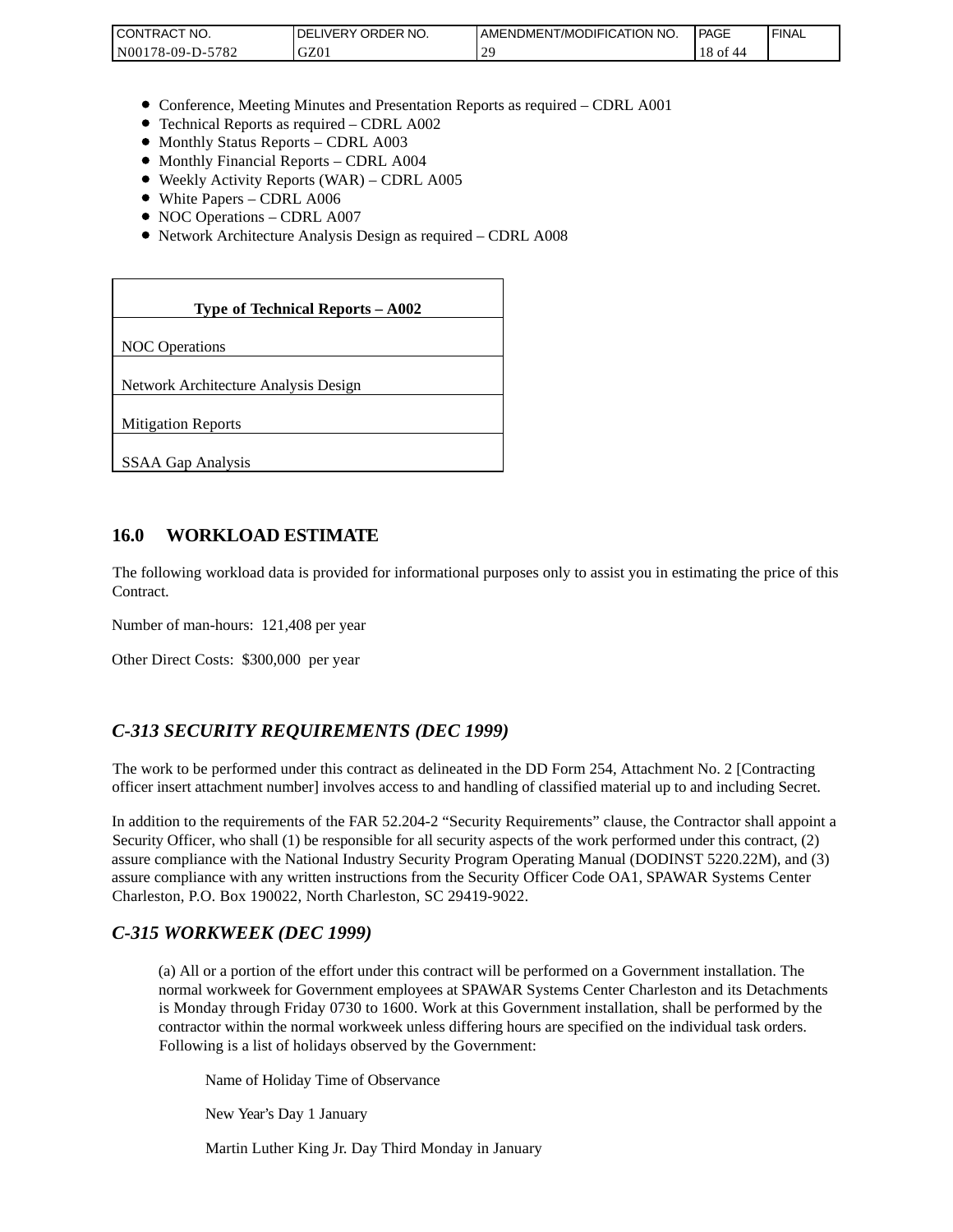| CONTRACT NO.     | ' ORDER NO.<br><b>DELIVERY</b> | AMENDMENT/MODIFICATION<br>'NO. | <b>PAGE</b> | ' FINAL |
|------------------|--------------------------------|--------------------------------|-------------|---------|
| N00178-09-D-5782 | GZ01                           | n c                            | -ot<br>44   |         |

President's Day Third Monday in February

Memorial Day Last Monday in May

Independence Day 4 July

Labor Day First Monday in September

Columbus Day Second Monday in October

Veteran's Day 11 November

Thanksgiving Day Fourth Thursday in November

Christmas Day 25 December

(b) If any of the above holidays occur on a Saturday or a Sunday, then such holiday shall be observed by the Contractor in accordance with the practice as observed by the assigned Government employees at the using activity.

(c) If the Contractor is prevented from performance as the result of an Executive Order or an administrative leave determination applying to the using activity, such time may be charged to the contract as direct cost provided such charges are consistent with the Contractor's accounting practices.

(d) This contract does not allow for payment of overtime during the normal workweek for employees who are not exempted from the Fair Labor Standards Act unless expressly authorized by the Ordering Officer. Under Federal regulations the payment of overtime is required only when an employee works more than 40 hours in a normal week period.

## *C-317 NOTICE TO CONTRACTOR OF CERTAIN DRUG DETECTION PROCEDURES (DEC 1999)*

(a) Pursuant to Navy policy applicable to both Government and contractor personnel, measures will be taken to prevent the introduction and utilization of illegal drugs and related paraphernalia into Government Work areas.

(b) In furtherance of the Navy's drug control program, unannounced periodic inspections of the following nature may be conducted by installation security authorities:

(1) Routine inspection of contractor occupied work spaces.

(2) Random inspections of vehicles on entry or exit, with drug detection dog teams as available, to eliminate them as a safe haven for storage of or trafficking in illegal drugs.

(3) Random inspections of personnel possessions on entry or exit from the installation.

(c) When there is probable cause to believe that a contractor employee on board a naval installation has been engaged in use, possession or trafficking of drugs, the installation authorities may detain said employee until the employee can be removed from the installation, or can be released to the local authorities having jurisdiction.

(d) Trafficking in illegal drug and drug paraphernalia by contract employees while on a military vessel/installation may lead to possible withdrawal or downgrading of security clearance, and/or referral for prosecution by appropriate law enforcement authorities.

(e) The contractor is responsible for the conduct of employees performing work under this contract and is, therefore, responsible to assure that employees are notified of these provisions prior to assignment.

(f) The removal of contractor personnel from a Government vessel or installation as a result of the drug offenses shall not be cause for excusable delay, nor shall such action be deemed a basis for an equitable adjustment to price, delivery or other provisions of this contract.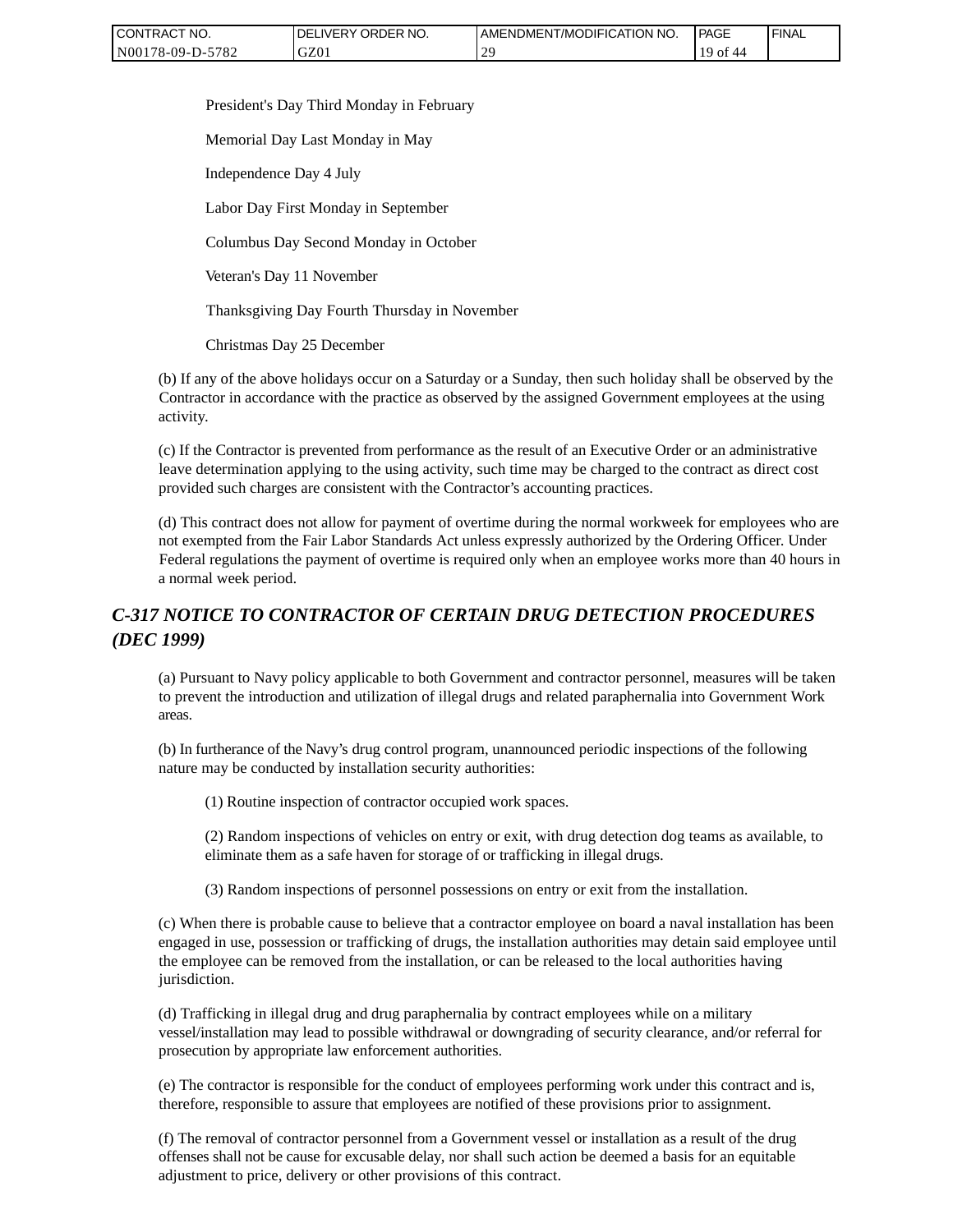| CONTRACT NO.     | <b>IDELIVERY ORDER NO.</b> | AMENDMENT/MODIFICATION NO. | <b>PAGE</b> | ' FINAL |
|------------------|----------------------------|----------------------------|-------------|---------|
| N00178-09-D-5782 | GZ01                       | n c                        | 20 of 44    |         |

## *C-718 ACCESSIBILITY OF ELECTRONIC AND INFORMATION TECHNOLOGY (JUN 2001)*

(a) Each Electronic and Information Technology (EIT) supply or service provided under this contract shall comply with the EIT Accessibility Standards listed below:

[The Contracting Officer shall consult with the program office to determine which standards listed in subsection (a) apply and shall check all applicable standards prior to issuing the solicitation.]

\_\_36 C.F.R. § 1194.21 (Software Applications and operating systems

\_\_36 C.F.R. § 1194.22 (Web-based and internet information and applications)

\_\_36 C.F.R. § 1194.23 (Telecommunications products)

\_\_36 C.F.R. § 1194.24 (Video and multimedia products)

\_\_36 C.F.R. § 1194.25 (Self contained, closed products)

\_\_36 C.F.R. § 1194.26 (Desktop and portable computers)

In addition, each EIT supply or service provided under this contract shall comply with 36 C.F.R. § 1194.31 (Functional performance criteria) and 36 C.F.R. § 1194.41 (Information, documentation, and support).

(b) If the Contracting Officer determines that any supply or service delivered under this contract does not comply with the EIT Accessibility Standards, the Contracting Officer will notify the Contractor in writing accordingly. If the Contractor fails to promptly correct or replace the nonconforming products or services with conforming products or services within the delivery schedule contained in the contract, the Government will have the rights and remedies contained in the contract.

*(End of specification)*

## *C-719 EXEMPTION FROM ELECTRONIC AND INFORMATION TECHNOLOGY ACCESSIBILITY REQUIREMENTS (JUN 2001)*

(a) The Government has determined that the following exemption(s) to the Electronic and Information Technology (EIT) Accessibility Standards (36 C.F.R. § 1194) are applicable to this procurement:

\_\_\_\_ The EIT to be provided under this contract has been designated as a National Security System.

\_\_\_\_ The EIT acquired by the contractor is incidental to this contract.

\_\_\_\_ The EIT to be provided under this contract would require a fundamental alteration in the nature of the product or its components in order to comply with the EIT Accessibility Standards.

\_\_\_\_ The EIT to be provided under this contract will be located in spaces frequented only by service personnel for maintenance, repair, or occasional monitoring of equipment.

\_\_\_\_ Compliance with the EIT Accessibility Standards would impose an undue burden on the agency.

\_\_\_\_ The EIT to be provided under this contract is purchased in accordance with FAR Subpart 13.2 prior to January 1, 2003.

(b) Notwithstanding that an exemption exists, the Contractor may furnish supplies or services provided under this contract that comply with the EIT Accessibility Standards (36 C.F.R. § 1194).

### *C-720 PERFORMANCE BASED REVIEW AND ACCEPTANCE PROCEDURES*

This is a performance based order, as defined in FAR Part 37.6. Contractor performance will be reviewed in accordance with the Quality Assurance Plan as follows:

#### *QUALITY ASSURANCE PLAN*

(1) Objective: The purpose of this plan is to provide a quality assurance plan for the services contracted under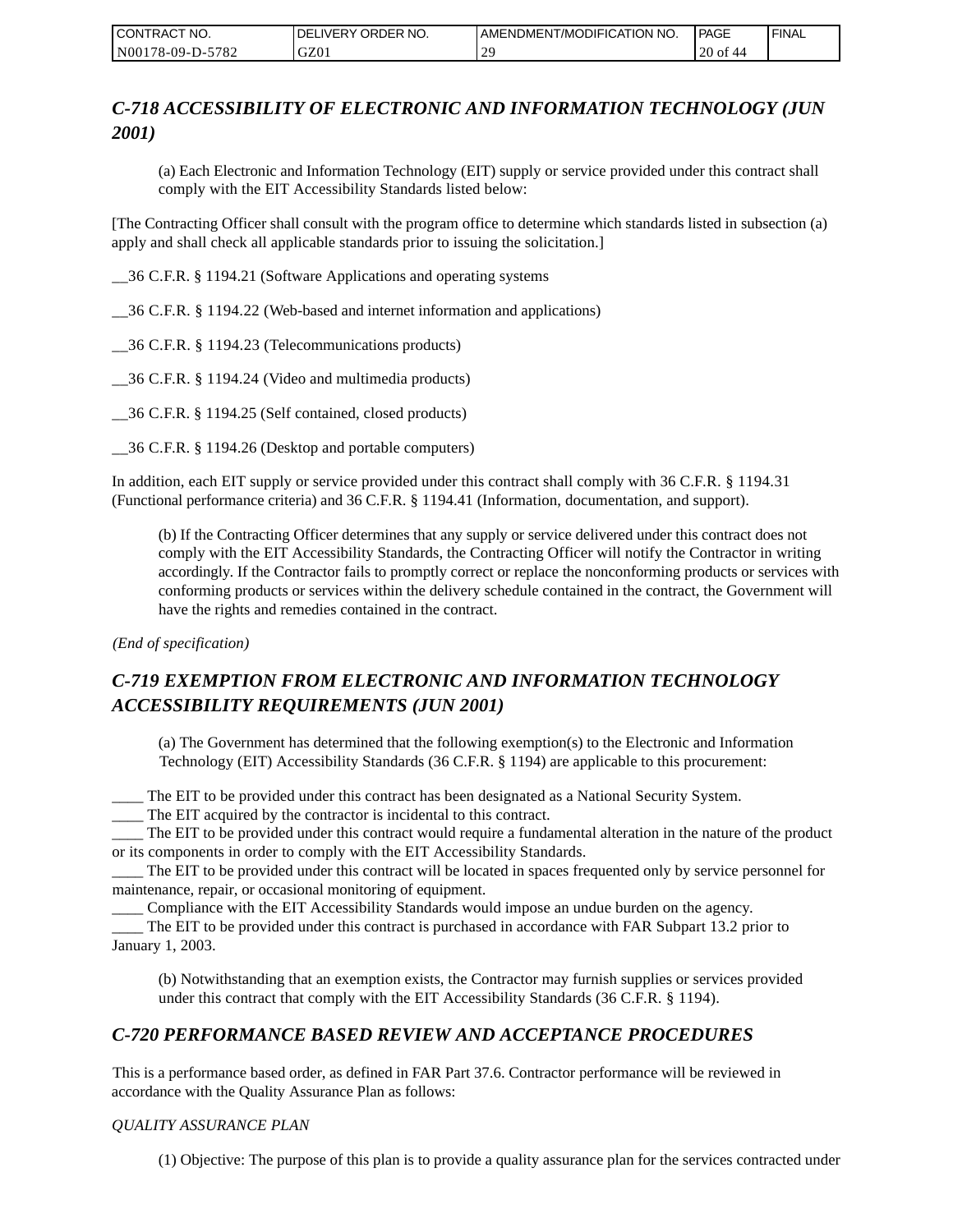| CONTRACT NO.     | ORDER NO.<br><b>DELIVERY</b> | <b>AMENDMENT/MODIFICATION NO.</b> | PAGE | 'FINAL |
|------------------|------------------------------|-----------------------------------|------|--------|
| N00178-09-D-5782 | GZ01                         | $\gamma c$<br>-                   | - of |        |

this Task Order. This plan provides a basis for the Task Order Manager (TOM) to evaluate the quality of the contractor's performance. The oversight provided for in this plan, and the remedy established, will help ensure that service levels are of high quality throughout the task order term.

(2) Performance Standards:

a. The deliverables under this task order will be consistently technically accurate.

b. The services delivered under this task order will be consistently of high quality.

c. The contractor's cost control efforts under this task order will be consistently effective (applicable to cost reimbursement task orders).

d. The contractor will be consistently responsive to Government customers in its performance of this task order.

e. For the purposes of this plan, "consistently" is defined as "generally holding true", "persistently over time", and/or "overall uniformly".

(3) Evaluation Methods: The TOM will conduct performance evaluations based on the standards in paragraph 2 above using the following technique:

a. During the performance period of the task order, the TOM will continually and proactively monitor contractor efforts and obtain input from other Government personnel with performance oversight functions to ascertain the level of compliance with the Performance Standards.

b. Every 12 months after the effective date of the task order, the TOM will prepare a Task Order Performance Evaluation (TOPE) documenting the results of the efforts performed under paragraph 3.a. above.

c. The TOM will upload the TOPE to the SeaPort Portal.

(4) Remedy

a. If the annual Performance Evaluation indicates that the contractor has not met one or more of the Performance Standards, the following negative remedy becomes effective: the TOM will submit a negative TOPE on the SeaPort Portal for the applicable Performance Standard.

b. This is a significant negative remedy as the TOPE is a key part of the Performance Monitoring process which:

i. Provides input to the annual Contractor Performance Assessment Report (CPAR); and

ii. Determines the contractor's ability to earn term extensions to its basic SeaPort-e contract in accordance with the Award Term provisions contained therein.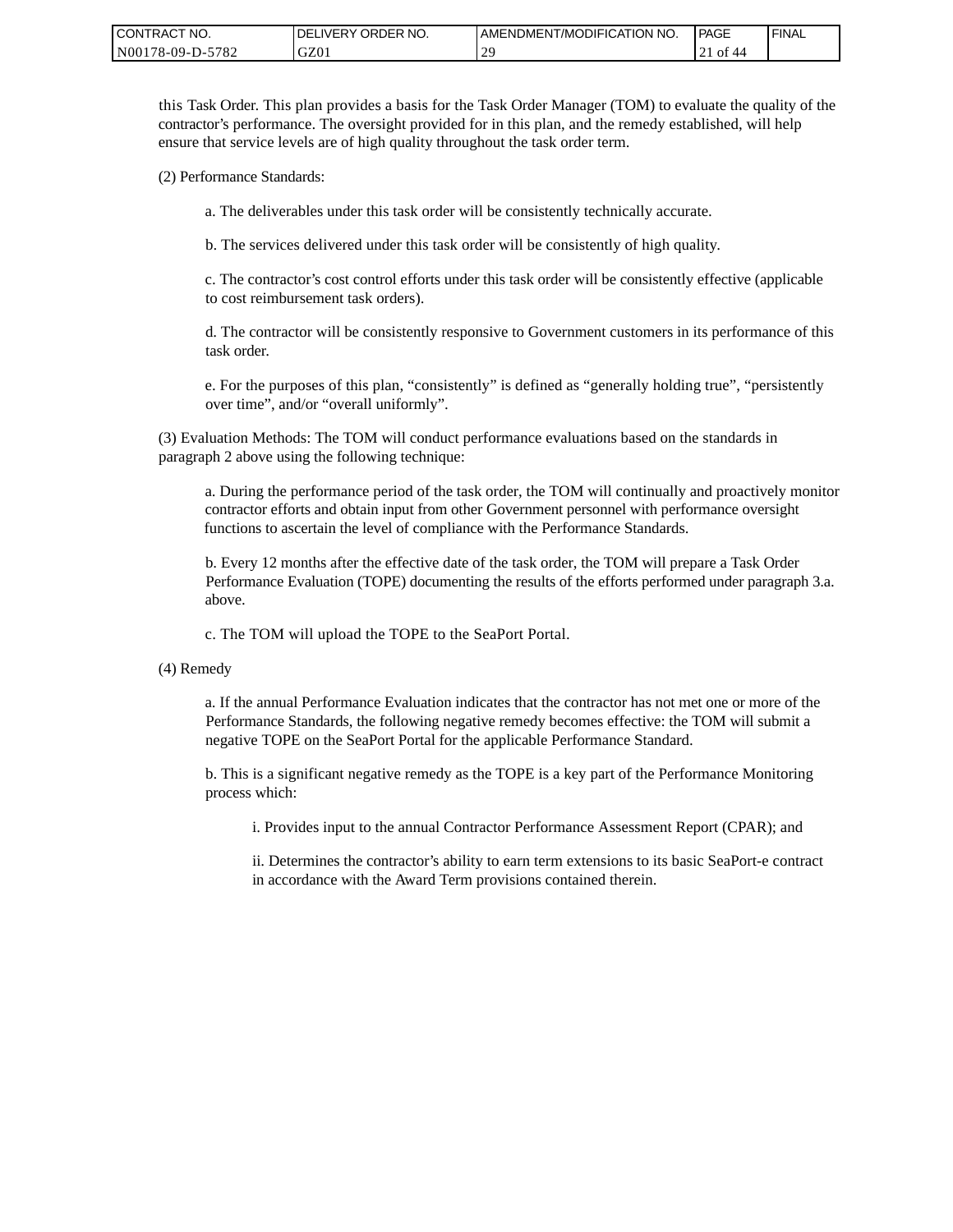| `CT NO.<br><b>CONT</b><br>TRAC'         | NO.<br><b>ORDER</b><br>IVERY<br>DEI | AMENDMENT/MODIFICATION NO. | <b>PAGE</b>                        | ' FINAL |
|-----------------------------------------|-------------------------------------|----------------------------|------------------------------------|---------|
| N0017 <sup>c</sup><br>5782<br>78-09-D-: | GZ0                                 | $\gamma$<br><b>.</b>       | $\sim$<br>$\sim$<br>οt<br>40<br>∠∠ |         |

## **SECTION D PACKAGING AND MARKING**

SHIP TO INFORMATION:

See Section G - Task Order Manager

Packaging and Marking shall be in accordance with Section D of the SeaPort-e Multiple Award IDIQ contract.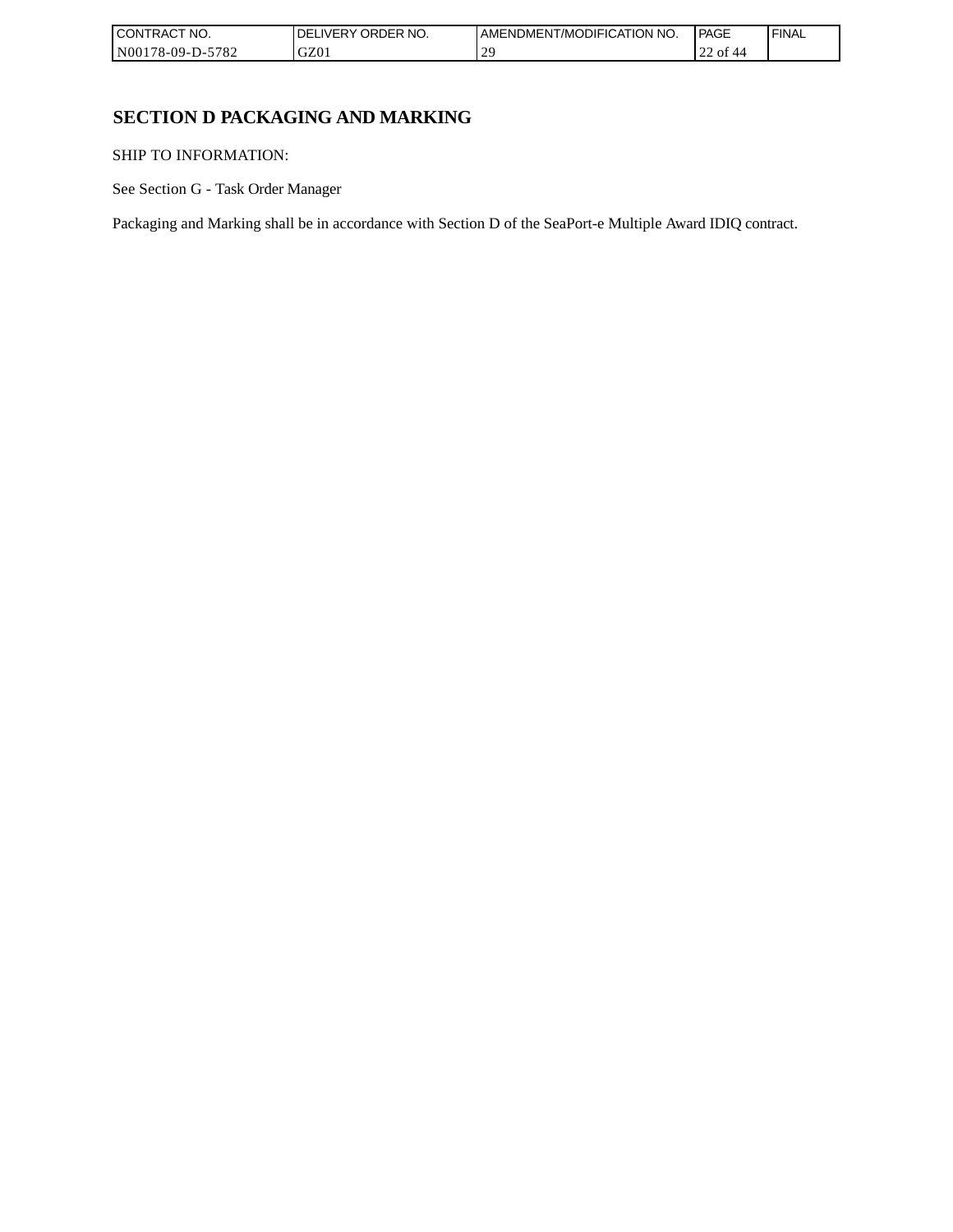| CONTRACT<br>`CT NO.              | NO.<br>' ORDER<br><b>DELIVERY</b> | AMENDMENT/MODIFICATION NO. | l PAGE     | ' FINAL |
|----------------------------------|-----------------------------------|----------------------------|------------|---------|
| $-5782$<br>N001<br>$178-09-D$ -J | GZ01                              | $\gamma$                   | ' o1<br>رے |         |

## **SECTION E INSPECTION AND ACCEPTANCE**

E-303 INSPECTION AND ACCEPTANCE- - DESTINATION (JAN 2002)

Inspection and acceptance of the services to be furnished hereunder shall be made at destination by the Task Order Manager or his duly authorized representative.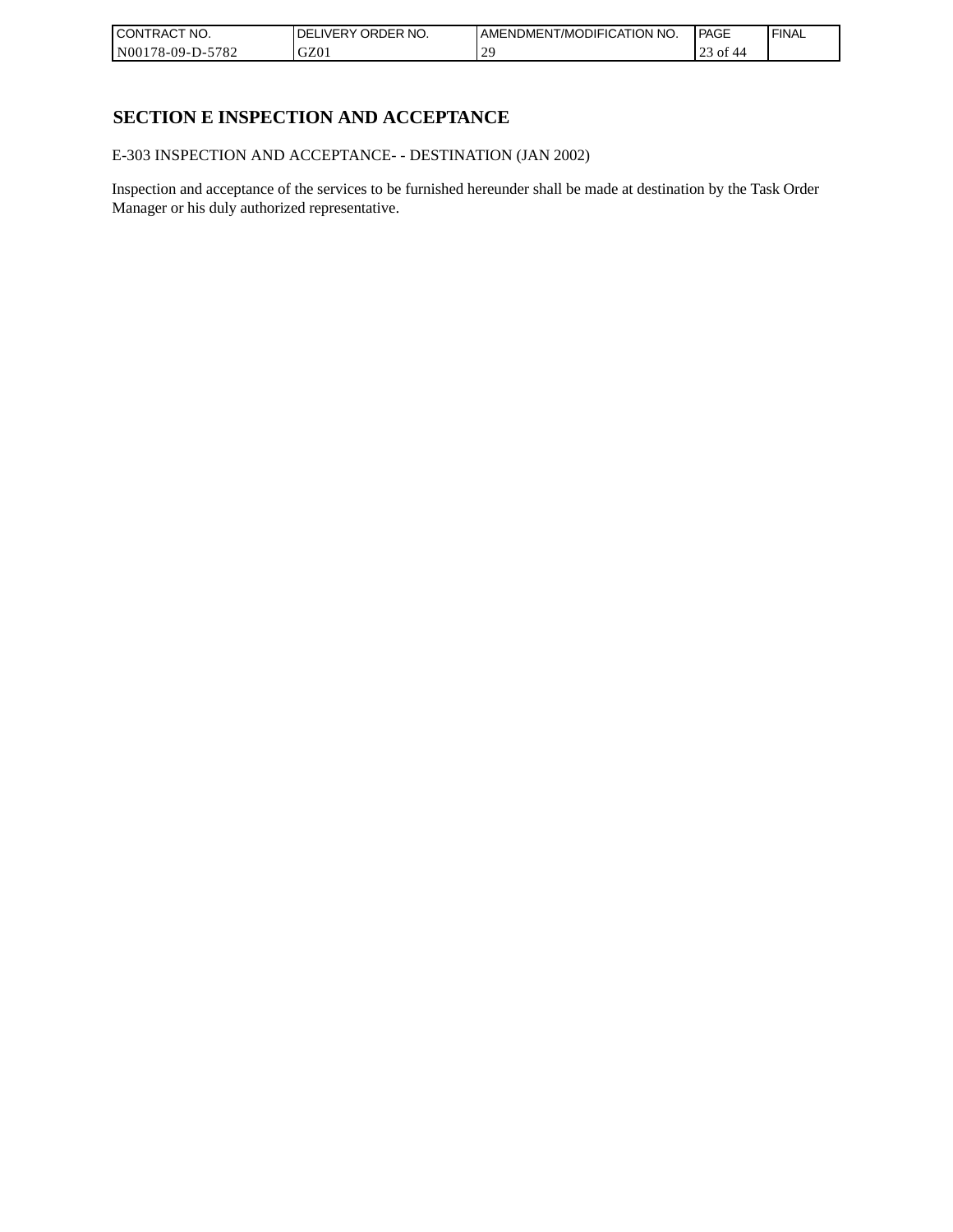| CON <sub>1</sub><br>TRACT NO. | NO.<br><b>DELIVERY ORDER</b> | <b>I AMENDMENT/MODIFICATION NO.</b> | <b>PAGE</b>                      | ' FINAL |
|-------------------------------|------------------------------|-------------------------------------|----------------------------------|---------|
| N00178-09-D-5782              | GZ01                         | oc<br><u>_</u>                      | $\gamma_{\varDelta}$<br>0t<br>44 |         |

## **SECTION F DELIVERABLES OR PERFORMANCE**

The periods of performance for the following Items are as follows:

| 4001 | $1/11/2012 - 1/10/2013$ |
|------|-------------------------|
| 4002 | $9/11/2012 - 9/10/2013$ |
| 4003 | $9/11/2013 - 9/10/2014$ |
| 4004 | $9/11/2014 - 9/10/2015$ |
| 4005 | $9/11/2015 - 9/12/2016$ |
| 6001 | $1/11/2012 - 1/10/2013$ |
| 6002 | $9/11/2012 - 9/10/2013$ |
| 6003 | $9/11/2013 - 9/10/2014$ |
| 6004 | $9/11/2014 - 9/10/2015$ |
| 6005 | $9/11/2015 - 9/10/2016$ |
|      |                         |

The periods of performance for the following Items are as follows:

| 4001 | $1/11/2012 - 1/10/2013$ |
|------|-------------------------|
| 4002 | $9/11/2012 - 9/10/2013$ |
| 4003 | $9/11/2013 - 9/10/2014$ |
| 4004 | $9/11/2014 - 9/10/2015$ |
| 4005 | $9/11/2015 - 9/12/2016$ |
| 6001 | $1/11/2012 - 1/10/2013$ |
| 6002 | $9/11/2012 - 9/10/2013$ |
| 6003 | $9/11/2013 - 9/10/2014$ |
| 6004 | $9/11/2014 - 9/10/2015$ |
| 6005 | $9/11/2015 - 9/10/2016$ |
|      |                         |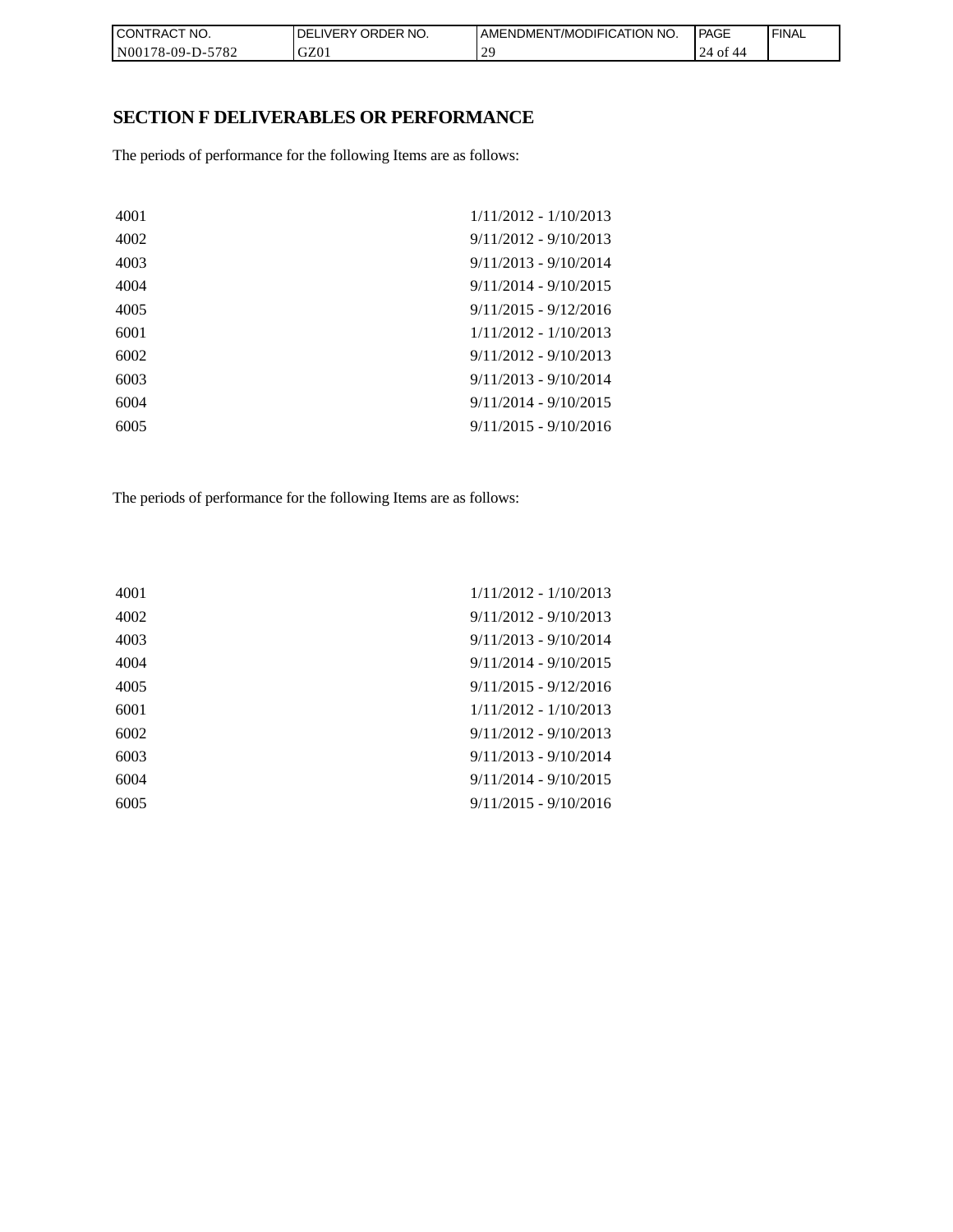| <b>I CONTRACT NO.</b>    | DELIVERY ORDER NO. | I AMENDMENT/MODIFICATION NO. | <b>PAGE</b>    | ' FINAL |
|--------------------------|--------------------|------------------------------|----------------|---------|
| -5782<br>  N00178-09-D-5 | GZ01               | $\mathcal{L}$                | ΟĪ<br>44<br>رے |         |

## **SECTION G CONTRACT ADMINISTRATION DATA**

COR

Philip A. Middleton, Code 58210, P. O. Box 19022 North Charleston, SC 29419-9022 [philip.a.middleton@navy.mil,](mailto:cphilip.a.middleton@navy.mil) 843-218-3331

G-314 TYPE OF CONTRACT (DEC 1999)

This is a CPFF task order.

## **G-317 INVOICING INSTRUCTIONS FOR SERVICES USING WIDE AREA WORK FLOW (WAWF) (JAN 2007)**

(a) Invoices for services rendered under this task order shall be submitted electronically through the Wide Area Work Flow-Receipt and Acceptance (WAWF). The contractor shall submit invoices for payment per contract terms. The Government shall process invoices for payment per contract terms.

(b) The vendor shall have their CAGE Code activated by calling 1-866-618-5988. Once activated, the vendor shall self-register at the WAWF website at [https://wawf.eb.mil.](https://wawf.eb.mil/) Vendor training is available on the internet at [https://wawftraining.eb.mil.](https://wawftraining.eb.mil/) Additional support can be accessed by calling the Navy WAWF Assistance Line at 1-800-559-9293.

(c) Back-up documentation can be included and attached to the invoice in WAWF. Attachments created with any Microsoft Office product, or Adobe (.pdf files), is attachable to the invoice in WAWF.

(d) A separate invoice will be prepared no more frequently than every two weeks. Do not combine the payment claims for services provided under this contract.

| Invoice<br><b>Type</b> | <b>Cost Vouchers</b>              |
|------------------------|-----------------------------------|
|                        |                                   |
| Issued by $N65236$     |                                   |
| Admin                  |                                   |
| by                     | S2404A DCMA MANASSAS              |
| <b>DCAA</b>            |                                   |
| Auditor                | HAA47F DCAA Fairfax Branch Office |
| Service                |                                   |
| Approver               | S2404A DCMA MANASSAS              |
| Pay by                 | HQ0338 DFAS COLUMBUS CENTER       |

(e) The following information is provided for completion of the invoice in WAWF:

Pursuant to the requirement at DFARS PGI 204.7108, Payment Instructions (d) (12) none of the standard payment instructions identified in paragraphs  $(d)(1)$  through  $(11)$  of this section are appropriate, the Payment instructions below provide a significantly better reflection of how funds will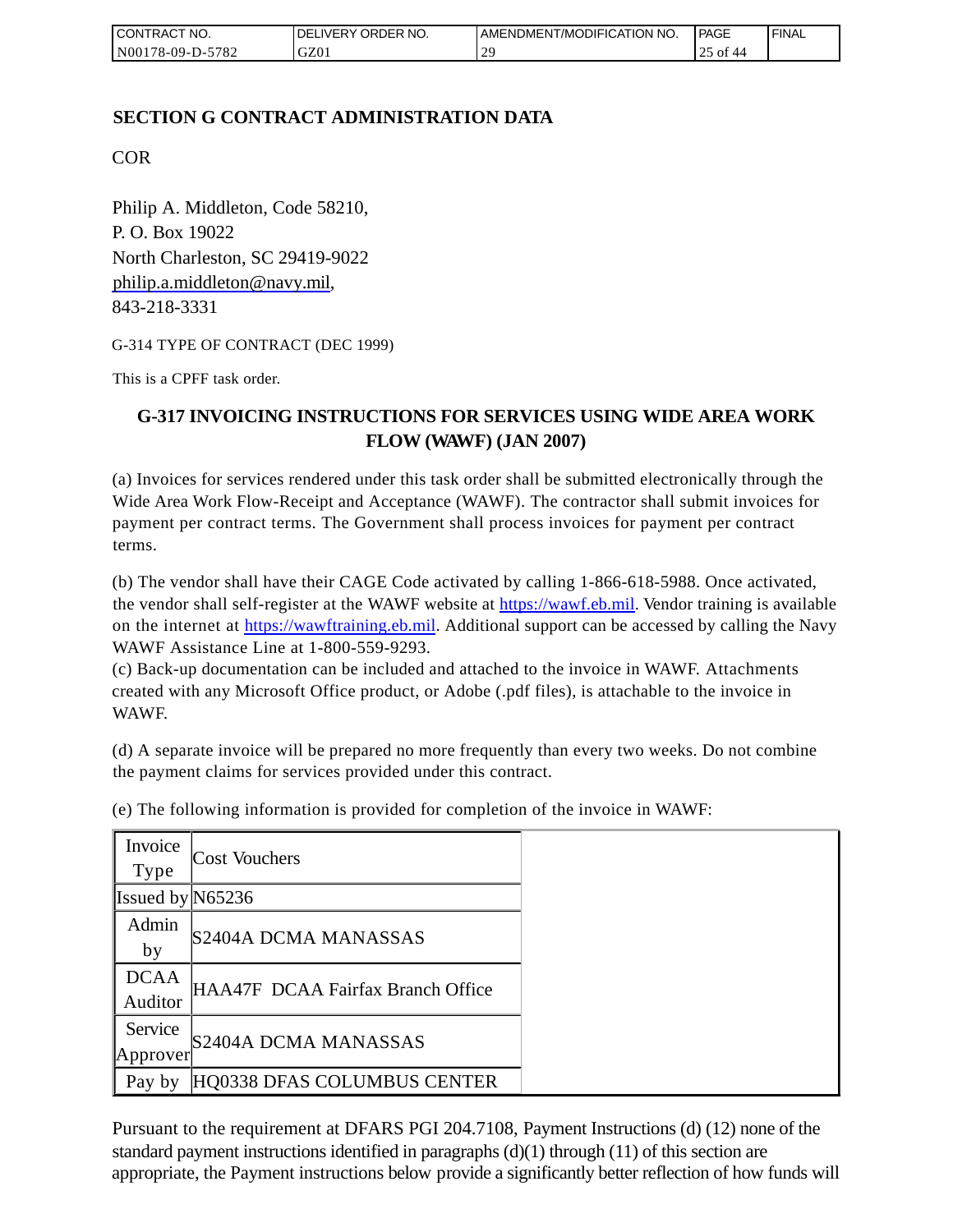| I CONTRACT NO.   | <b>IDELIVERY ORDER NO.</b> | LAMENDMENT/MODIFICATION NO. | <b>PAGE</b> | <b>I FINAL</b> |
|------------------|----------------------------|-----------------------------|-------------|----------------|
| N00178-09-D-5782 | GZ01                       | $\mathcal{L}$<br>-          | 26 of 44    |                |

be expended in support of contract performance.

# **INVOICING AND PAYMENT INSTRUCTIONS FOR MULTIPLE ACCOUNTING CLASSIFICATION CITATIONS**

Consistent with task order clause 5252.232-9206, Segregation of Costs, the contractor shall segregate and accumulate costs for the performance of this task order by the appropriate Accounting Classification Reference Number (ACRN). The contractor's invoice shall identify the appropriate Contract and Task Order numbers. For the work performed, invoiced costs shall be associated to the Contract Line Item Number (CLIN), the Contract Subline Item (SLIN), and the specific ACRN. Invoices submitted to the paying office that do not comply with this requirement will be returned to the contractor for resubmission. The contractor shall provide an electronic copy of each invoice to the Task Order Manager at the time of submission to DCAA/DFAS. The paying office will disburse funds in strict compliance with the amounts invoiced by CLIN/SLIN/ACRN.

### **SPAWAR ATLANTIC OMBUDSMAN**

The SPAWAR Ombudsman for this Task Order is: Steve Harnig- 843-218-4560

Address: PO Box 190022, N. Charleston, SC 29419

Accounting Data

SLINID PR Number Amount -------- -------------------------------------------------- --------------------- 400101 1300239279 25000.00  $T.T.A$  : AA 970130.1212D 2012 010 1 010400807793-1 884 257.22 DRAM 26316 044226 Standard Number: DRAM 26316/AA NWA: 100000579665 0060 ALL TASKS IN THE PWS BASE Funding 25000.00 Cumulative Funding 25000.00 MOD 01 400102 1300286595 270000.00 LLA : AB 9720130 1212 201 2 010 1 010100 80 7700-1 884 257.31 P RM 22085 Standard Number: PRM 22085/AA NWA: 100000579674 0060 ALL TASKS 600101 1300286595 10000.00 LLA : AB 9720130 1212 201 2 010 1 010100 80 7700-1 884 257.31 P RM 22085 Standard Number: PRM 22085/AA NWA: 100000579674 0060 ODCS MOD 01 Funding 280000.00 Cumulative Funding 305000.00 MOD 02 400201 1300298860 1865000.00  $T.T.A$  : AC 9720130.18P2 252 46896 0 068688 2D JTF42 468962 1H303Q Standard Number: N4689612MPJTF42/AA NWA: 100000742221 0060 TASK MCIS CNDSP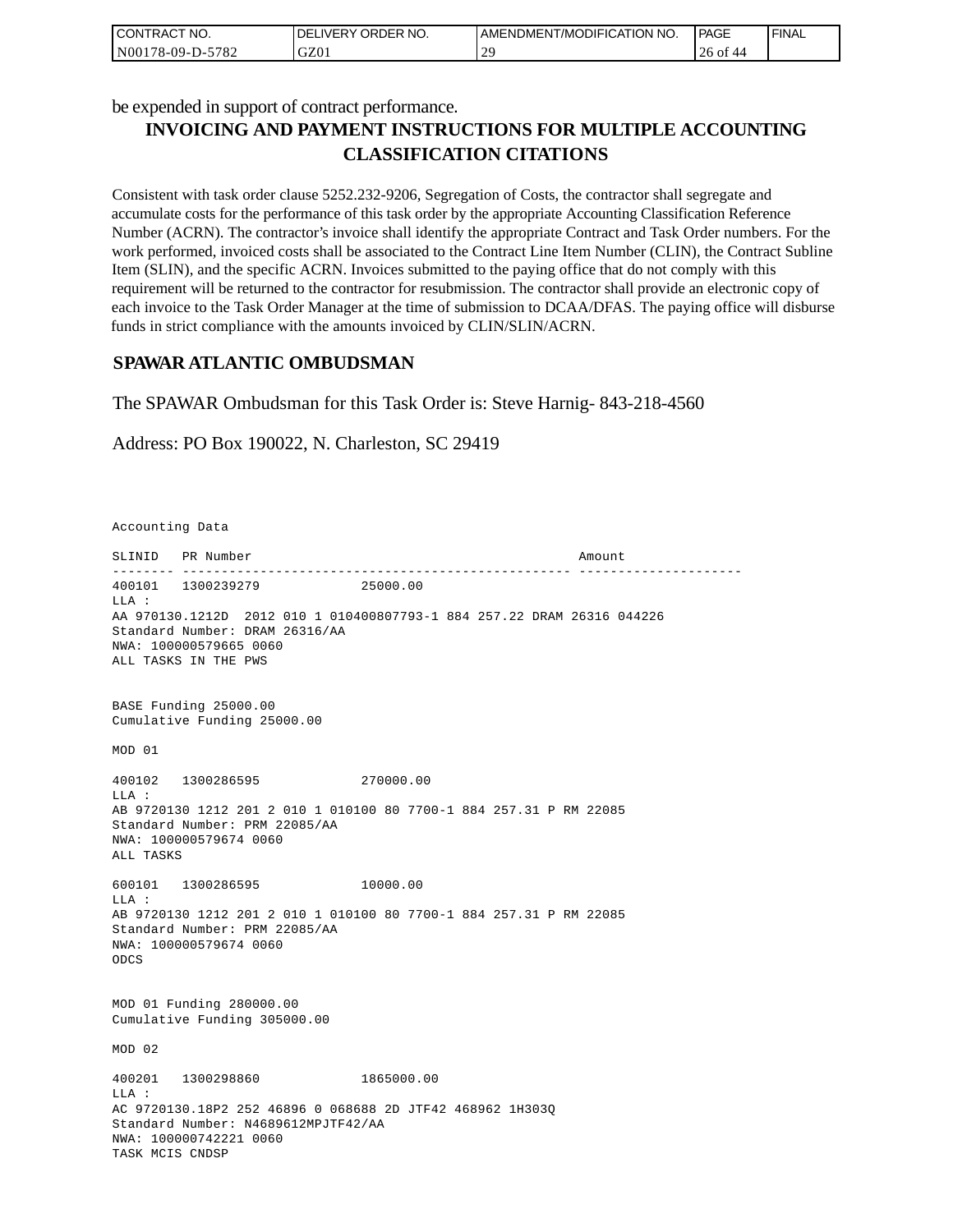| CONTRACT NO.     | NO.<br>ORDER <sup>'</sup><br>.IVERY<br>DEL. | AMENDMENT/MODIFICATION<br>NO. | PAGE          | ' FINAL |
|------------------|---------------------------------------------|-------------------------------|---------------|---------|
| N00178-09-D-5782 | GZ01                                        | 20                            | of<br>44<br>∼ |         |
|                  |                                             |                               |               |         |

600201 1300298860 20000.00 LLA : AC 9720130.18P2 252 46896 0 068688 2D JTF42 468962 1H303Q Standard Number: N4689612MPJTF42/AA NWA: 100000742221 0060 ODCS TASK MCIS CNDSP

MOD 02 Funding 1885000.00 Cumulative Funding 2190000.00

MOD 03

400202 1300319971 272477.34 LLA : AD 970130.1313D 2013 0101010400807793-1884 257.31 PRM 3347 044226 Standard Number: PRM 33474 NWA: 100000773020 0060

MOD 03 Funding 272477.34 Cumulative Funding 2462477.34

MOD 04

400203 1300332147 185367.00 LLA : AE 9730130 1884 201 3 010 1 010400 80 7793-1 884 257.31 P RM 34293 044226 Standard Number: PRM 34293 NWA: 100000809878 0060 TASK MCIS NETTOPS

MOD 04 Funding 185367.00 Cumulative Funding 2647844.34

MOD 05 Funding 0.00 Cumulative Funding 2647844.34

MOD 06

400204 1300354996 150000.00 LLA : AG 970130.1313D 2013 0101010400807793-1884 275.31 PRM35086 044226 Standard Number: PMR 35086 NWA:100000832927-0060 TASK MCIS NETTOPS

400205 1300354996 125000.00 LLA : AH 970130.1313D 2013 0101010400807793-1884 275.31 PRM35050 044226 Standard Number: PRM 35050 NWA: 100000832928-0060 TASK MCIS NETTOPS

600202 1300354996 5000.00 LLA : AH 970130.1313D 2013 0101010400807793-1884 275.31 PRM35050 044226 Standard Number: PRM 35050 NWA: 100000832928-0060 ODCS MCIS NETTOPS

MOD 06 Funding 280000.00 Cumulative Funding 2927844.34

MOD 07 Funding 0.00 Cumulative Funding 2927844.34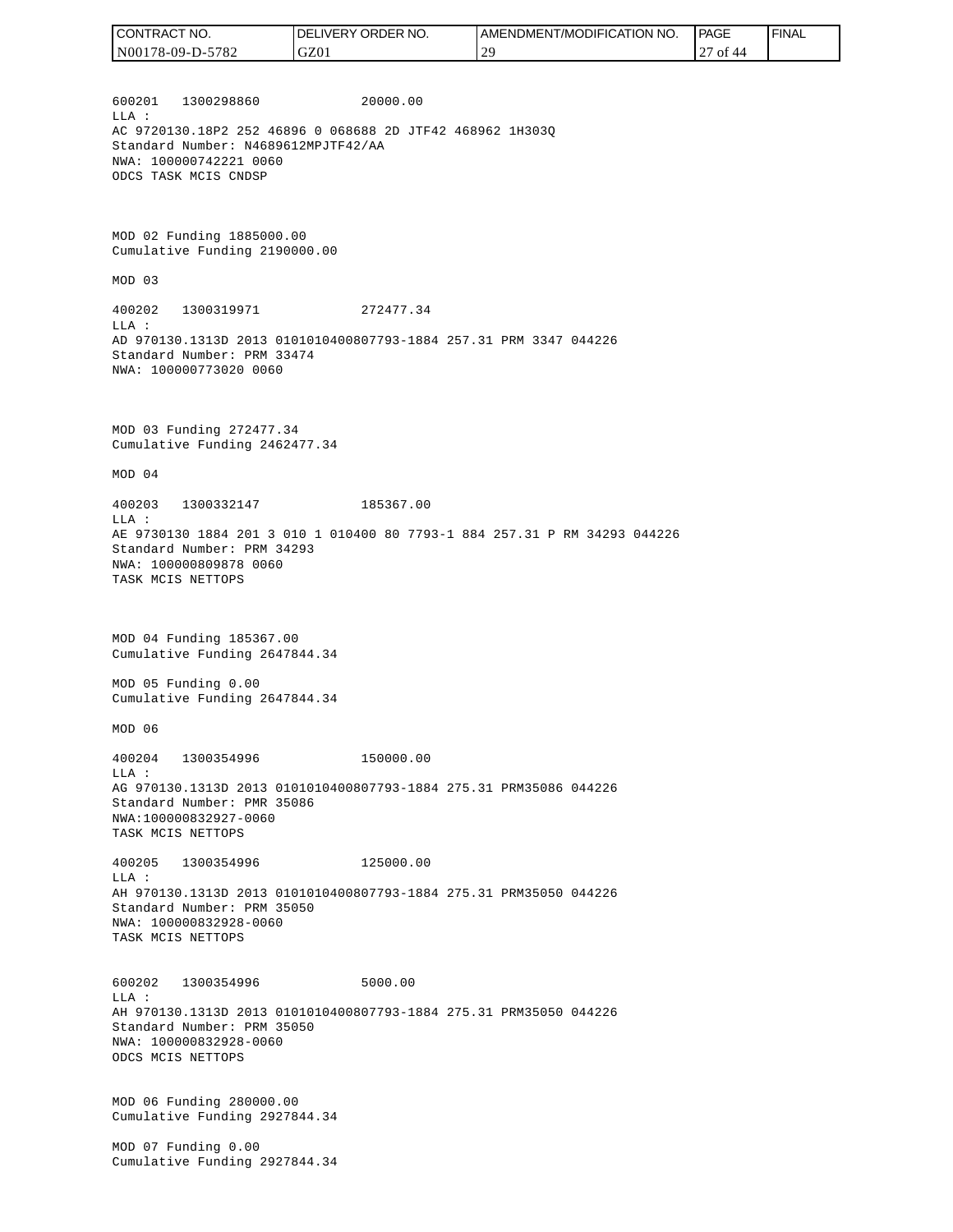| CONTRACT NO.     | <b>IDELIVERY ORDER NO.</b> | I AMENDMENT/MODIFICATION NO. | PAGE     | ' FINAL |
|------------------|----------------------------|------------------------------|----------|---------|
| N00178-09-D-5782 | GZ01                       | $\gamma$<br>. L              | 28 of 44 |         |

MOD 08 400301 1300373150 1700000.00 LLA : AJ 9730130 18P2 253 46896 0 068688 2D PJTF38 4689631H304Q Standard Number: N4689613MPJTF38 NWA: 100000831524-0060 MCIS NETTOPS 400302 1300373150 180000.00 LLA : AK 9730130 1884 010 10104 0 080779 3 257.31 PRM36219 044226 Standard Number: PRM 36219 NWA: 100000852592-0060 MCIS NETTOPS 400303 1300373150 50000.00 LLA : AL 9730130 1884 010 10104 0 080779 3 257.31 PRM36229 044226 Standard Number: PRM 36229 NWA: 100000852590-0060 MCIS NETTOPS 600301 1300373150 9215.99  $T.T.A$  : AJ 9730130 18P2 253 46896 0 068688 2D PJTF38 4689631H304Q MOD 08 Funding 1939215.99 Cumulative Funding 4867060.33 MOD 09 Funding 0.00 Cumulative Funding 2927844.34 MOD 10 Funding 0.00 Cumulative Funding 4867060.33 MOD 11 400304 1300394554 150000.00 LLA : AM 970130.1414D 1884 0101010400807793 257.31 PRM46252 044226 Standard Number: PRM 46252 NWA: 100000876563 0060 TASK MCIS NETTOPS MOD 11 Funding 150000.00 Cumulative Funding 5017060.33 MOD 12 Funding 0.00 Cumulative Funding 5017060.33 MOD 13 400305 1300415544 450000.00  $L.L.A$  : AN 970130.1414D 1884 0101010400807793 257.31 PRM47234 044226 Standard Number: PRM47234 NWA: 100000876217 0060 MCIS NETTOPS MOD 13 Funding 450000.00 Cumulative Funding 5467060.33 MOD 14 400306 1300436371 432000.00 LLA : AP 970130 1414D 1884 010 10104 0 080779 3 257.31 PRM47625 044226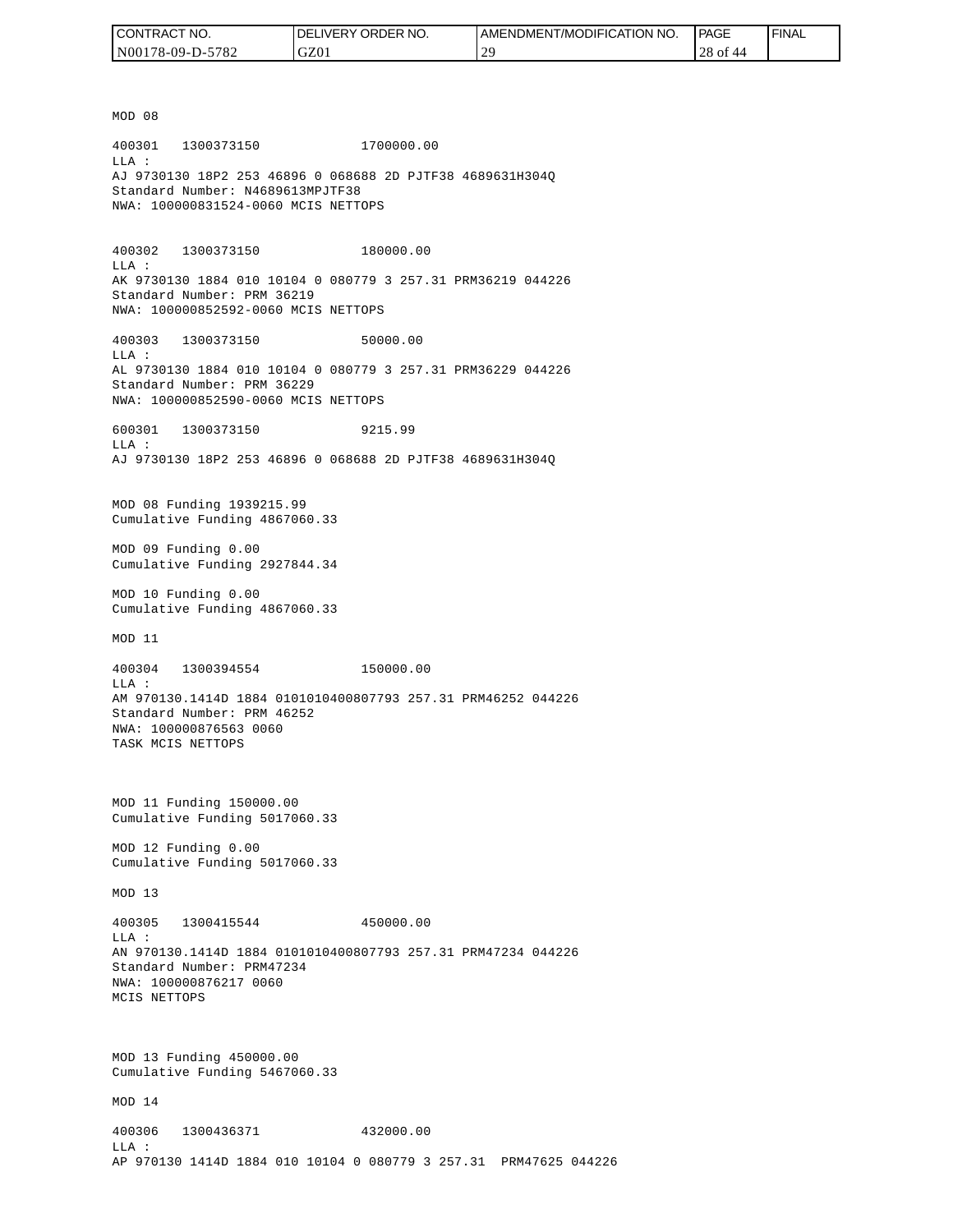CONTRACT NO. DELIVERY ORDER NO. AMENDMENT/MODIFICATION NO. **PAGE**  FINALCONTRACT NO.<br>NO0178-09-D-5<br>Standard Numk<br>NWA: 1000087<br>IA CNDSP SUPP<br>400307 1300<br>400307 1300<br>400307 1300<br>MLA: 2000087<br>NET CNDSP SUPPC<br>600302 1300<br>NET TOPS SUPPC<br>600302 1300<br>LLA: AP 970130 141<br>Standard Numk<br>NWA: 10000087<br>MAD N00178-09-D-5782 GZ01 29 29 of 44 Standard Number: PRM 47625 NWA: 100000876218 0060 IA CNDSP SUPPORT 400307 1300436371 100000.00 LLA : AQ 970130 1414D 1884 010 10104 0 080779 3 257.31 PRM47236 044226 Standard Number: PRM 47236 NWA: 100000876564 0060 NETTOPS SUPPORT 600302 1300436371 1000.00 LLA : AP 970130 1414D 1884 010 10104 0 080779 3 257.31 PRM47625 044226 Standard Number: PRM 47625 NWA:100000876218 0060 ODCs IA CNDSP MOD 14 Funding 533000.00 Cumulative Funding 6000060.33 MOD 15 400401 1300443439 146506.30 LLA : AR 970130.1414D 1884 0101010400807793 257.31 PRM47246 044226 Standard Number: PRM 47246 NWA: 100000876513 0060 HAIMS SUPPORT 400402 1300443439 326566.16 LLA : AS 970130.1414D 1884 0101010400807793 257.31 PRM47632 044226 Standard Number: PRM 47632 NWA: 100000876514 0060 HAIMS SUPPORT 400403 1300443439 170045.28 LLA : AT 970130.1414D 1884 0101010400807793 257.31 PRM47629 044226 Standard Number: PRM 47629 NWA: 100000876565 0060 NET OPS 600401 1300443439 2000.00 LLA : AS 970130.1414D 1884 0101010400807793 257.31 PRM47632 044226 Standard Number: PRM 47632 NWA: 100000876514 0060 ODC HAIMS SUPPORT MOD 15 Funding 645117.74 Cumulative Funding 6645178.07 MOD 16 400403 1300443439 100.00 LLA : AT 970130.1414D 1884 0101010400807793 257.31 PRM47629 044226 Standard Number: PRM 47629 NWA: 100000876565 0060 NET OPS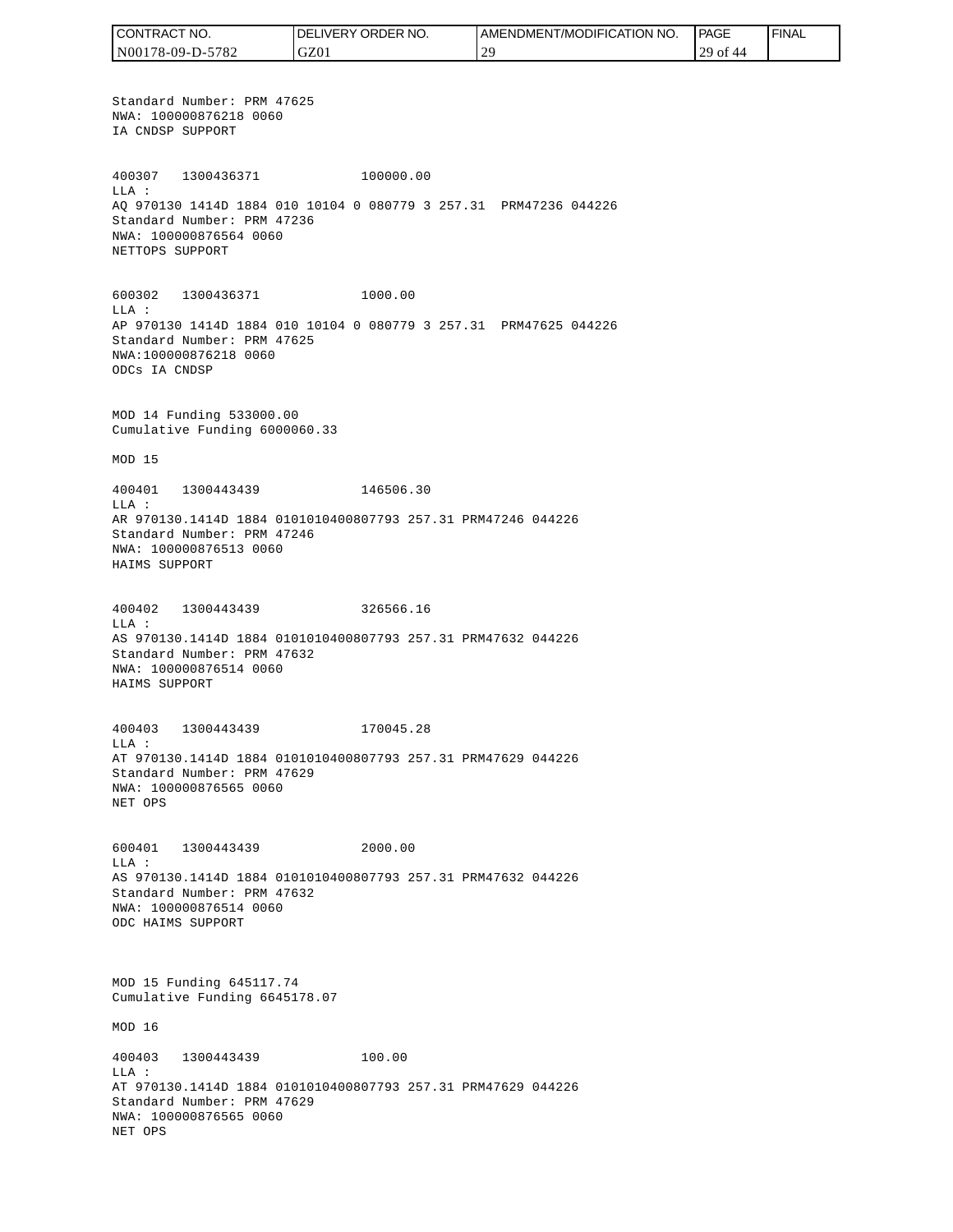| CONTRACT NO.     | <b>IDELIVERY ORDER NO.</b> | AMENDMENT/MODIFICATION<br>NO. | <b>PAGE</b>    | ' FINAL |
|------------------|----------------------------|-------------------------------|----------------|---------|
| N00178-09-D-5782 | GZ01                       | $\mathcal{L}$                 | $30$ of<br>-44 |         |

MOD 16 Funding 100.00 Cumulative Funding 6645278.07 MOD 17 400404 1300447315 79883.00 LLA : AU 9740130.14140 1884 010 10104 0 080779 3 257.31 PRM47236 044226 Standard Number: PRM 47236 NWA#100000876564-0060 400405 1300447315 31866.63 LLA : AV 9740130.1414D 1884 010 10104 0 080779 3 257.31 PRM47625 044226 Standard Number: PRM 47625 NWA# 100000876218-0060 400406 1300447315 1700000.00 LLA : AW 9740130.1414D 1884 010 10104 0 080778 1 257.31 PRM48711 044226 Standard Number: PRM 48711 NWA# 100000961211-0060 600402 1300447315 5000.00 LLA : AW 9740130.1414D 1884 010 10104 0 080778 1 257.31 PRM48711 044226 Standard Number: PRM 48711 NWA#100000961211-0060 MOD 17 Funding 1816749.63 Cumulative Funding 8462027.70 MOD 18 400407 1300481274 175000.00 LLA : AX 970130.1515D-1884 0101010400807793 257.31 044226 PRM510087 Standard Number: PRM510087 PR 1300481274 Funding Doc PRM510087 400408 1300481274 195000.00 LLA : AY 9750130 1884 010 10104 0 080779 3 257.31 PRM58800 044226 130048127400002 Standard Number: PRM58800 PR 1300481274 Funding DOC PRM58800 400409 130048127400004 90000.00 LLA : AZ 9750130 1884 010 10104 0 080779 3 257.31 PRM58810 044226 Standard Number: PRM58810 PR 1300481274 Funding DOC PRM58810 600403 130048127400003 5000.00 LLA : BA 9750130 1884 010 10104 0 080779 3 257.31 PRM58800 044226 Standard Number: PRM58800(odc) PR 1300481274 Funding Doc PRM58800(odc) MOD 18 Funding 465000.00 Cumulative Funding 8927027.70 MOD 19 400410 130049346600001 400000.00  $L.L.A$  : BB 9750130 1884 010 10104 0 080779 3 257.31 PRM510177 044226 Standard Number: PRM510177 ACRN BB: Labor PR 1300493466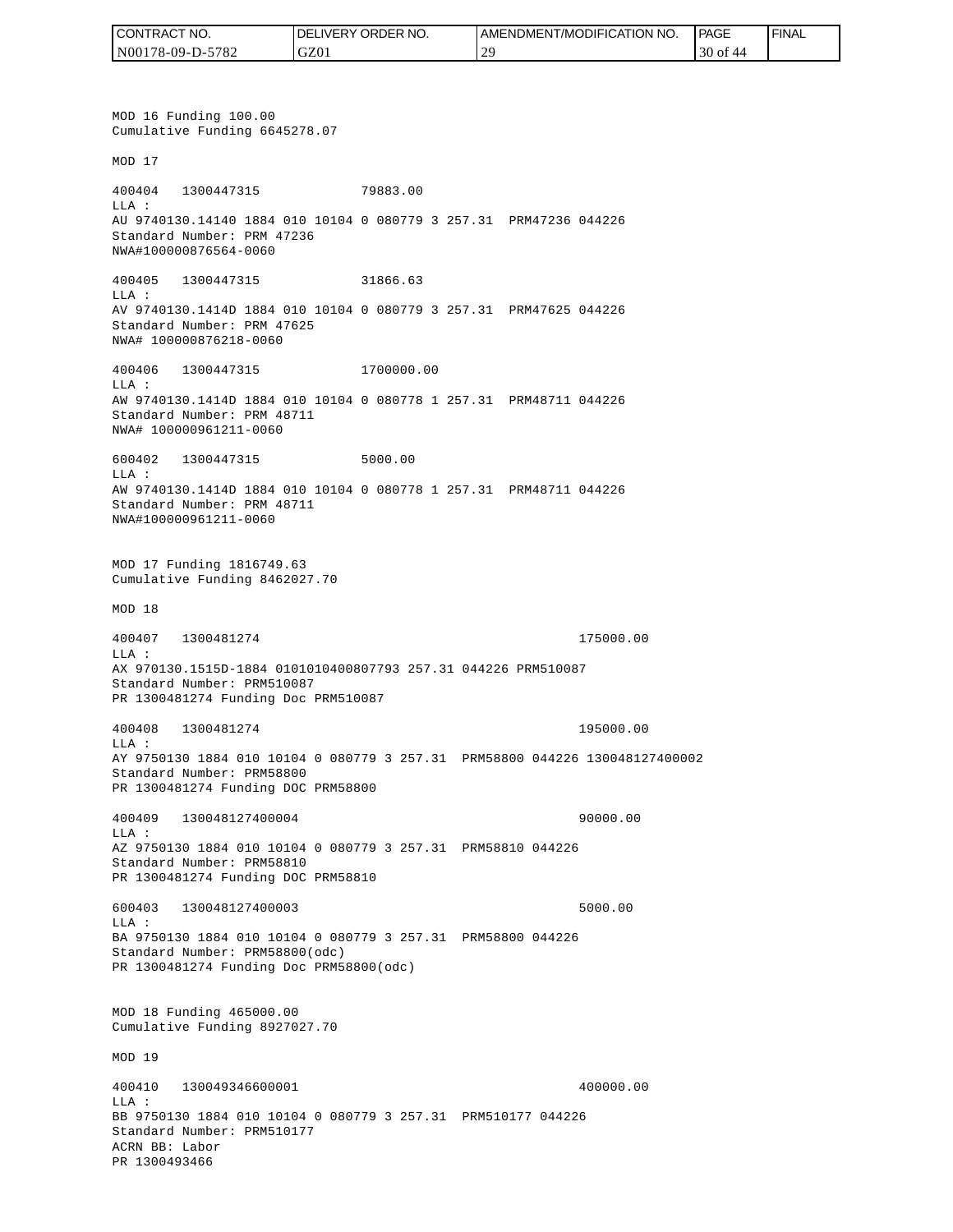DOC: PRM510177 NWA/BS# 100000986791 0060 400411 130049346600002 300000.00 LLA : BC 9750130 1884 010 10104 0 080779 3 257.31 044226 Standard Number: PRM510223 ACRN BC: Labor PR: 1300493466 DOC: PRM510223 NWA/BS# 100000986794 0060 400412 130049346600003 65000.00 LLA : BD 9750130 1884 010 10104 0 080779 3 257.31 PRM58810 044226 Standard Number: PRM58810 ACRN BD: Labor PR 1300493466 DOC NO. PRM58810 NWA/BS# 100000989199 0060 MOD 19 Funding 765000.00 Cumulative Funding 9692027.70 MOD 20 400413 130049476600001 492000.00 LLA : BE 9750130 1882 252 00018 0 068688 2D CV0003 6890151H334Q Standard Number: N6890115RCV0003 PR: 1300494766 COST CODE: 6890151H334Q FUNDING DOC: N6890115RCV0003 NWA: 100001020678 0401 600404 130049476600002 8000.00 LLA : BE 9750130 1882 252 00018 0 068688 2D CV0003 6890151H334Q Standard Number: N6890115RCV0003 PR: 1300494766 COST CODE: 6890151H334Q FUNDING DOC: N6890115RCV0003 NWA:100001020678 0401 MOD 20 Funding 500000.00 Cumulative Funding 10192027.70 MOD 21 400414 130050311200001 362806.38  $T.T.A$  : BF 9750130 1884 010 10104 0 080779 3 257.31 PRM510760 044226 Standard Number: PRM510760 ACRN BF PR1300503112 FUNDING DOC:PRM510760 NWA/BS: 100000986792 0060 EXPIRATION DATE: 9/30/2015 400415 130050311200002 137193.62 LLA : BG 9750130 1884 010 10104 0 080778 3 257.31 PRM510785 044226 Standard Number: PRM510785 ACRN BG PR1300503112 FUNDING DOC:PRM510785 NWA/BS: 100001054404 0060 EXPIRATION DATE: 9/30/2015 MOD 21 Funding 500000.00 CONTRACT NO. N00178-09-D-5782 DELIVERY ORDER NO. GZ01 AMENDMENT/MODIFICATION NO. 29 **PAGE**  31 of 44 FINAL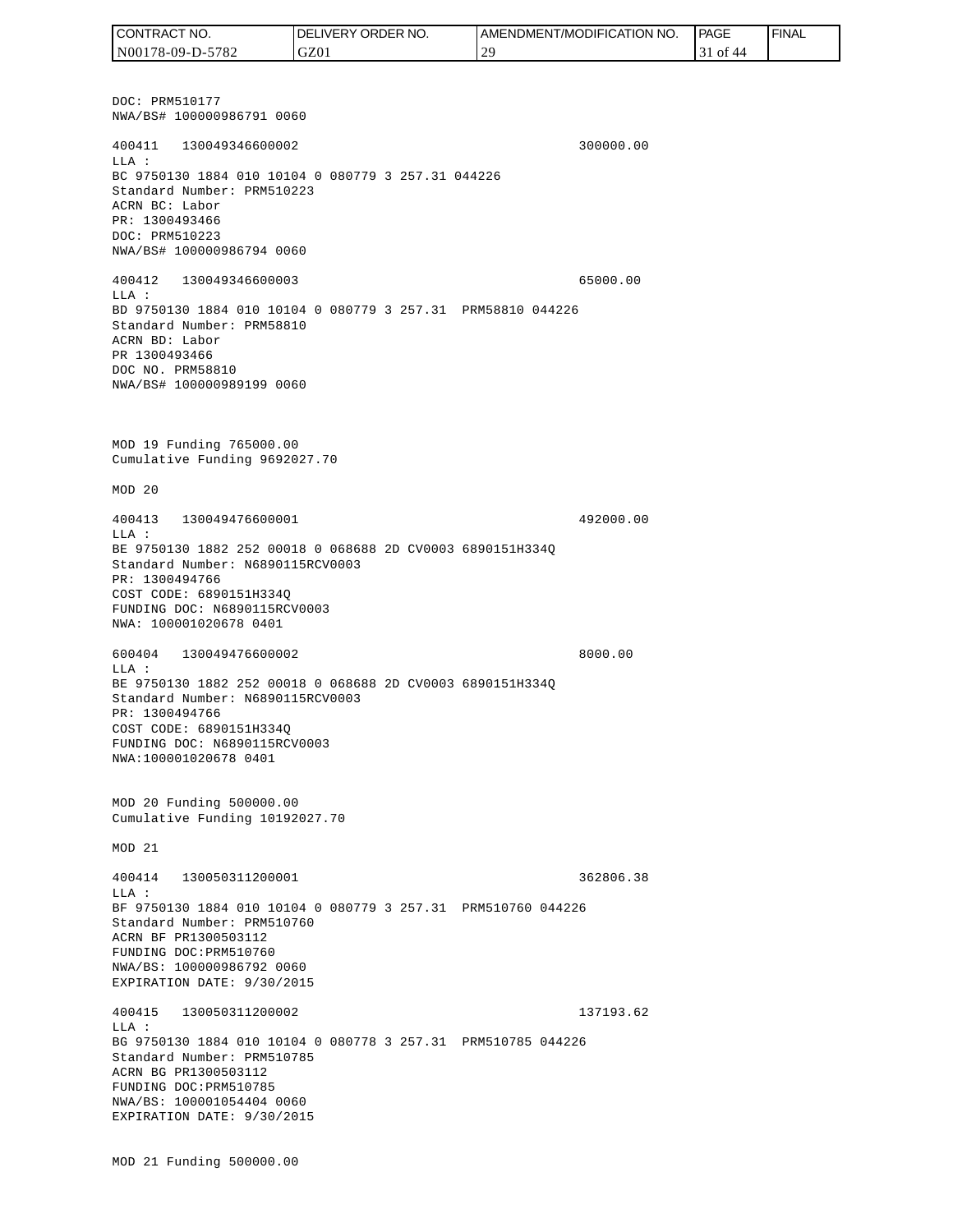| CONTRACT NO.     | <b>IDELIVERY ORDER NO.</b> | <b>I AMENDMENT/MODIFICATION NO.</b> | <b>PAGE</b> | ' FINAL |
|------------------|----------------------------|-------------------------------------|-------------|---------|
| N00178-09-D-5782 | GZ01                       | $\gamma$<br>∼                       | 32 of 44    |         |

Cumulative Funding 10692027.70 MOD 22 400408 1300481274 5000.00 LLA : AY 9750130 1884 010 10104 0 080779 3 257.31 PRM58800 044226 130048127400002 Standard Number: PRM58800 PR 1300481274 Funding DOC PRM58800 Realigned +\$5,000.00 from 600403 BA Originally on PR1300481274, this was as directed on PR1300513212 400416 130051321200001 275000.00 LLA : BH 9750130 1884 010 10104 0 080779 3 257.31 PRM510771 044226 Standard Number: PRM510771 ACRN:BH PR1300513212 FUNDING DOC: PRM510771 FUNDS EXPIRATION: 9/30/2015 NWA/BS: 100000989184 0060 400417 130051321200002 130000.00 LLA : BF 9750130 1884 010 10104 0 080779 3 257.31 PRM510760 044226 Standard Number: PRM510760 ACRN:BF PR1300513212 FUNDING DOC: PRM510760 FUNDS EXPIRATION: 9/30/2015 NWA/BS: 100000986792 0060 600403 130048127400003 (5000.00)  $L.L.A$  : BA 9750130 1884 010 10104 0 080779 3 257.31 PRM58800 044226 Standard Number: PRM58800(odc) PR 1300481274 Funding Doc PRM58800(odc)- Realigned to 400408 AY per PR1300513212 MOD 22 Funding 405000.00 Cumulative Funding 11097027.70 MOD 23 400501 130051857200002 20000.00  $L.L.A$  : BD 9750130 1884 010 10104 0 080779 3 257.31 PRM58810 044226 Standard Number: PRM58810 ACRN: BD PR1300518572 FUNDING DOC: PRM58810 EXPIRATION OF FUNDS: 9/30/2015 NWA/BS: 100000989199 0060 400502 130051857200003 76123.00 LLA : BJ 9750130 1884 010 10104 0 080779 3 257.31 PRM510772 044226 Standard Number: PRM510772 ACRN: BJ PR1300518572 FUNDING DOC: PRM510772 EXPIRATION OF FUNDS: 9/30/2015 NWA/BS: 100000989224 0060 400503 130051857200004 94353.76  $T.T.A$  : BF 9750130 1884 010 10104 0 080779 3 257.31 PRM510760 044226 Standard Number: PRM510760 ACRN: BF PR1300518572 FUNDING DOC: PRM510760 EXPIRATION OF FUNDS: 9/30/2015 NWA/BS: 100000986792 0060 400504 130051857200005 125000.00 LLA : BK 9750130 1884 010 10104 0 080779 3 257.31 PRM510762 044226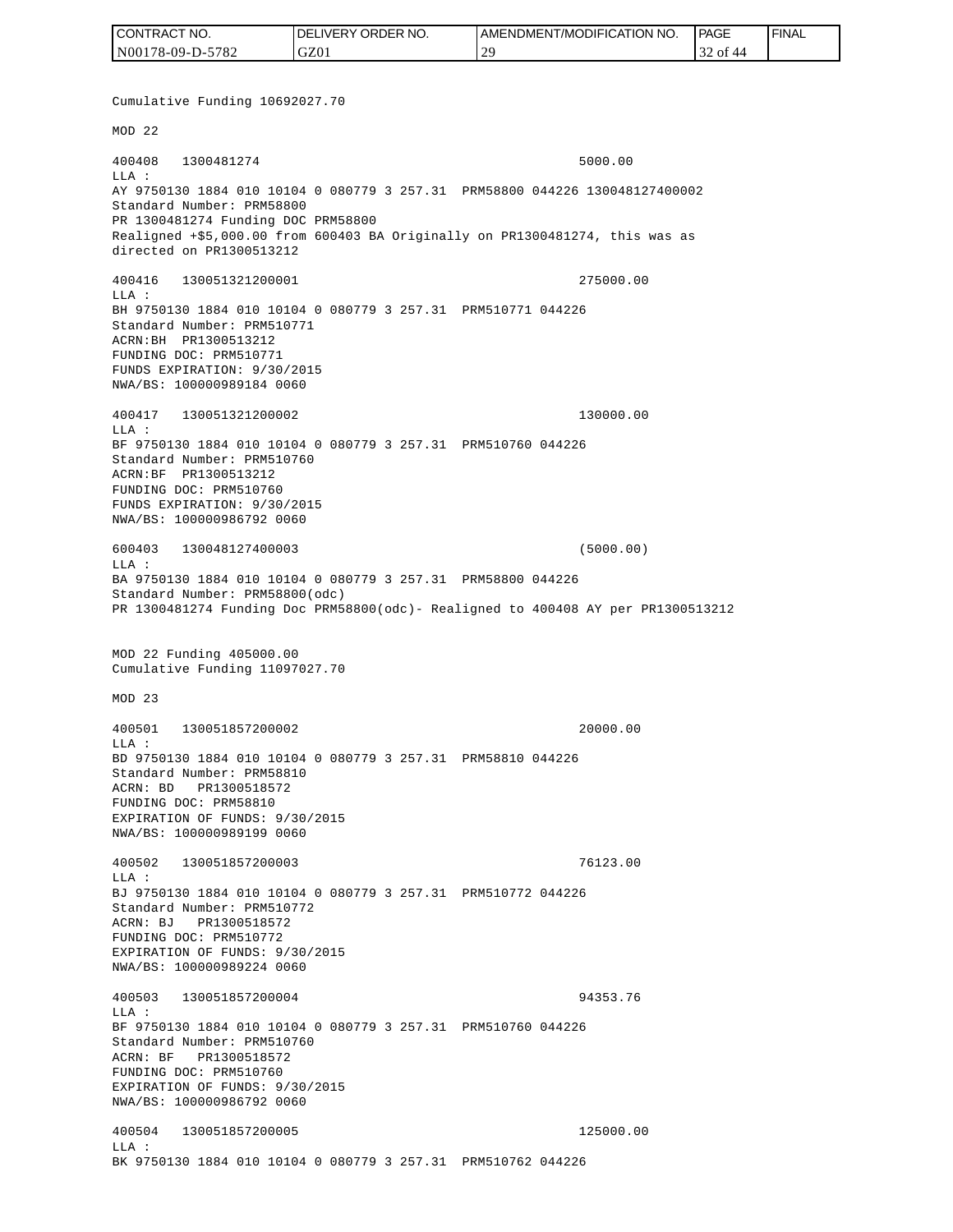| CONTRACT NO.     | ' ORDER NO.<br><b>DELIVERY</b> | I AMENDMENT/MODIFICATION NO. | PAGE            | 'FINAL |
|------------------|--------------------------------|------------------------------|-----------------|--------|
| N00178-09-D-5782 | GZ01                           | $\gamma$                     | 0Ť<br>44<br>ر ر |        |

Standard Number: PRM510762 ACRN: BK PR1300518572 FUNDING DOC: PRM510762 EXPIRATION OF FUNDS: 9/30/2015 NWA/BS: 100000986795 0060 400505 130051857200006 28156.00 LLA : BL 9750130 1884 010 10104 0 080779 3 257.31 PRM510768 044226 Standard Number: PRM510768 ACRN: BL PR1300518572 FUNDING DOC: PRM510768 EXPIRATION OF FUNDS: 9/30/2015 NWA/BS: 100001000323 0060 400506 130051857200007 632766.00 LLA : BM 9750130 1884 010 10104 0 080779 3 257.31 HT000351098 6 044226 Standard Number: HT0003510986 ACRN: BM PR1300518572 FUNDING DOC: HT0003510986 EXPIRATION OF FUNDS: 9/30/2015 NWA/BS: 100001060851 0060 MOD 23 Funding 976398.76 Cumulative Funding 12073426.46 MOD 24 400507 130051922900001 386143.95  $T.T.A$  : BN 9750130 1882 252 00018 0 068688 2D CV0003 6890151H334Q ACRN BN: Labor for PWS PR: 1300519229 FUNDING DOC: N6890115RCV0003 COST CODE: 6890151H334Q NWA/BS: 100001020678 0401 400508 130051922900003 38856.05 LLA : BP 9750130 1882 254 68908 0 068688 2D C09018 6156451H303Q ACRN BP: Labor for PWS PR: 1300519229 FUNDING DOC: N6156415RC09018 COST CODE: 6156451H303Q NWA/BS: 100001072719 0400 600501 130051922900002 8000.00 LLA : BN 9750130 1882 252 00018 0 068688 2D CV0003 6890151H334Q ACRN BN: ODCs PR: 1300519229 FUNDING DOC: N6890115RCV0003 COST CODE: 6890151H334Q NWA/BS: 100001020678 0401 MOD 24 Funding 433000.00 Cumulative Funding 12506426.46 MOD 25 400509 130052791900001 1440942.18 LLA : BN 9750130 1882 252 00018 0 068688 2D CV0003 6890151H334Q Standard Number: N6890115RCV0003 ACRN: BN PR1300527919 FUNDING DOC: N6890115RCV0003 FUNDS EXPIRATION: 9/30/2015 COST CODE: 6890151H334Q NWA/BS: 100001020678 0401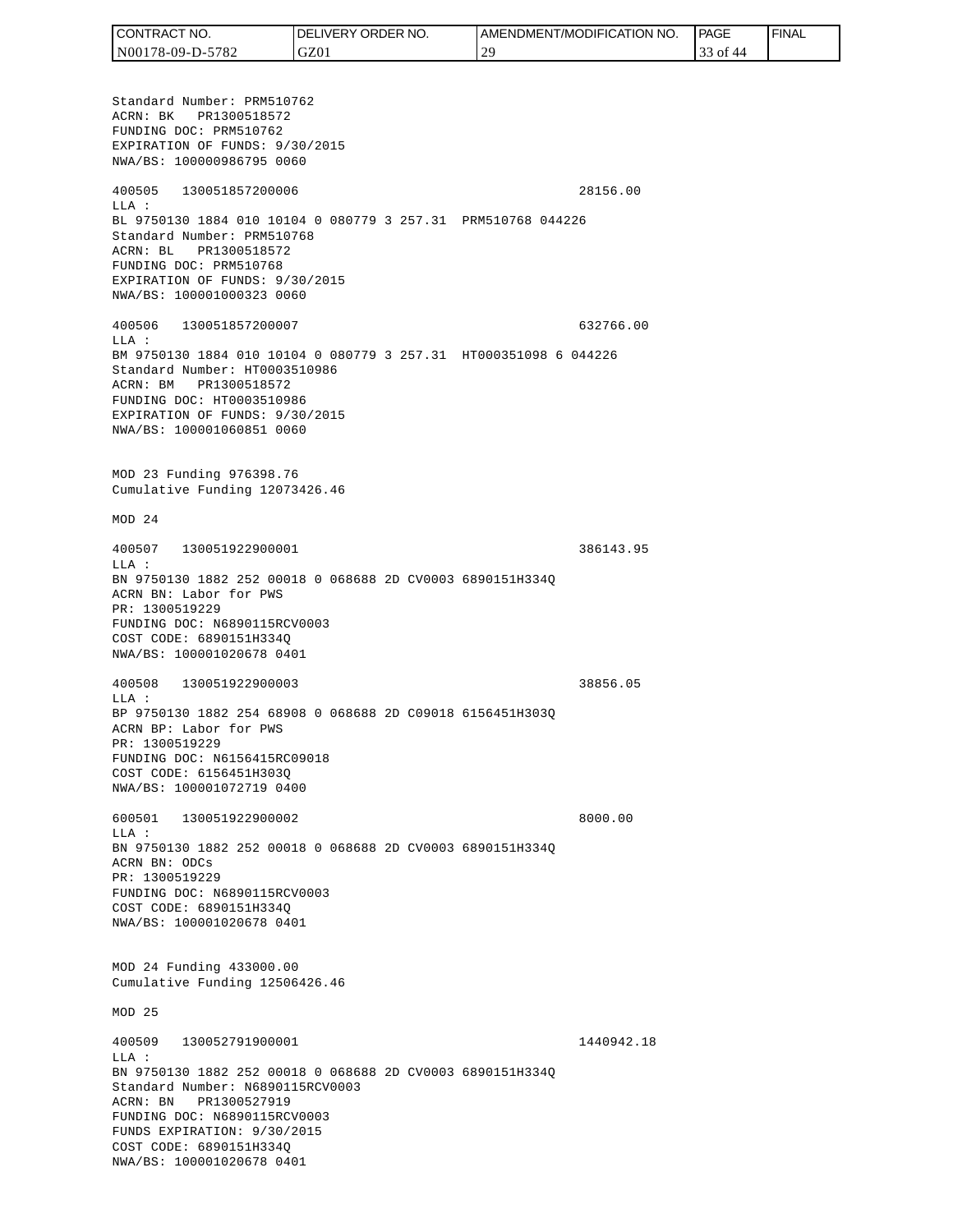| CONTRACT NO.     | <b>IDELIVERY ORDER NO.</b> | AMENDMENT/MODIFICATION NO. | PAGE              | ' FINAL |
|------------------|----------------------------|----------------------------|-------------------|---------|
| N00178-09-D-5782 | GZ01                       | $\Omega$<br><b>__</b>      | 4 of<br>44<br>-14 |         |

MOD 25 Funding 1440942.18 Cumulative Funding 13947368.64 MOD 26 400510 130052095600001 1122505.00 LLA : BQ 9750130 1884 010 10104 0 080779 3 257.31 HT000351189 0 044226 Standard Number: HT0003511890 ACNR: BQ PR1300520956 FUNDING DOC: HT0003511890 FUNDS EXPIRATION: 9/30/2015 NWA/BS: 100000986793 0060 400511 13005209560000 533516.35 LLA : BR 9750130 1884 010 10104 0 080779 3 257.31 HT000351098 9 044226 Standard Number: HT0003510989 ACNR: BR PR1300520956 FUNDING DOC: HT0003510989 FUNDS EXPIRATION: 9/30/2015 NWA/BS: 100001060852 0060 400512 130052095600003 1550000.00 LLA : BS 9750130 1884 010 10104 0 080779 3 257.31 HT000351189 2 044226 Standard Number: HT0003511892 ACNR: BS PR1300520956 FUNDING DOC: HT0003511892 FUNDS EXPIRATION: 9/30/2015 NWA/BS: 100000986796 0060 400513 130052095600005 120000.00 LLA : BT 9750130 1884 010 10104 0 080779 3 257.33 HT000351171 3 044226 Standard Number: HT0003511713 ACNR: BT PR1300520956 FUNDING DOC: HT0003511713 FUNDS EXPIRATION: 9/30/2015 NWA/BS: 100000989225 0060 400514 130052095600007 211947.36 LLA : BU 9750130 1884 010 10104 0 080779 3 257.31 PRM510766 044226 Standard Number: PRM510766 ACNR: BU PR1300520956 FUNDING DOC: PRM510766 FUNDS EXPIRATION: 9/30/2015 NWA/BS: 100000987052 0060 400515 130052095600008 313760.00  $T.T.A$  : BV 9750130 1884 010 10104 0 080778 7 257.31 PRM510911 044226 Standard Number: PRM510911 ACNR: BV PR1300520956 FUNDING DOC: PRM510911 FUNDS EXPIRATION: 9/30/2015 NWA/BS: 100001054759 0060 400516 130052095600009 150000.00 LLA : BH 9750130 1884 010 10104 0 080779 3 257.31 PRM510771 044226 Standard Number: PRM510771 ACNR: BH PR1300520956 FUNDING DOC: PRM510771 FUNDS EXPIRATION: 9/30/2015 NWA/BS: 100000989184 0060 400517 130052095600011 1544154.27 LLA :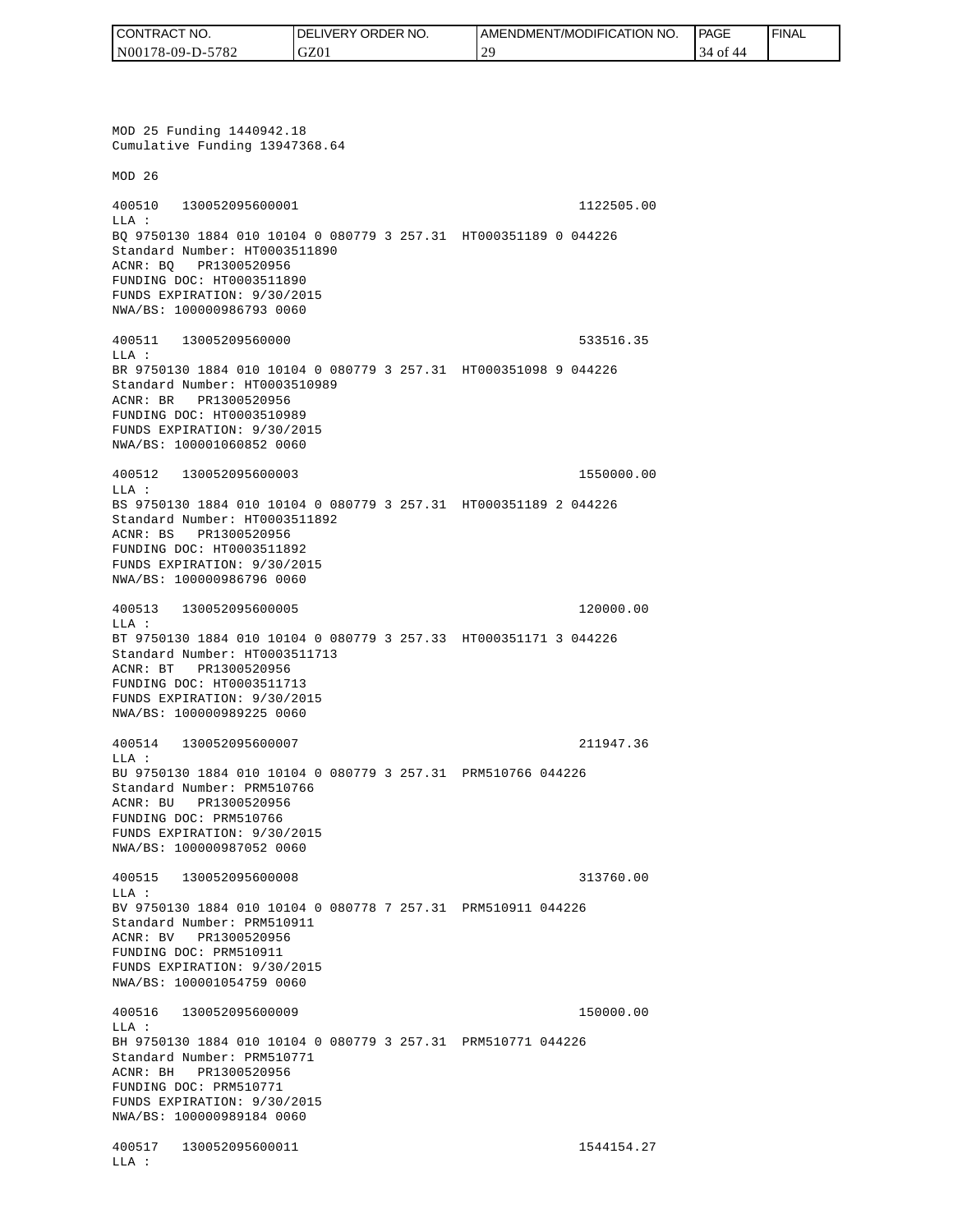CONTRACT NO. DELIVERY ORDER NO. AMENDMENT/MODIFICATION NO. **PAGE**  FINALCONTRACT NO.<br>
NO0178-09-D-5<br>
BW 9750130 18<br>
Standard Numb<br>
Standard Numb<br>
ACNR: BW PR<br>
FUNDING DOC:<br>
FUNDS EXPIRAT<br>
FUNDING DOC:<br>
TEUNDS EXPIRAT<br>
600502 1300<br>
600502 1300<br>
LLA: BX 9750130 18<br>
Standard Numb<br>
ACRR: BW PR<br>
FU N00178-09-D-5782 GZ01 29 35 of 44 BW 9750130 1884 010 10104 0 080779 3 257.31 HT000351115 7 044226 Standard Number: HT0003511157 ACNR: BW PR1300520956 FUNDING DOC: HT0003511157 FUNDS EXPIRATION: 9/30/2015 NWA/BS: 100000987059 0060 600502 130052095600006 17633.00 LLA : BX 9750130 1884 010 10104 0 080779 3 257.31 PRM510225 044226 Standard Number: PRM510225 ACRN: BX PR1300520956 FUNDING DOC: PRM510225 FUNDS EXPIRATION: 9/30/2015 NWA/BS: 100000987051 0060 600503 130052095600010 75000.00  $T.T.A$  : BW 9750130 1884 010 10104 0 080779 3 257.31 HT000351115 7 044226 Standard Number: HT0003511157 ACRN: BW PR1300520956 FUNDING DOC: HT0003511157 FUNDS EXPIRATION: 9/30/2015 NWA/BS: 100000987059 0060 MOD 26 Funding 5638515.98 Cumulative Funding 19585884.62 MOD 27 400518 130054151600001 140000.00 LLA : BY 9760130 1884 IO6 596-C S -16807 79 3-2016 MEDCOI-TMA- 257-HT0003512377 044226 ACRN BY: Labor for PWS PR: 1300541516 FUNDING DOC: HT0003512377 NWA/BS: 100001091456 0060 400519 130054151600003 105000.00 LLA : BZ 9760130 1884 DHM SM003 3 \_CS\_16 80 7787-2 016 DHMSM TE ST-TMA-257 044226 ACRN BZ: Labor for PWS PR: 1300541516 FUNDING DOC: HT0003612852 NWA/BS: 100001099806 0060 400520 130054151600004 500000.00  $L.L.A$  : CA 9760130 1884 010 10104 0 080779 3 257.31 HT000351234 9 044226 ACRN CA: Labor for PWS PR: 1300541516 FUNDING DOC: HT0003512349 NWA/BS: 100001090127 0060 600504 130054151600002 55000.00  $T.T.A$  : BY 9760130 1884 IO6 596-C S -16807 79 3-2016 MEDCOI-TMA- 257-HT0003512377 044226 ACRN BY: ODCs PR: 1300541516 FUNDING DOC: HT0003512377 NWA/BS: 100001091456 0060 MOD 27 Funding 800000.00 Cumulative Funding 20385884.62 MOD 28 Funding 0.00 Cumulative Funding 20385884.62 MOD 29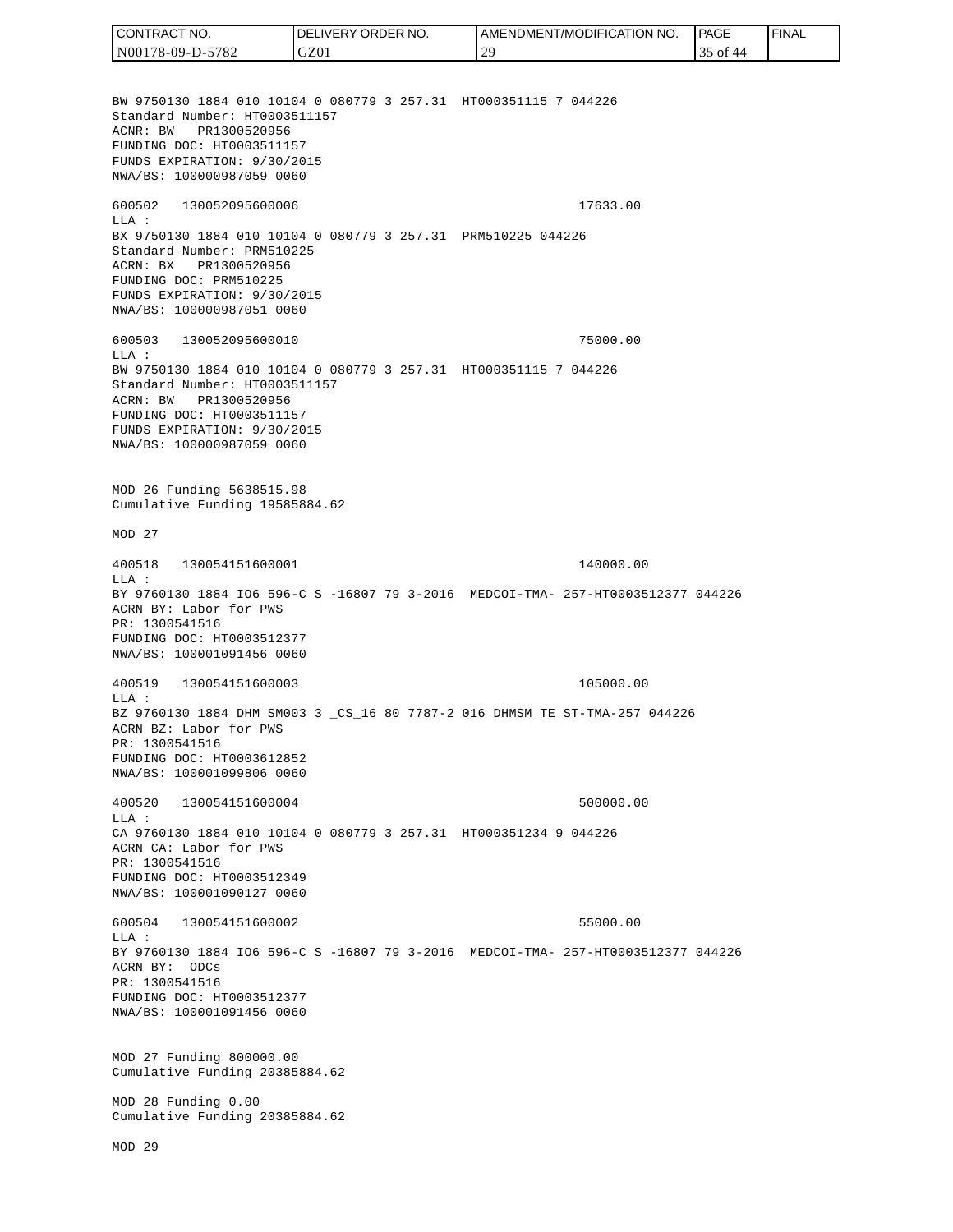| CONTRACT NO.     | <b>IDELIVERY ORDER NO.</b> | AMENDMENT/MODIFICATION<br>NO. | <b>PAGE</b> | ' FINAL |
|------------------|----------------------------|-------------------------------|-------------|---------|
| N00178-09-D-5782 | GZ01                       | $\mathcal{L}$                 | 36 of<br>44 |         |

400509 130052791900001 (15000.00) LLA : BN 9750130 1882 252 00018 0 068688 2D CV0003 6890151H334Q Standard Number: N6890115RCV0003 ACRN: BN PR1300527919 FUNDING DOC: N6890115RCV0003 FUNDS EXPIRATION: 9/30/2015 COST CODE: 6890151H334Q NWA/BS: 100001020678 0401 600501 130051922900002 15000.00

LLA : BN 9750130 1882 252 00018 0 068688 2D CV0003 6890151H334Q ACRN BN: ODCs PR: 1300519229 FUNDING DOC: N6890115RCV0003 COST CODE: 6890151H334Q NWA/BS: 100001020678 0401

MOD 29 Funding 0.00 Cumulative Funding 20385884.62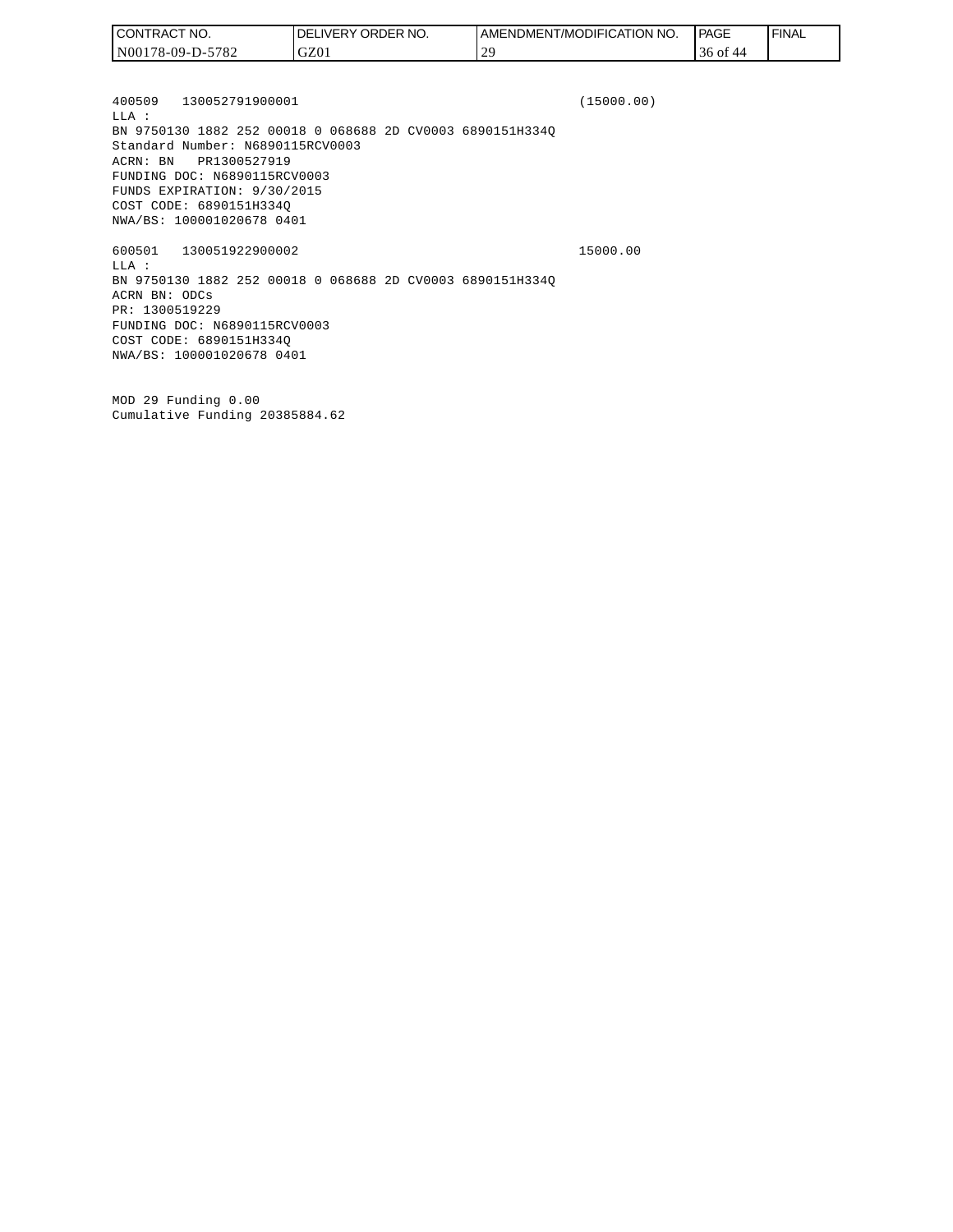| I CONTRACT NO.   | NO.<br>DELIVERY ORDER | AMENDMENT/MODIFICATION NO. | PAGE                         | ' FINAL |
|------------------|-----------------------|----------------------------|------------------------------|---------|
| N00178-09-D-5782 | GZ01                  | 20                         | $\sim$<br>ΟĪ<br>$\Delta\ell$ |         |

### **SECTION H SPECIAL CONTRACT REQUIREMENTS**

#### 5252.232-9206 SEGREGATION OF COSTS (DEC 2003)

(a) The Contractor agrees to segregate costs incurred under this task order at the lowest level of performance, either task or subtask, rather than on a total task order basis, and to submit invoices reflecting costs incurred at that level. Invoices shall contain summaries of work charged during the period covered, as well as overall cumulative summaries by labor category for all work invoiced to date (if applicable), by line item, task or subtask.

(b) Where multiple lines of accounting are present, the ACRN preceding the accounting citation will be found in Section B and/or Section G. Payment of Contractor invoices shall be accomplished only by charging the ACRN that corresponds to the work invoiced.

(c) Except when payment requests are submitted electronically as specified in the clause at DFARS 252.232-7003, Electronic Submission of Payment Requests, one copy of each invoice or voucher will be provided, at the time of submission to DCAA, to the Task Order Manager.

#### H-350 REIMBURSEMENT OF TRAVEL COSTS (NOV 2005)

(a) Contractor Request and Government Approval of Travel

Any travel under this contract must be specifically requested in writing, by the contractor prior to incurring any travel costs. If this contract is a definite or indefinite delivery contract, then the written Government authorization will be by task/delivery orders issued by the Ordering Officer or by a modification to an issued task/delivery order. If this contract is not a definite or indefinite delivery contract, then the written Government authorization will be by written notice of approval from the Contracting Officer's Representative (COR). The request shall include as a minimum, the following:

- (1) Contract number
- (2) Date, time, and place of proposed travel
- (3) Purpose of travel and how it relates to the contract
- (4) Contractor's estimated cost of travel
- (5) Name(s) of individual(s) traveling and;
- (6) A breakdown of estimated travel and per diem charges.
- (b) General

(1) The costs for travel, subsistence, and lodging shall be reimbursed to the contractor only to the extent that it is necessary and authorized for performance of the work under this contract. The costs for travel, subsistence, and lodging shall be reimbursed to the contractor in accordance with the Federal Acquisition Regulation (FAR) 31.205-46, which is incorporated by reference into this contract. As specified in FAR 31.205-46(a) (2), reimbursement for the costs incurred for lodging, meals and incidental expenses (as defined in the travel regulations cited subparagraphs  $(b)(1)(i)$  through  $(b)(1)(iii)$  below) shall be considered to be reasonable and allowable only to the extent that they do not exceed on a daily basis the maximum per diem rates in effect at the time of travel as set forth in the following:

(i) Federal Travel Regulation prescribed by the General Services Administration for travel in the contiguous 48 United States;

(ii) Joint Travel Regulation, Volume 2, DoD Civilian Personnel, Appendix A, prescribed by the Department of Defense for travel in Alaska, Hawaii, The Commonwealth of Puerto Rico, and the territories and possessions of the United States; or

(iii) Standardized Regulations, (Government Civilians, Foreign Areas), Section 925, "Maximum Travel Per Diem Allowances in Foreign Areas" prescribed by the Department of State, for travel in areas not covered in the travel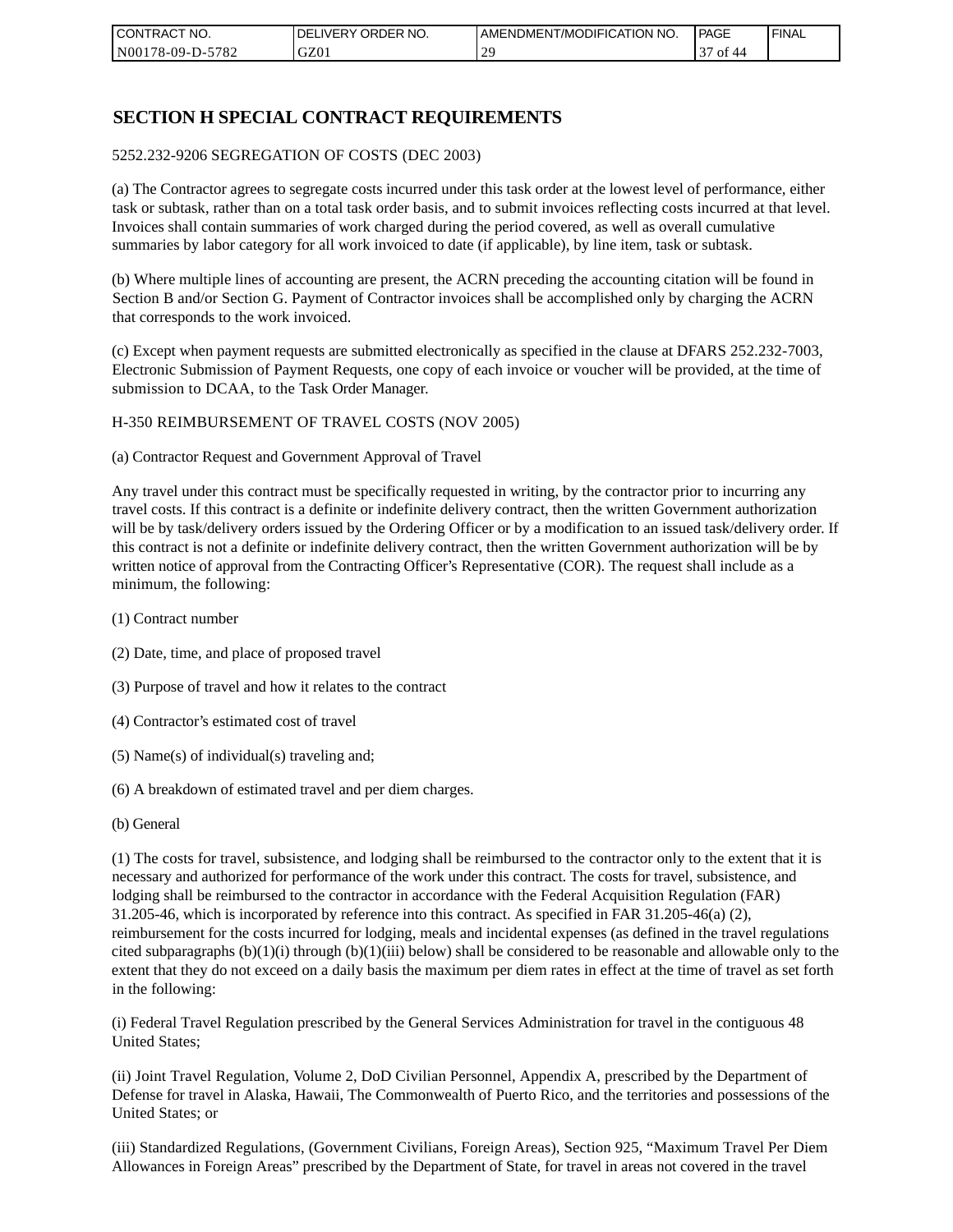| <b>I CONTRACT NO.</b> | `NO.<br><b>DELIVERY ORDER</b> | AMENDMENT/MODIFICATION NO. | <b>PAGE</b>     | ' FINAL |
|-----------------------|-------------------------------|----------------------------|-----------------|---------|
| N00178-09-D-5782      | GZ01                          | $\gamma$                   | 38 of<br>$\sim$ |         |

regulations cited in subparagraphs  $(b)(1)(i)$  and  $(b)(1)(ii)$  above.

(2) Personnel in travel status from and to the contractor's place of business and designated work site or vice versa, shall be considered to be performing work under the contract, and contractor shall bill such travel time at the straight (regular) time rate; however, such billing shall not exceed eight hours per person for any one person while in travel status during one calendar day.

(c) Per Diem

(1) The contractor shall not be paid per diem for contractor personnel who reside in the metropolitan area in which the tasks are being performed. Per diem shall not be paid on services performed at contractor's home facility and at any facility required by the contract, or at any location within a radius of 50 miles from the contractor's home facility and any facility required by this contract.

(2) Costs for subsistence and lodging shall be paid to the contractor only to the extent that overnight stay is necessary and authorized in writing by the Government for performance of the work under this contract per paragraph (a). When authorized, per diem shall be paid by the contractor to its employees at a rate not to exceed the rate specified in the travel regulations cited in FAR 31.205-46(a)(2) and authorized in writing by the Government. The authorized per diem rate shall be the same as the prevailing locality per diem rate.

(3) Reimbursement to the contractor for per diem shall be limited to payments to employees not to exceed the authorized per diem and as authorized in writing by the Government per paragraph (a). Fractional parts of a day shall be payable on a prorated basis for purposes of billing for per diem charges attributed to subsistence on days of travel. The departure day from the Permanent Duty Station (PDS) and return day to the PDS shall be 75% of the applicable per diem rate. The contractor shall retain supporting documentation for per diem paid to employees as evidence of actual payments, as required by the FAR 52.216-7 "Allowable Cost and Payment" clause of the contract.

### (d) Transportation

(1) The contractor shall be paid on the basis of actual amounts paid to the extent that such transportation is necessary for the performance of work under the contract and is authorized in writing by the Government per paragraph (a).

(2) The contractor agrees, in the performance of necessary travel, to use the lowest cost mode commensurate with the requirements of the mission and in accordance with good traffic management principles. When it is necessary to use air or rail travel, the contractor agrees to use coach, tourist class or similar accommodations to the extent consistent with the successful and economical accomplishment of the mission for which the travel is being performed. Documentation must be provided to substantiate non-availability of coach or tourist if business or first class is proposed to accomplish travel requirements.

(3) When transportation by privately owned conveyance (POC) is authorized, the contractor shall be paid on a mileage basis not to exceed the applicable Government transportation rate specified in the travel regulations cited in FAR 31.205-46(a)(2) and is authorized in writing by the Government per paragraph (a).

(4) When transportation by privately owned (motor) vehicle (POV) is authorized, required travel of contractor personnel, that is not commuting travel, may be paid to the extent that it exceeds the normal commuting mileage of such employee. When an employee's POV is used for travel between an employee's residence or the Permanent Duty Station and one or more alternate work sites within the local area, the employee shall be paid mileage for the distance that exceeds the employee's commuting distance.

(5) When transportation by a rental automobile, other special conveyance or public conveyance is authorized, the contractor shall be paid the rental and/or hiring charge and operating expenses incurred on official business (if not included in the rental or hiring charge). When the operating expenses are included in the rental or hiring charge, there should be a record of those expenses available to submit with the receipt. Examples of such operating expenses include: hiring charge (bus, streetcar or subway fares), gasoline and oil, parking, and tunnel tolls.

#### (6) Definitions:

(i) "Permanent Duty Station" (PDS) is the location of the employee's permanent work assignment (i.e., the building or other place where the employee regularly reports for work.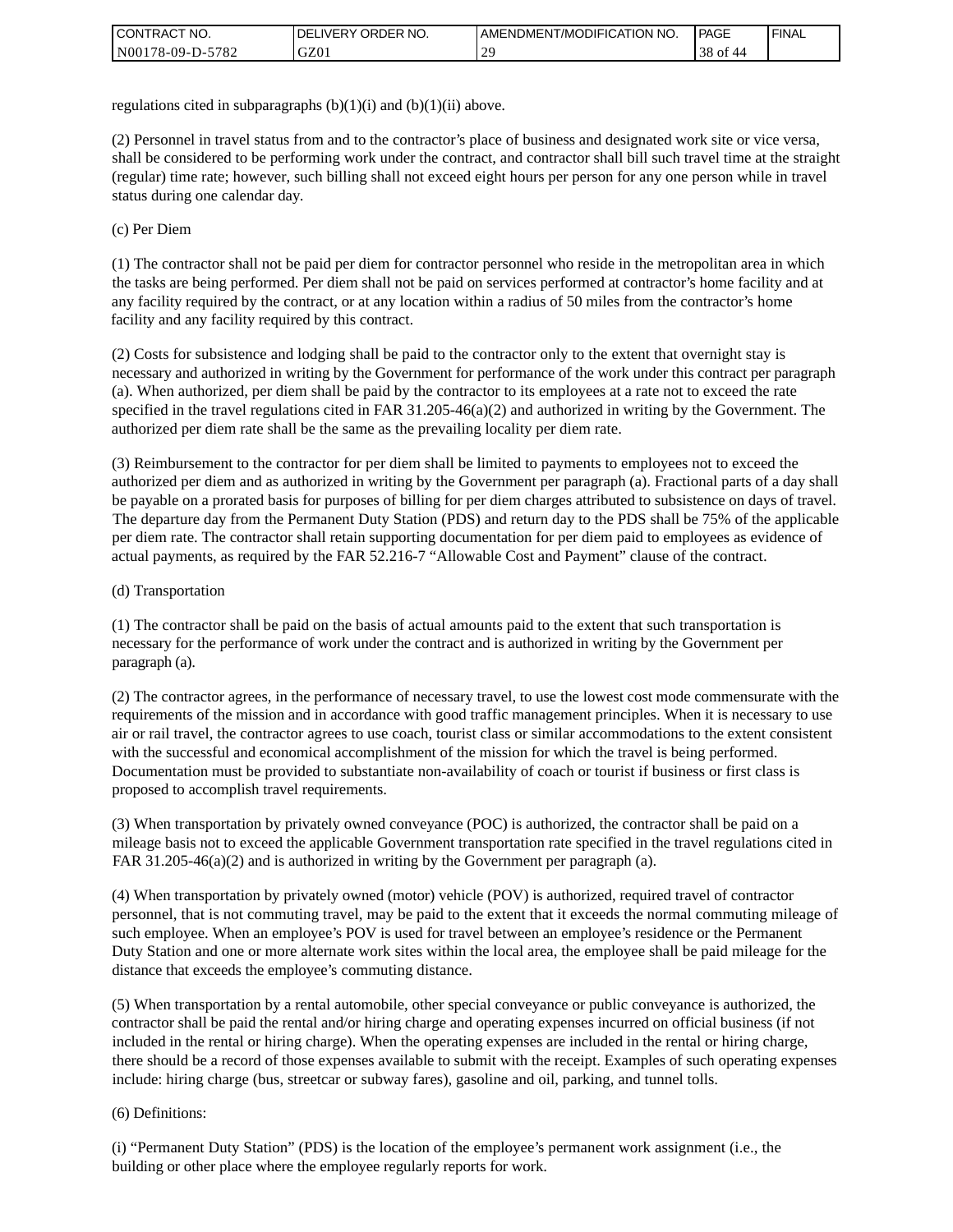| CONTRACT<br>°CT NO.      | NO.<br>' ORDER<br><b>DELIVERY</b> | AMENDMENT/MODIFICATION NO. | <b>PAGE</b>         | ' FINAL |
|--------------------------|-----------------------------------|----------------------------|---------------------|---------|
| $-5782$<br>N00178-09-D-5 | GZ01                              | $\gamma$                   | 39<br>$\sim$ +<br>വ |         |

(ii) "Privately Owned Conveyance" (POC) is any transportation mode used for the movement of persons from place to place, other than a Government conveyance or common carrier, including a conveyance loaned for a charge to, or rented at personal expense by, an employee for transportation while on travel when such rental conveyance has not been authorized/approved as a Special Conveyance.

(iii) "Privately Owned (Motor) Vehicle (POV)" is any motor vehicle (including an automobile, light truck, van or pickup truck) owned by, or on a long-term lease (12 or more months) to, an employee or that employee's dependent for the primary purpose of providing personal transportation, that:

(a) is self-propelled and licensed to travel on the public highways;

(b) is designed to carry passengers or goods; and

(c) has four or more wheels or is a motorcycle or moped.

(iv) "Special Conveyance" is commercially rented or hired vehicles other than a POC and other than those owned or under contract to an agency.

(v) "Public Conveyance" is local public transportation (e.g., bus, streetcar, subway, etc) or taxicab.

(iv) "Residence" is the fixed or permanent domicile of a person that can be reasonably justified as a bona fide residence.

EXAMPLE 1: Employee's one way commuting distance to regular place of work is 7 miles. Employee drives from residence to an alternate work site, a distance of 18 miles. Upon completion of work, employee returns to residence, a distance of 18 miles.

In this case, the employee is entitled to be reimbursed for the distance that exceeds the normal round trip commuting distance (14 miles). The employee is reimbursed for 22 miles (18 + 18 - 14 = 22).

EXAMPLE 2: Employee's one way commuting distance to regular place of work is 15 miles. Employee drives from residence to an alternate work site, a distance of 5 miles. Upon completion of work, employee returns to residence, a distance of 5 miles.

In this case, the employee is not entitled to be reimbursed for the travel performed (10 miles), since the distance traveled is less than the commuting distance (30 miles) to the regular place of work.

EXAMPLE 3: Employee's one way commuting distance to regular place of work is 15 miles. Employee drives to regular place of work. Employee is required to travel to an alternate work site, a distance of 30 miles. Upon completion of work, employee returns to residence, a distance of 15 miles.

In this case, the employee is entitled to be reimbursed for the distance that exceeds the normal round trip commuting distance (30 miles). The employee is reimbursed for 30 miles  $(15 + 30 + 15 - 30 = 30)$ .

EXAMPLE 4: Employee's one way commuting distance to regular place of work is 12 miles. In the morning the employee drives to an alternate work site (45 miles). In the afternoon the employee returns to the regular place of work (67 miles). After completion of work, employee returns to residence, a distance of 12 miles.

In this case, the employee is entitled to be reimbursed for the distance that exceeds the normal round trip commuting distance (24 miles). The employee is reimbursed for 100 miles  $(45 + 67 + 12 - 24 = 100)$ .

EXAMPLE 5: Employee's one way commuting distance to regular place of work is 35 miles. Employee drives to the regular place of work (35 miles). Later, the employee drives to alternate work site #1 (50 miles) and then to alternate work site #2 (25 miles). Employee then drives to residence (10 miles).

In this case, the employee is entitled to be reimbursed for the distance that exceeds the normal commuting distance (70 miles). The employee is reimbursed for 50 miles  $(35 + 50 + 25 + 10 - 70 = 50)$ .

EXAMPLE 6: Employee's one way commuting distance to regular place of work is 20 miles. Employee drives to the regular place of work (20 miles). Later, the employee drives to alternate work site #1 (10 miles) and then to alternate work site #2 (5 miles). Employee then drives to residence (2 miles).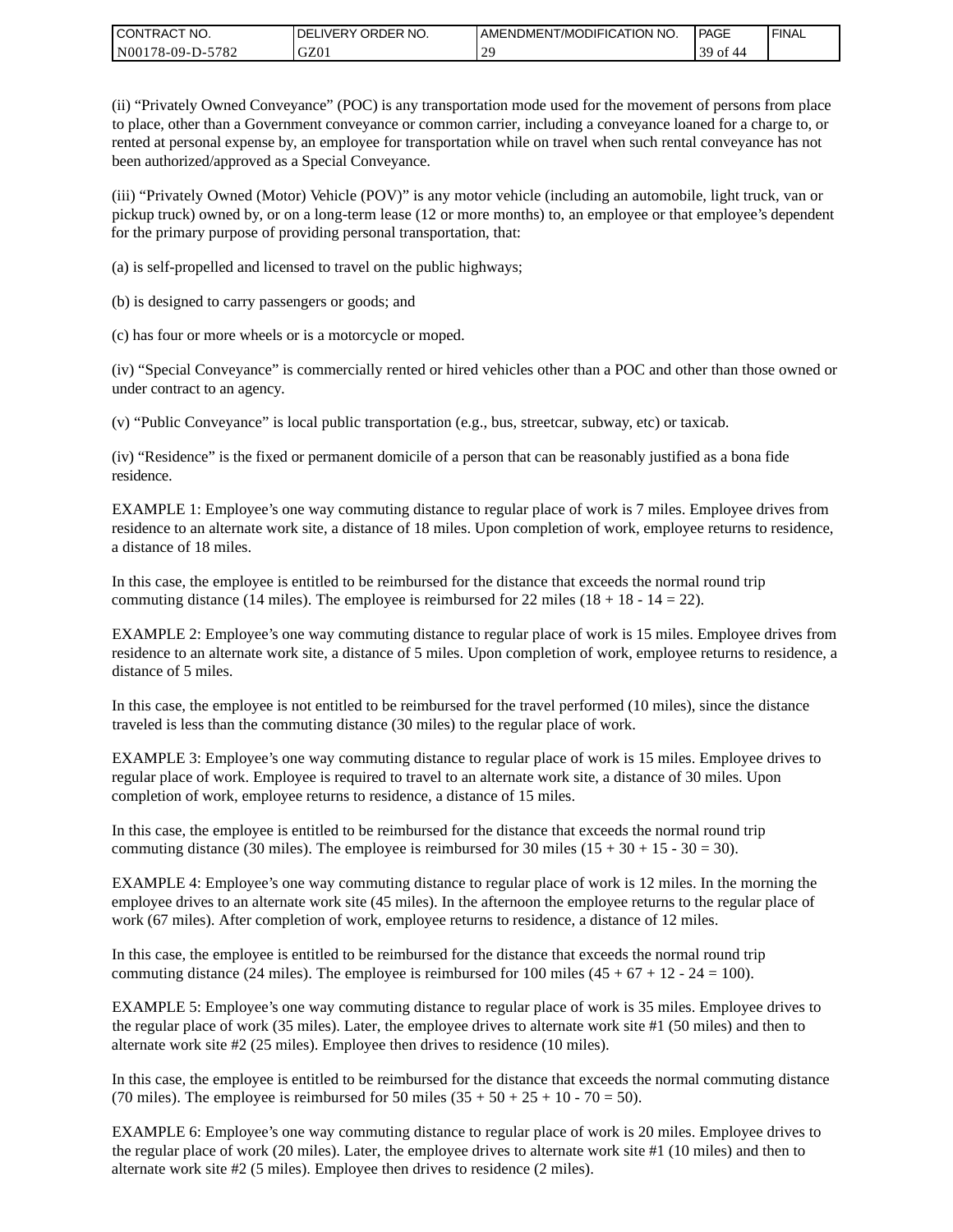| <b>I CONTRACT NO.</b>             | NO.<br>DELIVERY ORDER | AMENDMENT/MODIFICATION NO. | PAGE    | <b>I FINAL</b> |
|-----------------------------------|-----------------------|----------------------------|---------|----------------|
| 5782<br>N001<br>78-09-L<br>$D$ -f | GZ01                  | $\gamma$                   | $40$ of |                |

In this case, the employee is not entitled to be reimbursed for the travel performed (37 miles), since the distance traveled is less than the commuting distance (40 miles) to the regular place of work.

#### H-355 CONTRACTOR IDENTIFICATION (DEC 1999)

(a) Contractor employees must be clearly identifiable while on Government property by wearing appropriate badges.

(b) Contractor employees are required to clearly identify themselves and the company they work for whenever making contact with Government personnel by telephone or other electronic means.

H-359 LIMITED RELEASE OF CONTRACTOR CONFIDENTIAL BUSINESS INFORMATION (CBI) (NOV 2003)

#### (a) Definition.

"Confidential business information," as used in this clause, is defined as all forms and types of financial, business, scientific, technical, economic, or engineering information, including patterns, plans, compilations, program devices, formulas, designs, prototypes, methods, techniques, processes, procedures, programs, or codes, whether tangible or intangible, and whether or how stored, compiled, or memorialized physically, electronically, graphically, photographically, or in writing if -- (1) the owner thereof has taken reasonable measures to keep such information secret, and (2) the information derives independent economic value, actual or potential from not being generally known to, and not being readily ascertainable through proper means by, the public. Confidential business information may include technical data as that term is defined in DFARS  $\S$ § 252.227-7013(a)(14),  $252.227-7015(a)(4)$ , and  $252.227-7018(a)(19)$ . It may also include computer software as that term is defined in DFARS §§ 252.227-7014(a)(4) and 252.227-7018(a)(4).

(b) The Space and Naval Warfare Systems Command (SPAWAR) may release to individuals employed by SPAWAR support contractors and their subcontractors confidential business information submitted by the contractor or its subcontractors pursuant to the provisions of this contract. Business information that would ordinarily be entitled to confidential treatment may be included in the information released to these individuals. Accordingly, by submission of a proposal or execution of this contract, the offeror or contractor and its subcontractors consent to a limited release of its confidential business information.

(c) Circumstances where SPAWAR may release the contractor's or subcontractors' confidential business information include the following:

(1) To other SPAWAR contractors and subcontractors, and their employees tasked with assisting SPAWAR in handling and processing information and documents in the administration of SPAWAR contracts, such as file room management and contract closeout.

(2) To SPAWAR contractors and subcontractors, and their employees tasked with assisting SPAWAR in accounting support services, including access to cost-reimbursement vouchers.

(3) To SPAWAR contractors and subcontractors, and their employees tasked with assisting SPAWAR in crafting performance work statements, assisting with the evaluation of task order cost/technical proposals and assembling performance metrics information.

(d) SPAWAR recognizes its obligation to protect the contractor and its subcontractors from competitive harm that could result from the release of such information. SPAWAR will permit the limited release of confidential business information under paragraphs  $(c)(1)$ ,  $(c)(2)$  and  $(c)(3)$  only under the following conditions:

(1) SPAWAR determines that access is required by other SPAWAR contractors and their subcontractors to perform the tasks described in paragraphs  $(c)(1)$ ,  $(c)(2)$  and  $(c)(3)$ ,

(2) Access to confidential business information is restricted to individuals with a bona fide need to possess,

(3) Contractors, their subcontractors, and their employees who are granted access to confidential business information have signed an appropriate non-disclosure agreement requiring them to provide the same level of protection to confidential business information that would be provided by SPAWAR employees,

(4) Contractors and their subcontractors having access to confidential business information have agreed under their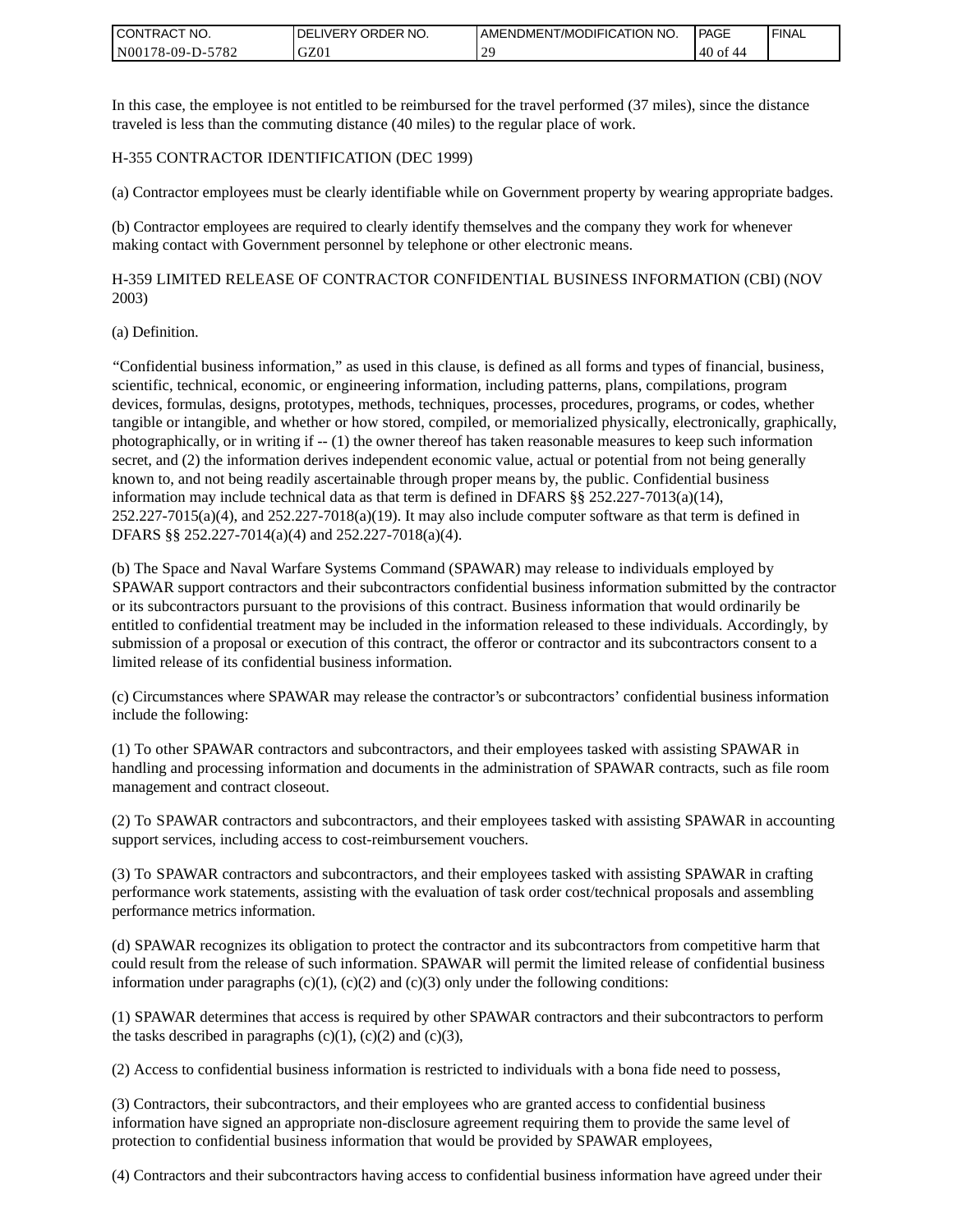| I CONTRACT NO.   | DELIVERY ORDER NO. | AMENDMENT/MODIFICATION NO. | PAGE            | ' FINAL |
|------------------|--------------------|----------------------------|-----------------|---------|
| N00178-09-D-5782 | GZ01               |                            | of<br>'41<br>44 |         |

contract or a separate corporate non-disclosure agreement to provide the same level of protection to confidential business information that would be provided by SPAWAR employees, and

(5) SPAWAR contractors and their subcontractors performing the tasks described in paragraphs  $(c)(1)$ ,  $(c)(2)$  or  $(c)(3)$ have agreed under their contract or a separate non-disclosure agreement to not use confidential business information for any purpose other than performing the tasks described in paragraphs  $(c)(1)$ ,  $(c)(2)$  and  $(c)(3)$ .

(e) SPAWAR's responsibilities under the Freedom of Information Act are not affected by this clause.

(f) If SPAWAR satisfies the conditions listed in paragraph (d), the contractor and its subcontractors agree to indemnify and hold harmless the Government, its agents, and employees from every claim or liability, including attorneys fees, court costs, and expenses, arising out of, or in any way related to, the misuse or unauthorized modification, reproduction, release, display, or disclosure of confidential business information provided by the contractor to the Government.

(g) The contractor agrees to include, and require inclusion of, this clause in all subcontracts at any tier that requires the furnishing of confidential business information.

#### ORGANIZATIONAL CONFLICT OF INTEREST (NAVSEA) (JUL 2000) (RESTATED FROM BASIC CONTRACT)

(a) "Organizational Conflict of Interest" means that because of other activities or relationships with other persons, a person is unable or potentially unable to render impartial assistance or advice to the Government, or the person's objectivity in performing the contract work is or might be otherwise impaired, or a person has an unfair competitive advantage. "Person" as used herein includes Corporations, Partnerships, Joint Ventures, and other business enterprises.

(b) The Contractor warrants that to the best of its knowledge and belief, and except as otherwise set forth in the contract, the Contractor does not have any organizational conflict of interest(s) as defined in paragraph (a).

(c) It is recognized that the effort to be performed by the Contractor under this contract may create a potential organizational conflict of interest on the instant contract or on a future acquisition. In order to avoid this potential conflict of interest, and at the same time to avoid prejudicing the best interest of the Government, the right of the Contractor to participate in future procurement of equipment and/or services that are the subject of any work under this contract shall be limited as described below in accordance with the requirements of FAR 9.5.

(d) (1) The Contractor agrees that it shall not release, disclose, or use in any way that would permit or result in disclosure to any party outside the Government any information provided to the Contractor by the Government during or as a result of performance of this contract. Such information includes, but is not limited to, information submitted to the Government on a confidential basis by other persons. Further, the prohibition against release of Government provided information extends to cover such information whether or not in its original form, e.g., where the information has been included in Contractor generated work or where it is discernible from materials incorporating or based upon such information. This prohibition shall not expire after a given period of time.

(2) The Contractor agrees that it shall not release, disclose, or use in any way that would permit or result in disclosure to any party outside the Government any information generated or derived during or as a result of performance of this contract. This prohibition shall expire after a period of three years after completion of performance of this contract.

(3) The prohibitions contained in subparagraphs  $(d)(1)$  and  $(d)(2)$  shall apply with equal force to any affiliate of the Contractor, any subcontractor, consultant, or employee of the Contractor, any joint venture involving the Contractor, any entity into or with which it may merge or affiliate, or any successor or assign of the Contractor. The terms of paragraph (f) of this Special Contract Requirement relating to notification shall apply to any release of information in contravention of this paragraph (d).

(e) The Contractor further agrees that, during the performance of this contract and for a period of three years after completion of performance of this contract, the Contractor, any affiliate of the Contractor, any subcontractor, consultant, or employee of the Contractor, any joint venture involving the Contractor, any entity into or with which it may subsequently merge or affiliate, or any other successor or assign of the Contractor, shall not furnish to the United States Government, either as a prime contractor or as a subcontractor, or as a consultant to a prime contractor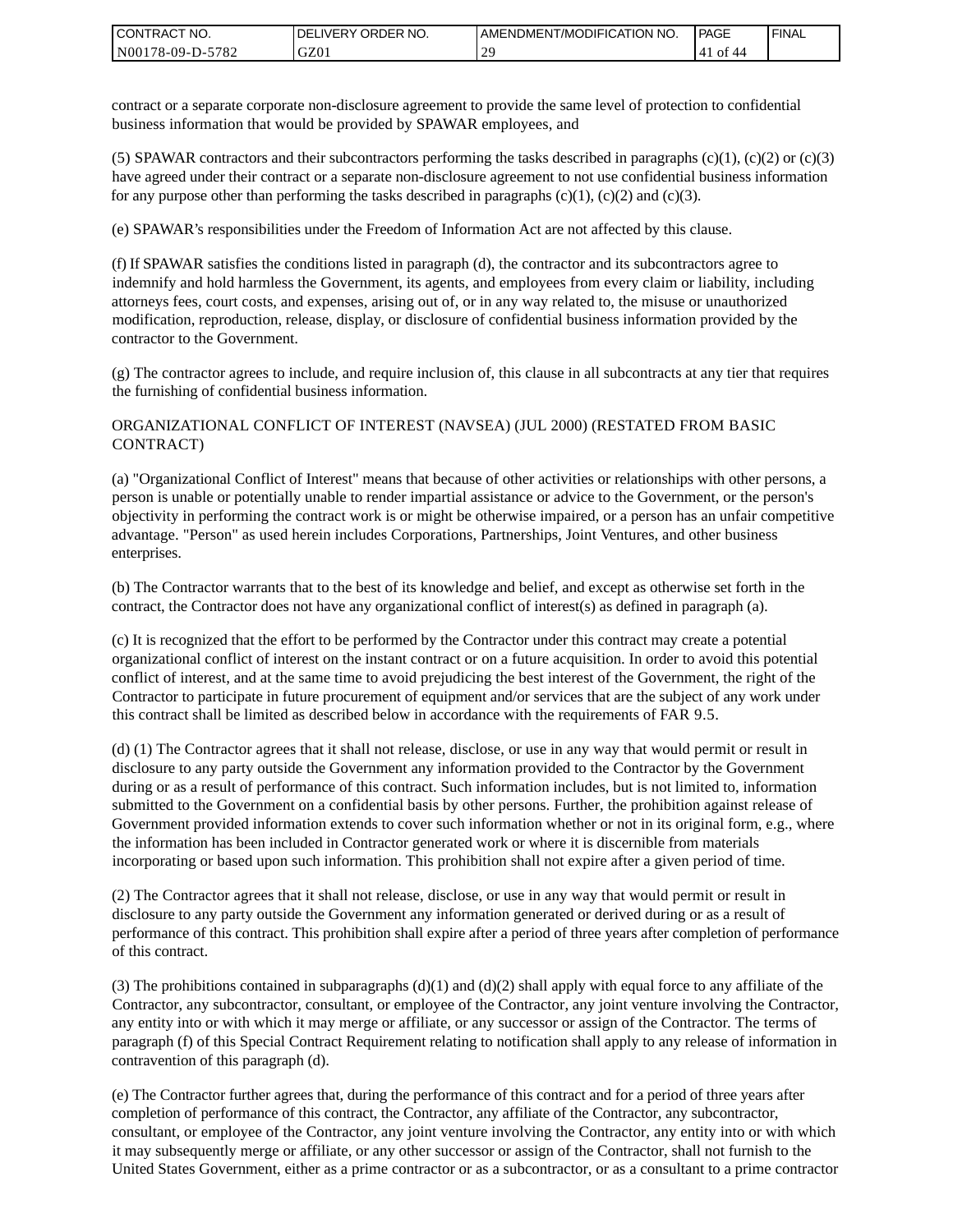| I CONTRACT NO.   | <b>IDELIVERY ORDER NO.</b> | AMENDMENT/MODIFICATION NO. | PAGE                   | 'FINAL |
|------------------|----------------------------|----------------------------|------------------------|--------|
| N00178-09-D-5782 | GZ01                       | nG.                        | $\sim$<br>42 of<br>-44 |        |

or subcontractor, any system, component or services which is the subject of the work to be performed under this contract. This exclusion does not apply to any recompetition for those systems, components or services furnished pursuant to this contract. As provided in FAR 9.505-2, if the Government procures the system, component, or services on the basis of work statements growing out of the effort performed under this contract, from a source other than the contractor, subcontractor, affiliate, or assign of either, during the course of performance of this contract or before the three year period following completion of this contract has lapsed, the Contractor may, with the authorization of the SeaPort/Task Order Contracting Officer, participate in a subsequent procurement for the same system, component, or service. In other words, the Contractor may be authorized to compete for procurement(s) for systems, components or services subsequent to an intervening procurement.

(f) The Contractor agrees that, if after award, it discovers an actual or potential organizational conflict of interest, it shall make immediate and full disclosure in writing to the SeaPort/Task Order Contracting Officer. The notification shall include a description of the actual or potential organizational conflict of interest, a description of the action which the Contractor has taken or proposes to take to avoid, mitigate, or neutralize the conflict, and any other relevant information that would assist the SeaPort/Task Order Contracting Officer in making a determination on this matter. Notwithstanding this notification, the Government may terminate the contract/Task Orders for the convenience of the Government if determined to be in the best interest of the Government.

(g) Notwithstanding paragraph (f) above, if the Contractor was aware, or should have been aware, of an organizational conflict of interest prior to the award of this contract or becomes, or should become, aware of an organizational conflict of interest after award of this contract and does not make an immediate and full disclosure in writing to the SeaPort/Task Order Contracting Officer, the Government may terminate this contract/task orders for default.

(h) If the Contractor takes any action prohibited by this requirement or fails to take action required by this requirement, the Government may terminate this contract for default.

(i) The SeaPort/Task Order's Contracting Officer's decision as to the existence or nonexistence of an actual or potential organizational conflict of interest shall be final.

(j) Nothing in this requirement is intended to prohibit or preclude the Contractor from marketing or selling to the United States Government its product lines in existence on the effective date of this contract; nor, shall this requirement preclude the Contractor from participating in any research and development or delivering any design development model or prototype of any such equipment. Additionally, sale of catalog or standard commercial items are exempt from this requirement.

(k) The Contractor shall promptly notify the Contracting Officer, in writing, if it has been tasked to evaluate or advise the Government concerning its own products or activities or those of a competitor in order to ensure proper safeguards exist to guarantee objectivity and to protect the Government's interest.

(l) The Contractor shall include this requirement in subcontracts of any tier which involve access to information or situations/conditions covered by the preceding paragraphs, substituting "subcontractor" for "contractor" where appropriate.

(m) The rights and remedies described herein shall not be exclusive and are in addition to other rights and remedies provided by law or elsewhere included in the basic contract or this task order.

(n) Compliance with this requirement is a material requirement of the basic contract and this task order.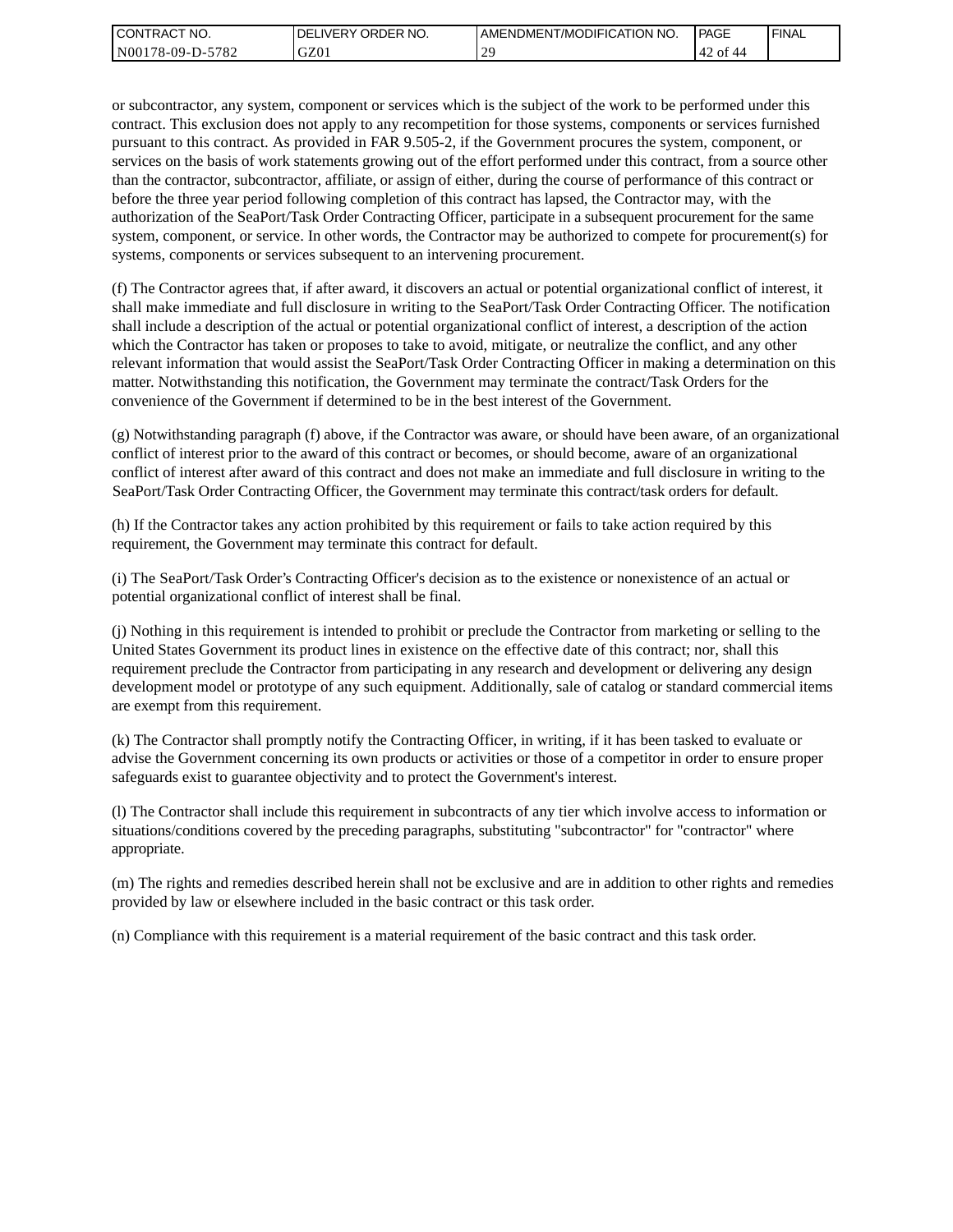| CONTRACT NO.          | NO.<br>ORDER<br><b>DELIVERY</b> | AMENDMENT/MODIFICATION NO. | <b>PAGE</b>            | ' FINAL |
|-----------------------|---------------------------------|----------------------------|------------------------|---------|
| N00178-09-D-5<br>5782 | GZ01                            | $\gamma$                   | ΟĪ<br>$\Delta$<br>د4 ' |         |

### **SECTION I CONTRACT CLAUSES**

52.217-8 Option to Extend Services. (NOV 1999)

The Government may require continued performance of any services within the limits and at the rates specified in the contract. These rates may be adjusted only as a result of revisions to prevailing labor rates provided by the Secretary of Labor. The option provision may be exercised more than once, but the total extension of performance hereunder shall not exceed 6 months. The Contracting Officer may exercise the option by written notice to the Contractor within 60 days.

#### 52.217-9 OPTION TO EXTEND THE TERM OF THE CONTRACT (MAR 2000)

(a) The Government may extend the term of this task order by written notice to the Contractor on or before the expiration of the task order; provided, that the Government gives the Contractor a preliminary written notice of its intent to extend at least 60 days before the task order expires. The preliminary notice does not commit the Government to an extension.

(b) If the Government exercises this option, the extended task order shall be considered to include this option clause.

(c) The total duration of this task order, including the exercise of any options under this clause, shall not exceed five years.

#### 52.219-14 LIMITATIONS OF SUBCONTRACTING (DEC 1996)

Authorized subcontractors:

Nortel Government Solutions, Inc

Mandex, Inc.

Planned Systems International, Inc.

Dependable global Solutions, Inc

Cyber Squared, Inc.